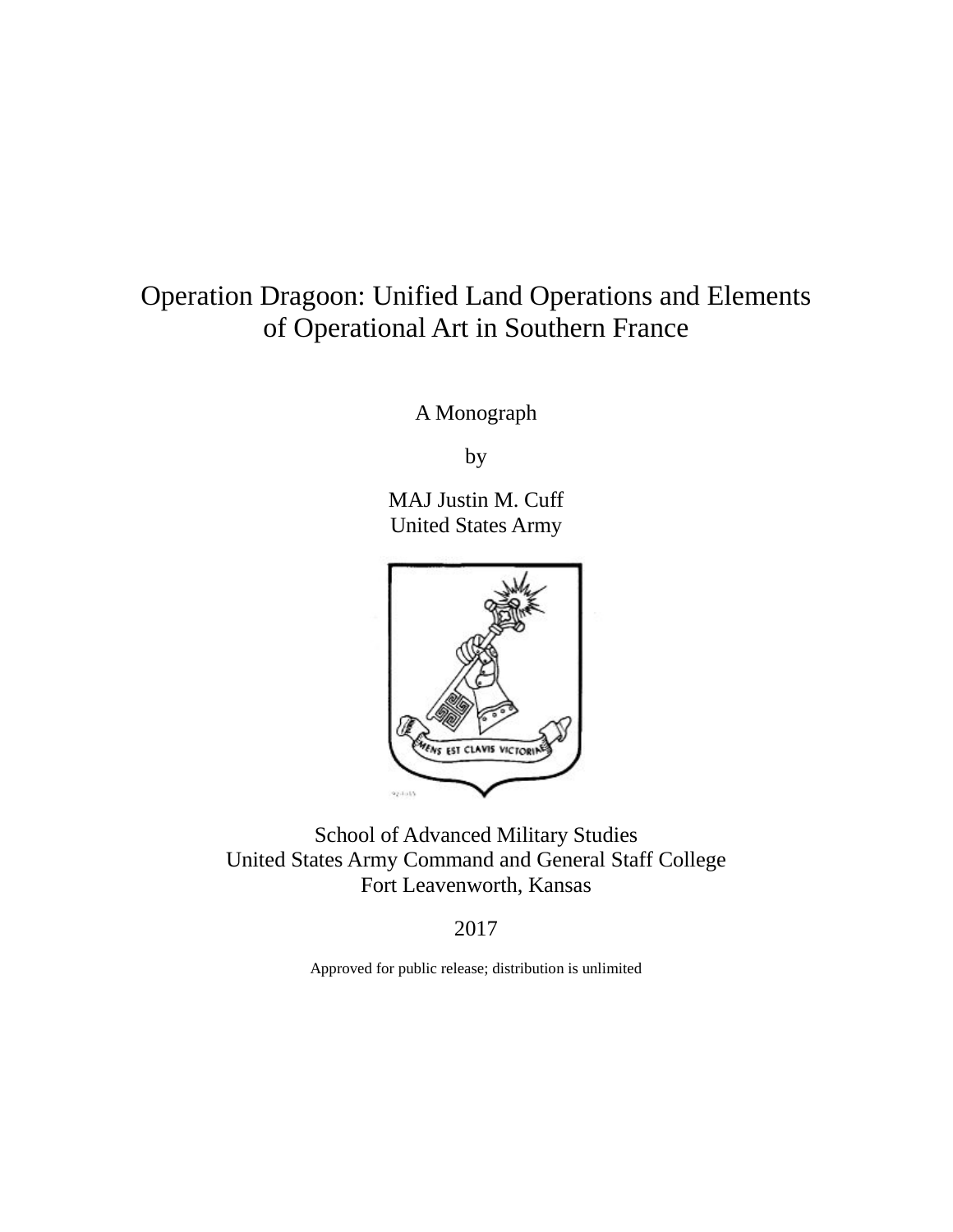# **REPORT DOCUMENTATION PAGE** *Form Approved*

*OMB No. 0704-0188*

Public reporting burden for this collection of information is estimated to average 1 hour per response, including the time for reviewing instructions, searching existing data sources, gathering and maintaining the data needed, and completing and reviewing this collection of information. Send comments regarding this burden estimate or any other aspect of this collection of information, including suggestions for reducing this burden to Department of Defense, Washington Headquarters Services, Directorate for Information Operations and Reports (0704-0188), 1215 Jefferson Davis Highway, Suite 1204, Arlington, VA 22202-4302. Respondents should be aware that notwithstanding any other provision of law, no person shall be subject to any penalty for failing to comply with a collection of information if it does not display a currently valid OMB control<br>number. PLEASE DO NOT RETURN YOUR FORM TO TH

| 1. REPORT DATE (DD-MM-YYYY)                               | 2. REPORT TYPE                                                             | 3. DATES COVERED (From - To)                            |
|-----------------------------------------------------------|----------------------------------------------------------------------------|---------------------------------------------------------|
| $04 - 04 - 2017$                                          | Master's Thesis                                                            | <b>JUN 2016 - MAY 2017</b>                              |
| <b>4. TITLE AND SUBTITLE</b>                              |                                                                            | <b>5a. CONTRACT NUMBER</b>                              |
|                                                           | Operation Dragoon: Unified Land Operations and Elements of Operational Art |                                                         |
| in Southern France                                        |                                                                            | <b>5b. GRANT NUMBER</b>                                 |
|                                                           |                                                                            |                                                         |
|                                                           |                                                                            | <b>5c. PROGRAM ELEMENT NUMBER</b>                       |
|                                                           |                                                                            |                                                         |
| 6. AUTHOR(S)                                              |                                                                            | <b>5d. PROJECT NUMBER</b>                               |
| <b>MAJ Justin Cuff</b>                                    |                                                                            |                                                         |
|                                                           |                                                                            | <b>5e. TASK NUMBER</b>                                  |
|                                                           |                                                                            |                                                         |
|                                                           |                                                                            | <b>5f. WORK UNIT NUMBER</b>                             |
| 7. PERFORMING ORGANIZATION NAME(S) AND ADDRESS(ES)        |                                                                            | <b>8. PERFORMING ORG REPORT</b>                         |
| U.S. Army Command and General Staff College               |                                                                            | <b>NUMBER</b>                                           |
| <b>ATTN: ATZL-SWD-GD</b>                                  |                                                                            |                                                         |
| Fort Leavenworth, KS 66027-2301                           |                                                                            |                                                         |
| 9. SPONSORING / MONITORING AGENCY NAME(S) AND ADDRESS(ES) |                                                                            | <b>10. SPONSOR/MONITOR'S</b>                            |
|                                                           | Advanced Operational Arts Studies Fellowship, Advanced Military Studies    | <b>ACRONYM(S)</b>                                       |
| Program.                                                  |                                                                            |                                                         |
|                                                           |                                                                            | <b>11. SPONSOR/MONITOR'S REPORT</b><br><b>NUMBER(S)</b> |
| <b>12. DISTRIBUTION / AVAILABILITY STATEMENT</b>          |                                                                            |                                                         |
| Approved for Public Release; Distribution is Unlimited    |                                                                            |                                                         |

#### **13. SUPPLEMENTARY NOTES**

#### **14. ABSTRACT**

Operation Dragoon, the invasion of Southern France on August 15, 1944, is one of the least celebrated, yet highly successful operations conducted by the Allies on the Western front during World War II. Operation Dragoon was a supporting operation to the Allies' main effort in Normandy. The operation had two primary purposes: to force the German forces in France to fight in two directions and to give Allied forces access to the vital port facilities at Marseilles and Toulon. Operation Dragoon achieved far more success than anticipated. The Germans failed to anticipate the landings and form a viable defense, leaving them with only the option to withdraw. As the Germans began to retreat, American and French forces began an aggressive pursuit. In less than four weeks they caused the Germans to sustain a loss of over 150,000 casualties while liberating a large portion of Southern France. This monograph seeks to provide insight into various elements of today's concept of operational art and the US Army's operational doctrine expressed in Army Doctrine Publication (ADP) 3-0, *Unified Land Operations* (ULO). By identifying and analyzing similar methods employed in making Operation Dragoon a success, this monograph identifies ways in which the success of the operation can inform future operational planners. **15. SUBJECT TERMS**

Unified Land Operations, Operational Art, Southren France, Operation Dragoon,

|           | <b>16. SECURITY CLASSIFICATION OF:</b> |                     | <b>17. LIMITATION</b><br>OF ABSTRACT | <b>18. NUMBER</b><br><b>OF PAGES</b> | <b>19a. NAME OF RESPONSIBLE PERSON</b><br>MAJ Justin Cuff |
|-----------|----------------------------------------|---------------------|--------------------------------------|--------------------------------------|-----------------------------------------------------------|
| a. REPORT | b. ABSTRACT                            | <b>C. THIS PAGE</b> |                                      |                                      | <b>19b. PHONE NUMBER</b> (include area code)              |
|           |                                        |                     |                                      | 42                                   |                                                           |

**Standard Form 298 (Rev. 8-98) Prescribed by ANSI Std. Z39.18**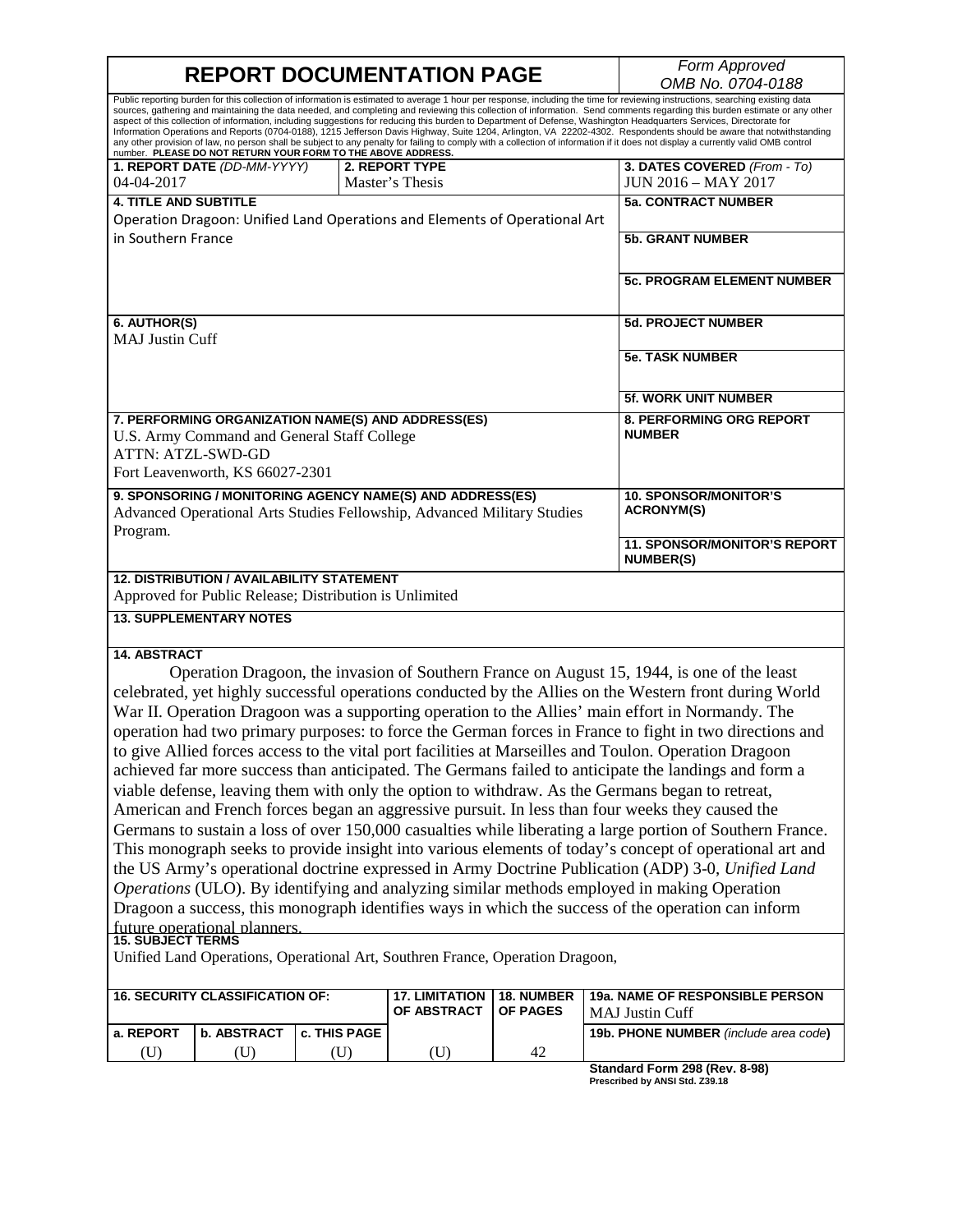#### Monograph Approval Page

| Name of Candidate: | MAJ Justin M. Cuff                                                                                      |
|--------------------|---------------------------------------------------------------------------------------------------------|
| Monograph Title:   | Operation Dragoon: Unified Land Operations and Elements of<br><b>Operational Art in Southern France</b> |

Approved by:

| Mark T. Calhoun, PhD                     | _, Monograph Director                         |
|------------------------------------------|-----------------------------------------------|
| Philipp F. Leyde, COL                    | Seminar Leader                                |
| James C. Markert, COL                    | Director, School of Advanced Military Studies |
| Accepted this $25th$ day of May 2017 by: |                                               |
|                                          | , Director, Graduate Degree Programs          |

Prisco R. Hernandez, PhD

The opinions and conclusions expressed herein are those of the student author and do not necessarily represent the views of the U.S. Army Command and General Staff College or any other government agency. (References to this study should include the foregoing statement.)

Fair use determination or copyright permission has been obtained for the inclusion of pictures, maps, graphics, and any other works incorporated into this manuscript. A work of the United States Government is not subject to copyright however further publication or sale of copyrighted images is not permissible.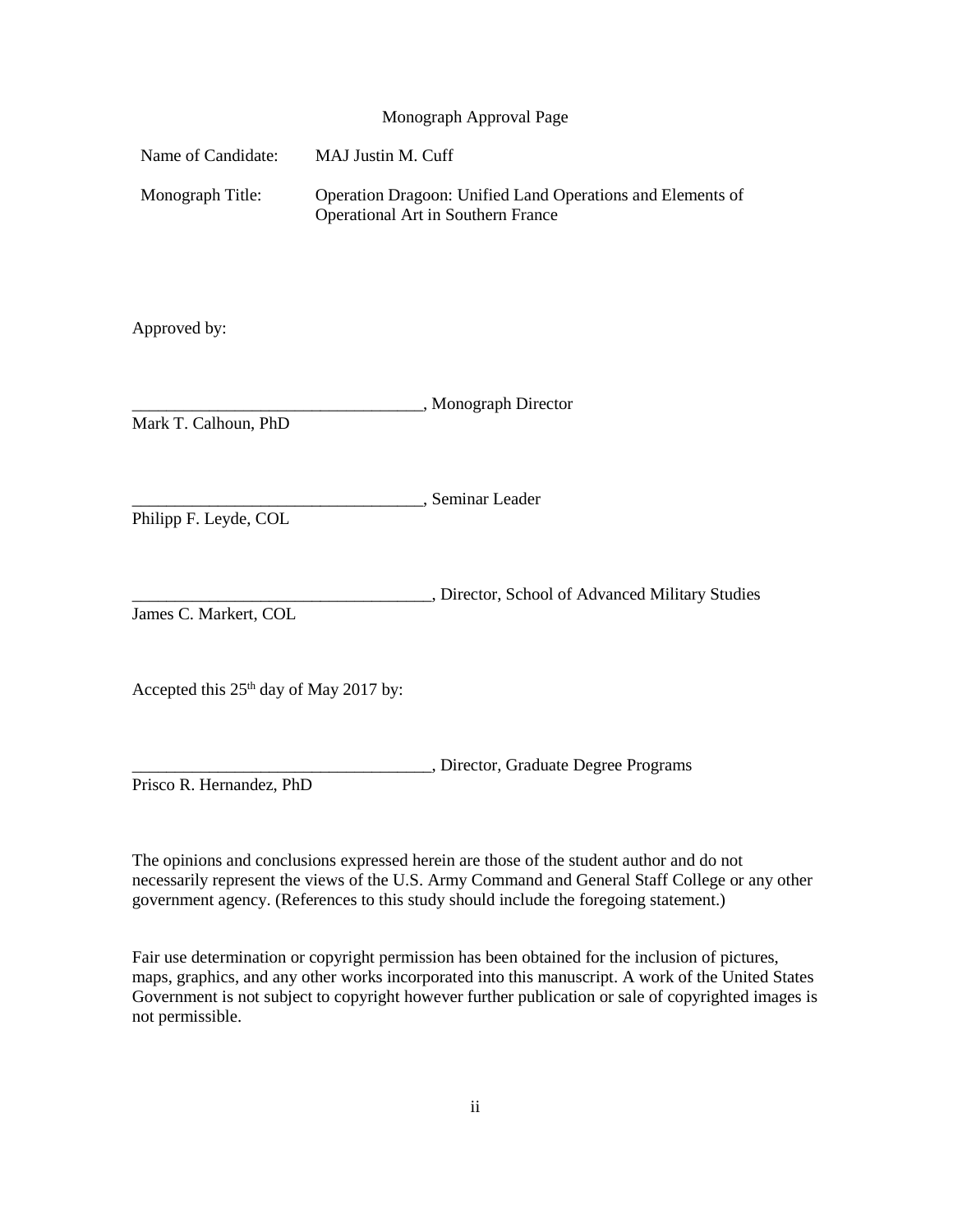#### **Abstract**

Operation Dragoon: Unified Land Operations and Elements of Operational Art in Southern France, by MAJ Justin M. Cuff, US Army, 42 pages.

Operation Dragoon, the invasion of Southern France on August 15, 1944, is one of the least celebrated, yet highly successful operations conducted by the Allies on the Western front during World War II. Allied planners initially proposed an amphibious invasion of Southern France in support of the cross-channel invasion during the Trident Conference in Washington, DC in May 1943. Allied planners revisited Operation Dragoon several times over the next twelve months, as it remained a divisive issue between the Americans and the British. Their divergent strategic goals and the limited resources to meet these goals resulted in frequent changes and cancellations, but ultimately the operation went forward.

Operation Dragoon was a supporting operation to the Allies' main effort in Normandy. The operation had two primary purposes: to force the German forces in France to fight in two directions and to give Allied forces access to the vital port facilities at Marseilles and Toulon. Operation Dragoon achieved far more success than anticipated. The Germans failed to anticipate the landings and form a viable defense, leaving them with only the option to withdraw. As the Germans began to retreat, American and French forces began an aggressive pursuit. In less than four weeks they caused the Germans to sustain a loss of over 150,000 casualties while liberating a large portion of Southern France. This monograph seeks to provide insight into various elements of today's concept of operational art and the US Army's operational doctrine expressed in Army Doctrine Publication (ADP) 3-0, *Unified Land Operations* (ULO). By identifying and analyzing similar methods employed in making Operation Dragoon a success, this monograph identifies ways in which the success of the operation can inform future operational planners.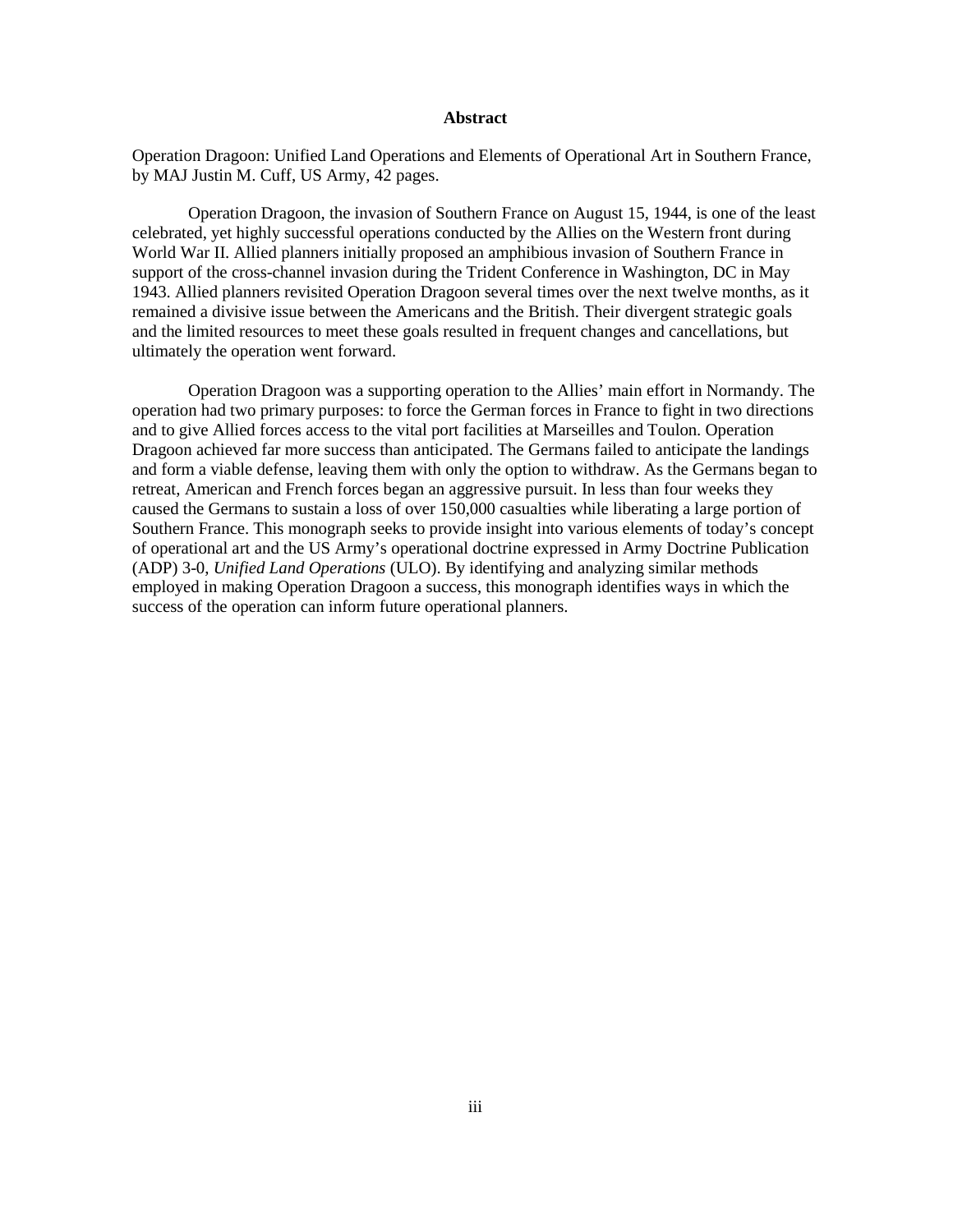## Contents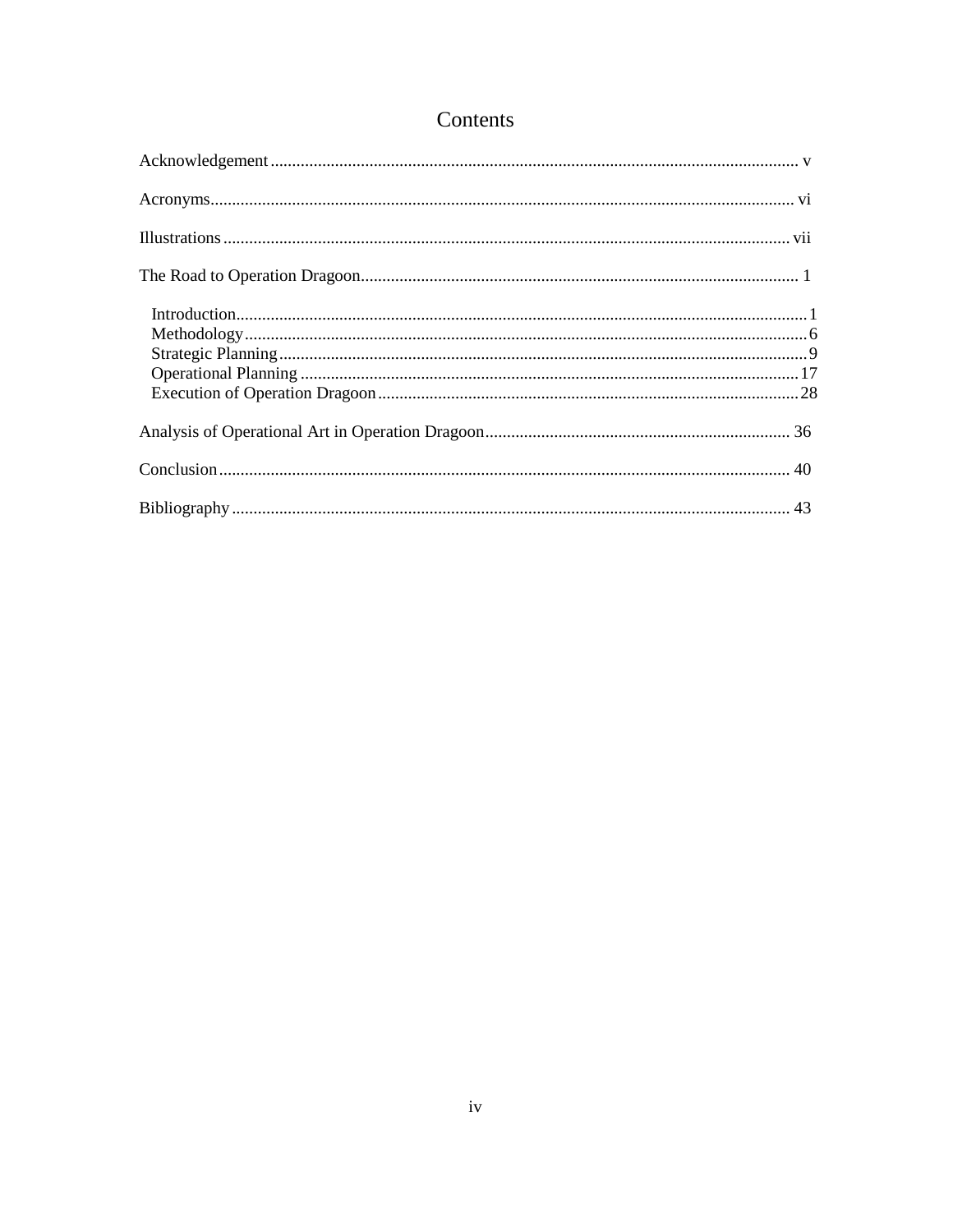### Acknowledgement

<span id="page-5-0"></span>I would like to thank Dr. Mark Calhoun for his knowledge, insight, constructive criticism, and guidance that supported me during this adventure in writing. I also want to acknowledge the Ike Skelton Combined Arms Research Library staff for all the research assistance provided, without their time and effort this monograph would be incomplete. Additionally, I would like to thank COL Philipp Leyde for the mentorship and guidance throughout the year. I would also like to recognize the men and women of the "greatest generation" for their sacrifice and determination during World War II. Lastly, I would like to thank my wife, Lisa, and our three children, Jenna, Scarlet, and Weston. Thank you for supporting me during this year and for your understanding and patience. I love you guys.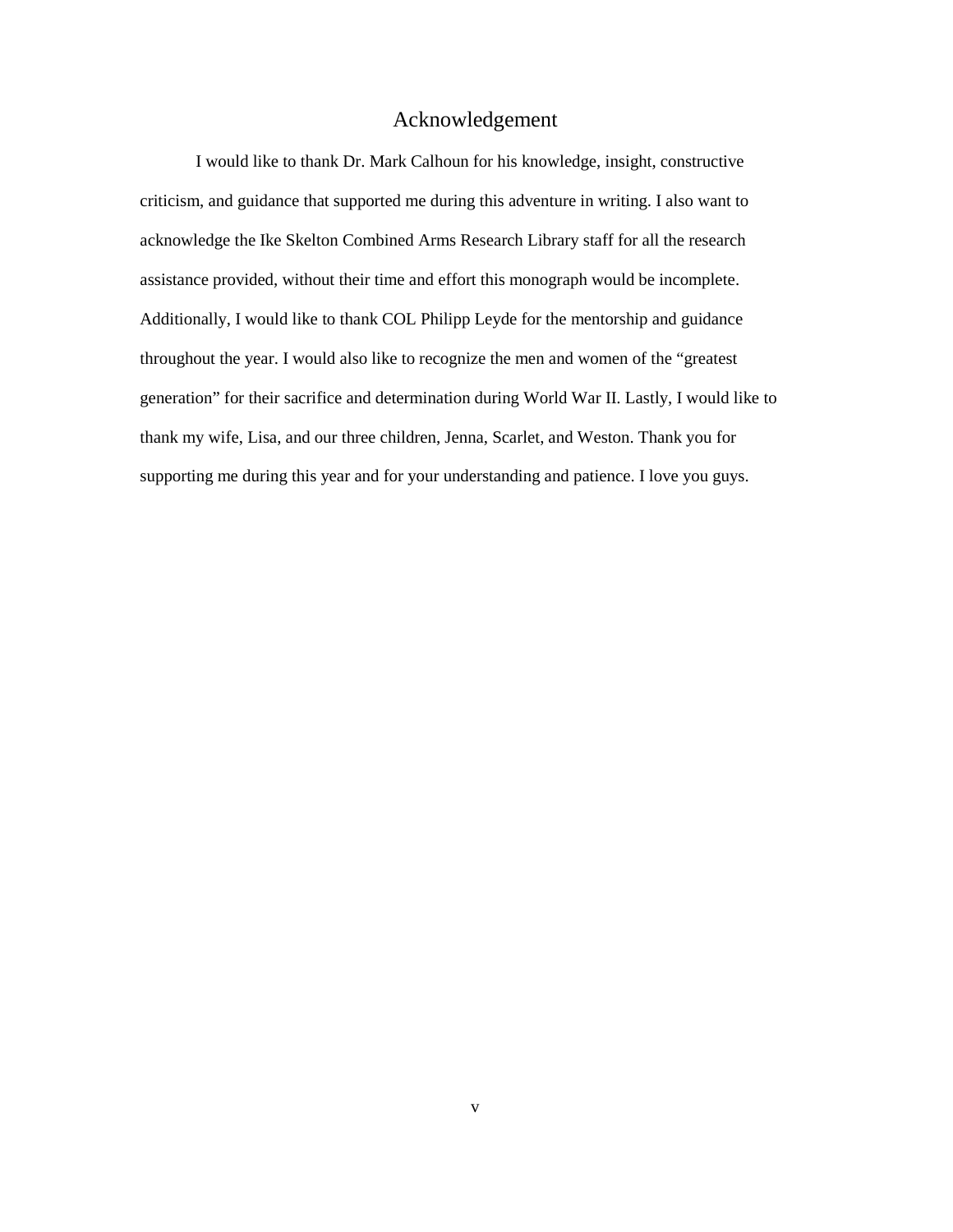# Acronyms

<span id="page-6-0"></span>

| <b>ADP</b>   | <b>Army Doctrine Publication</b>                 |
|--------------|--------------------------------------------------|
| <b>ADRP</b>  | Army Doctrine Reference Publication              |
| AFGH         | <b>Allied Force Ground Headquarters</b>          |
| <b>AFHQ</b>  | <b>Allied Force Headquarters</b>                 |
| <b>AGF</b>   | Army Ground Force                                |
| <b>CCS</b>   | <b>Combined Chiefs of Staff</b>                  |
| <b>FDR</b>   | Franklin Delano Roosevelt                        |
| <b>FM</b>    | <b>Field Manual</b>                              |
| ID           | <b>Infantry Division</b>                         |
| IN           | Infantry                                         |
| <b>LST</b>   | Landing Ship, Tank                               |
| <b>MTO</b>   | Mediterranean Theater of Operations              |
| <b>PM</b>    | Prime Minister                                   |
| <b>SHAEF</b> | Supreme Headquarters Allied Expeditionary Forces |
| <b>SOP</b>   | <b>Standard Operating Procedures</b>             |
| <b>TAC</b>   | <b>Tactical Air Command</b>                      |
| TF           | <b>Task Force</b>                                |
| <b>ULO</b>   | <b>Unified Land Operations</b>                   |
| <b>US</b>    | <b>United States</b>                             |
| <b>WWII</b>  | World War II                                     |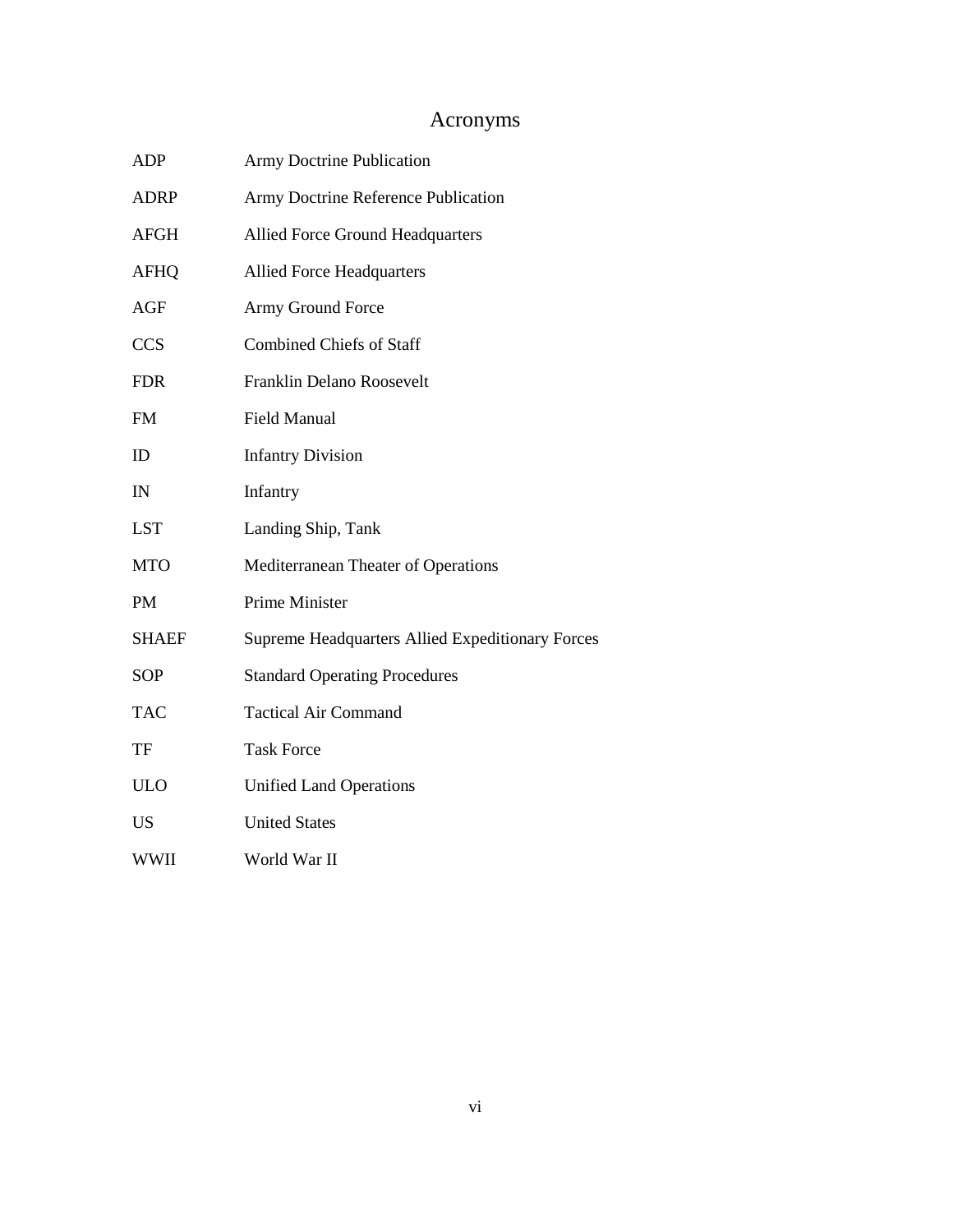# Illustrations

<span id="page-7-0"></span>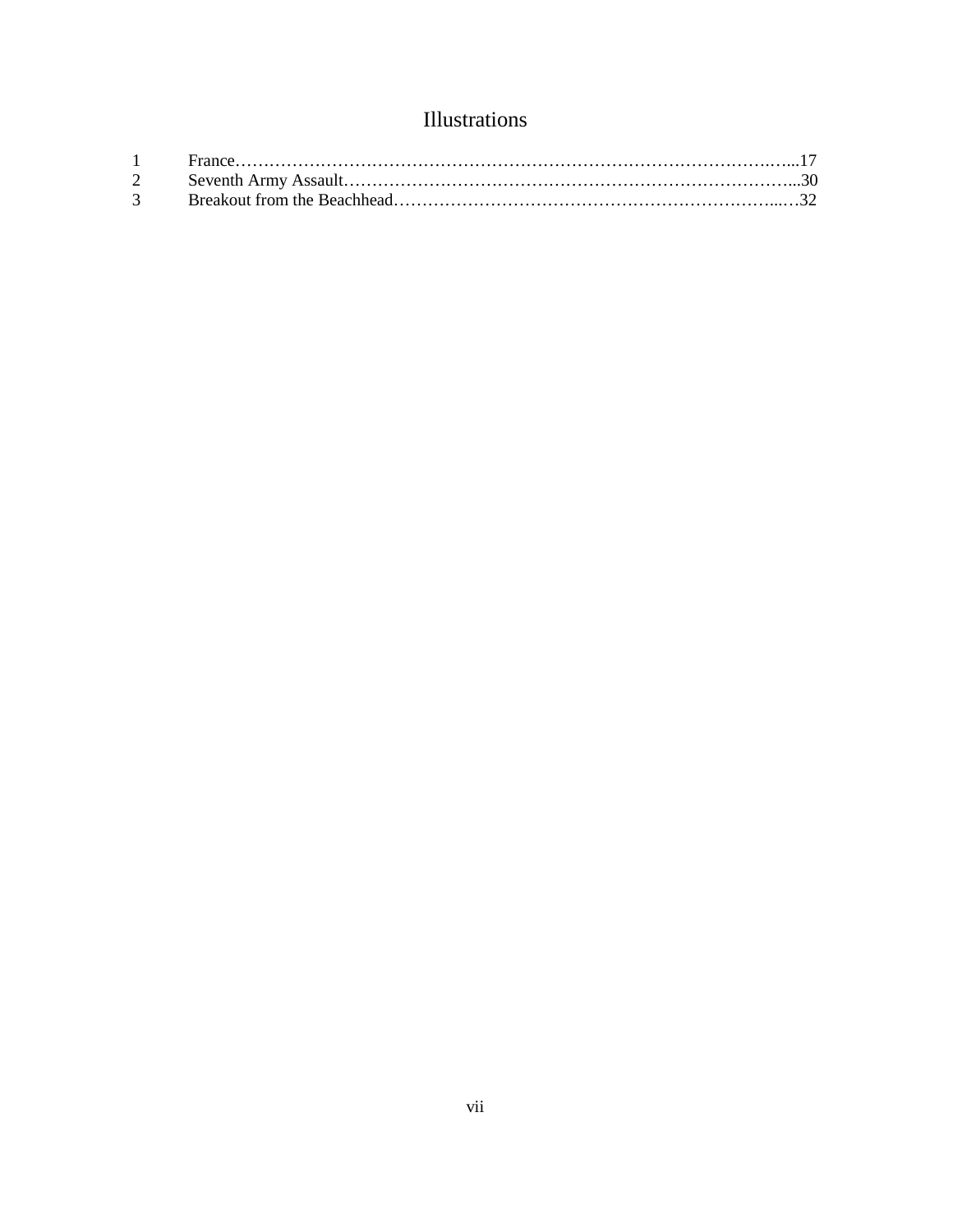### The Road to Operation Dragoon

<span id="page-8-0"></span>Ike argued so long and patiently that he was practically limp when the PM departed and observed that although he had said no in every language, the Prime Minister, undoubtedly, would return to the subject in two or three days and simply regard the issue as unsettled.

—Captain Harry C. Butcher, *Diary*

### <span id="page-8-1"></span>Introduction

Upon the United States' abrupt entry as a combatant in World War II (WWII) on December 7, 1941, the Anglo-American Combined Chiefs of Staff debated the future direction of the war. [1](#page-8-2) They provided advice to their political leaders—British Prime Minister (PM) Winston Churchill and United States' President Franklin Delano Roosevelt (FDR)—weighing the strategic options from various and competing points of view. The generals and admirals agreed that defeating the Germans remained a higher priority than dealing with the newly-belligerent Japan, but they agreed on little else, with dividing lines drawn both within and between the national contingents. The American military leaders argued for a direct approach, attacking mainland Europe at the earliest opportunity, while the British advocated an indirect approach through the Mediterranean. In time, convinced in part because of delays in mobilization and a shortage of resources and transport ships, the Americans reluctantly agreed to follow the British approach of striking at the Germans through a series of campaigns in the Mediterranean Theater. They invaded North Africa (Operation Torch) in 1942, Sicily (Operation Husky) in the summer of 1943, and mainland Italy (Operation Avalanche) in the fall of 1943. The Allies finally began the liberation of France in June 1944, just two days after the fall of Rome marked the beginning of the end for the Axis in the Mediterranean. [2](#page-8-3)

<span id="page-8-2"></span> <sup>1</sup> Mark S. Watson, *Chief of Staff: Prewar Plans and Preparations* (Washington DC: Historical Division, Department of the Army, 1950), 376.

<span id="page-8-3"></span><sup>2</sup> David M. Kennedy, *Freedom from Fear* (New York, Oxford University Press, 1999), 669-700; Martin Gilbert, *The Second World War: A Complete History* (New York: Henry Holt and Company, 1989), 434-545; J. F. C. Fuller, *The Second World War* (New York: Duell, Sloan and Pearce, 1954), 260-321; John Keegan, *The Second World War* (New York: Penguin, 1989), 344-369; Gerhard Weinberg, *A World at*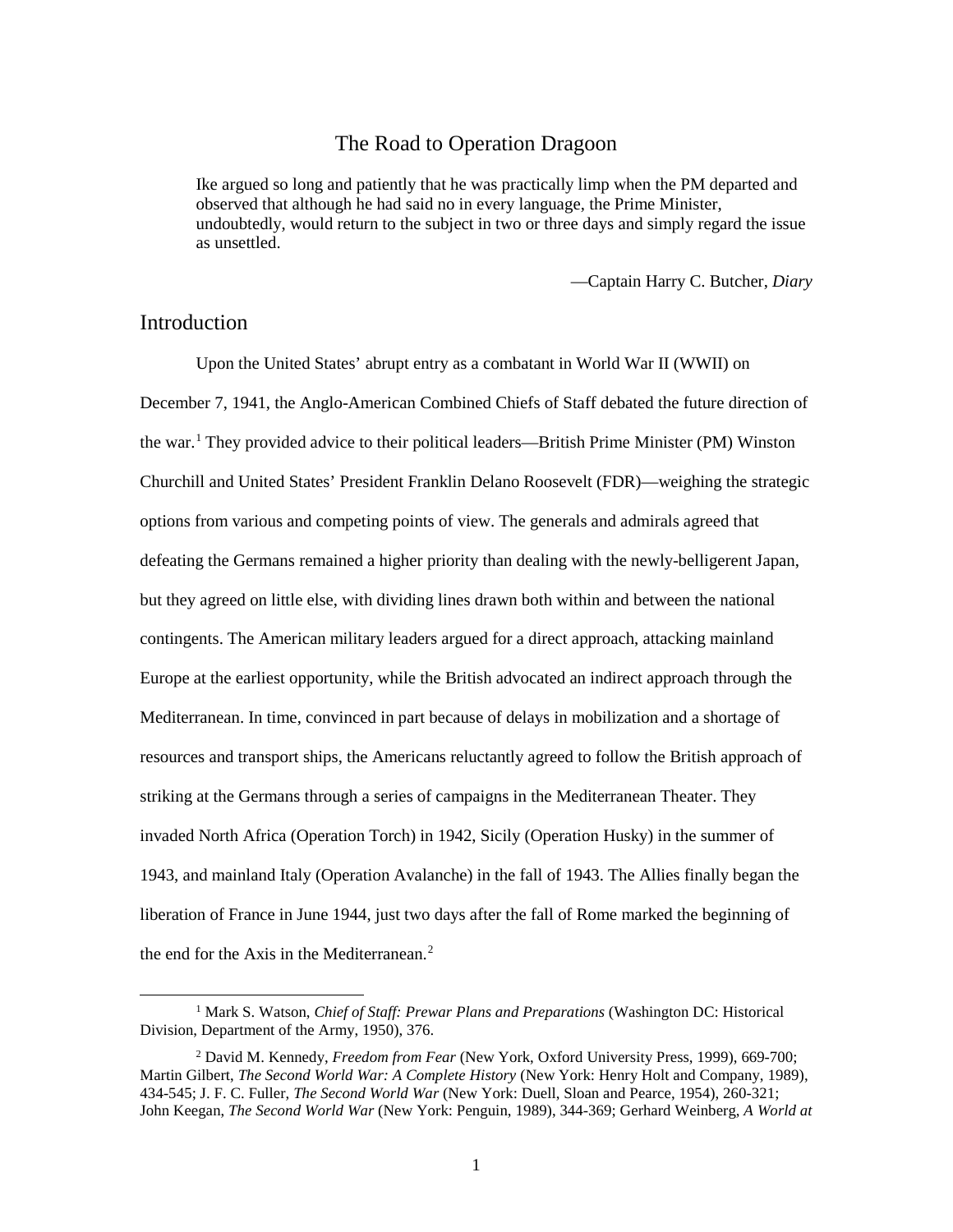United States General Dwight D. Eisenhower, selected as commander, Supreme Headquarters Allied Expeditionary Forces (SHAEF), planned Operation Overlord and Operation Dragoon to act as a one-two punch against the German defenders in France when Allied troops finally opened the second front in Western Europe. On June 6, 1944, Allied forces began Operation Overlord, assaulting the beaches of Normandy, France. Initially, the Allied forces achieved success, though at a high cost, establishing beachheads and securing lodgments in Normandy before the attack bogged down in the hedgerow country of Northern France. Various factors contributed to the slow Allied progress in the coming weeks. These factors included the skillful preparation and execution of the German defense, inexperience among the attacking Allied forces, the difficulty of the terrain, logistical limitations to include the lack of existing infrastructure, the failure of one of the two "mulberries" (artificial harbors), and delays in seizing ports from the Germans—particularly the port facilities at Cherbourg. The experience of quick transitions followed by relatively rapid exploitation from expanding lodgments that characterized previous Allied landings during Operations Torch and Husky eluded the Allies at Normandy.<sup>[3](#page-9-0)</sup>

The second punch struck the Germans in Southern France. Operation Dragoon (originally named Operation Anvil) functioned as a supporting operation to the Allies' main effort in Normandy.<sup>[4](#page-9-1)</sup> It was designed to achieve three primary purposes: to engage eleven German

 $\overline{a}$ 

*Arms: A Global History of World War II,* (New York: Cambridge University Press, 2005), 587-667; Williamson Murray and Allan R. Millett, *A War to be Won: Fighting the Second World War* (Cambridge: Harvard University Press, 2000), 374-411; Maurice Matloff, *Strategic Planning for Coalition Warfare 1943-1944* (Washington, DC: Office of the Chief of Staff of Military History Department, 1959), 245-249; Mark W. Clark and Martin Blumenson, *Calculated Risk* (New York: Enigma Books, 2007), 267-292.

<span id="page-9-0"></span><sup>3</sup> Antony Beevor, *D-Day: The Battle for Normandy* (New York: Viking, 2009), 74-100; Victor Brooks, *The Normandy Campaign* (Cambridge: Da Capo Press, 2002), 79-133; Rick Atkinson, *An Army at Dawn* (New York: Henry Holt and Company, 2002), 92-144; Shawn Nutter, *Husky Allied Invasion of Sicily 1943* (Bennington, VT: Merriam Press, 2013), 51-60.

<span id="page-9-1"></span><sup>4</sup> Planning began in late 1943. From that time, the allies postponed, canceled, and re-planned the operation several times. On August 1, 1944, it was renamed Operation Dragoon due to security concerns. For simplicity, the operation is referred to as Dragoon throughout this work. Paul Gaujac, *Dragoon: The Other Invasion of France* (Paris: *Histoire et Collections*, 2004), 15; Lucian K. Truscott, Jr., *Command Missions* (Novato: Presidio Press, 1990), 408; Headquarters, Department of the Army, *Report of Operations: The Seventh United States Army in France and Germany 1944-45, Vol. I* (Nashville: The Battery Press, Inc., 1988), 56.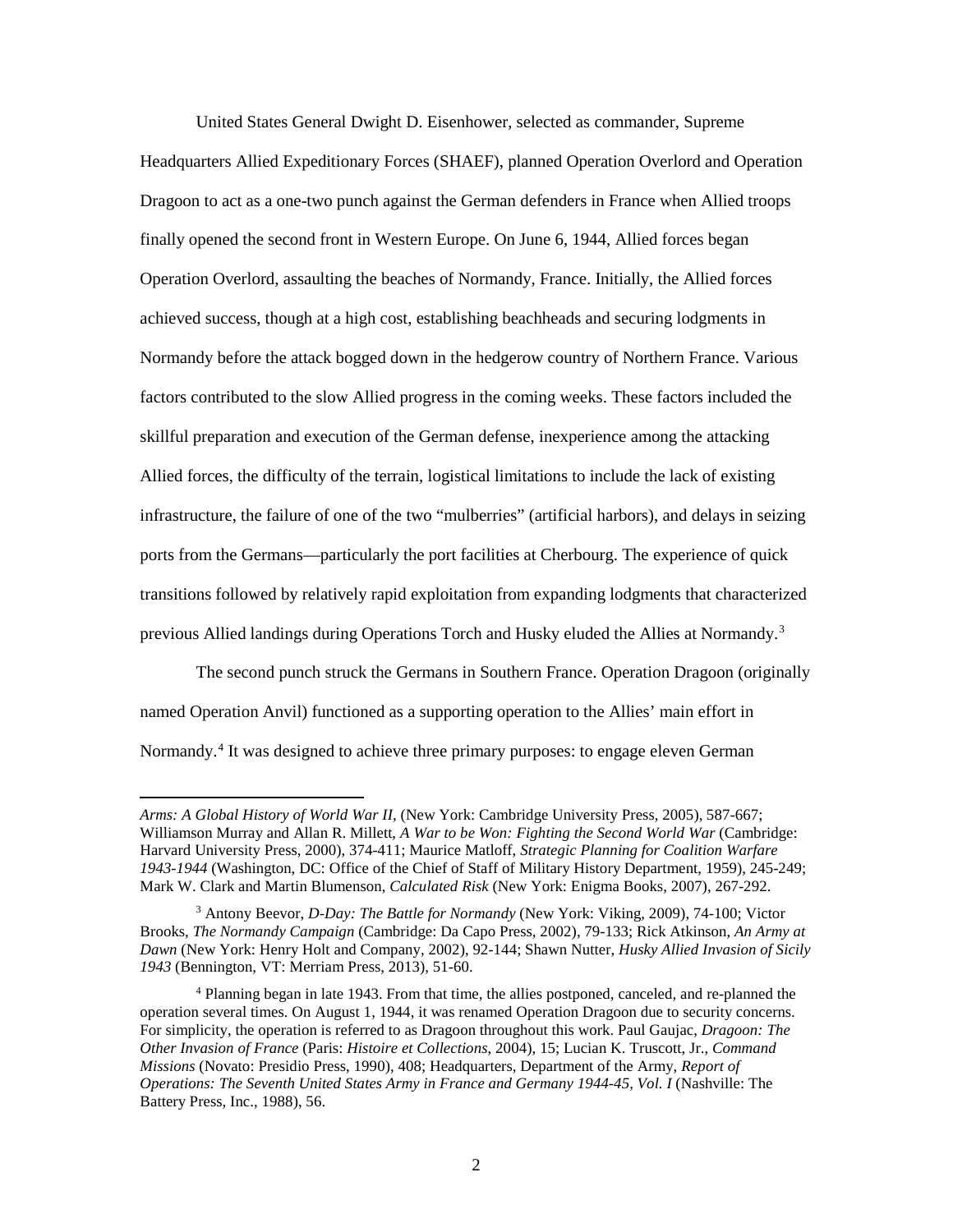divisions deployed in Southern France and prevent their movement against the Allies; to give Allied forces access to the vital port facilities at Marseilles and Toulon; and to force the Germans to commit additional reserves from Northern France, drawing them away from Normandy. Planners also hoped the surprise landing might result in a double envelopment.<sup>[5](#page-10-0)</sup> Originally, the Allied planners intended this operation to occur soon after Overlord, but the timing of the operation remained undetermined due to the delays with landing craft availability and strategic disagreement among the Allies. In late March 1944, Allied leaders selected July 10, 1944, as the date for the operation in Southern France; but some external factors conspired to delay Operation Dragoon. Finally, on July 2, 1944, despite numerous delays and cancellations, the Allies selected August 15, 1944, as the date of the amphibious assault.<sup>[6](#page-10-1)</sup>

The Allies' situation in Normandy through June and July remained somewhat grim. The Allies faced stiff German resistance for almost a month and had yet to achieve some of Overlord's operational objectives (Caen and St. Lo). The German Army confronted the slowly expanding Allied beachhead by reinforcing its forces in Normandy with units from Southern France and Germany. Operation Dragoon was six weeks away, and the German resistance in and around Normandy showed no signs of giving up. The Allies needed Operation Dragoon to fulfill its intended purpose.<sup>[7](#page-10-2)</sup>

<span id="page-10-0"></span> <sup>5</sup> Jacob L. Devers, "Operation Dragoon: The Invasion of Southern France," *Military Affairs* 10, n. 2 (Summer 1946): 8; James S. Wheeler, *Jacob L. Devers, A General's Life* (Lexington: University Press of Kentucky, 2015), 286-303.

<span id="page-10-1"></span><sup>6</sup> Jeffrey J. Clarke and Robert Ross Smith, *Riviera to the Rhine* (Washington, DC: Center of Military History, 1993), 14–63; Alan Wilt, *The French Riviera Campaign of August 1944* (Carbondale: Southern Illinois Press University, 1981), 10-45; Harry Yeide and Mark Stout, *First to the Rhine: The Sixth Army Group in World War II* (St. Paul: Zenith Press, 2007), 1-39; Robert H. Adleman, *The Champagne Campaign* (Toronto: Little, Brown & Company, 1969), 1-40; Stephen Sussna, *Defeat and Triumph: The Story of a Controversial Allied Invasion and French Rebirth* (Bloomington: Xlibris, 2008), 1-25; William B. Breuer, *Operation Dragoon: The Allied Invasion of the South of France* (Novato: Presidio Press, 1987), 1-10; Steven J. Zaloga, *Operation Dragoon 1944: France's Other D-Day* (Oxford: Osprey Publishing, 2009), 1-20; Anthony Tucker-Jones, *Operation Dragoon: The Liberation of Southern France 1944*  (Barnsley: Pen and Sword Military, 2009), v-x.

<span id="page-10-2"></span><sup>7</sup> Brooks, *The Normandy Campaign* 114-186; William G. F. Jackson, *Overlord*: *Normandy 1944*  (Newark: University of Delaware Press, 1979), 80-120; Cornelius Ryan, *The Longest Day* (New York: Simon & Schuster, 1959), 103-250.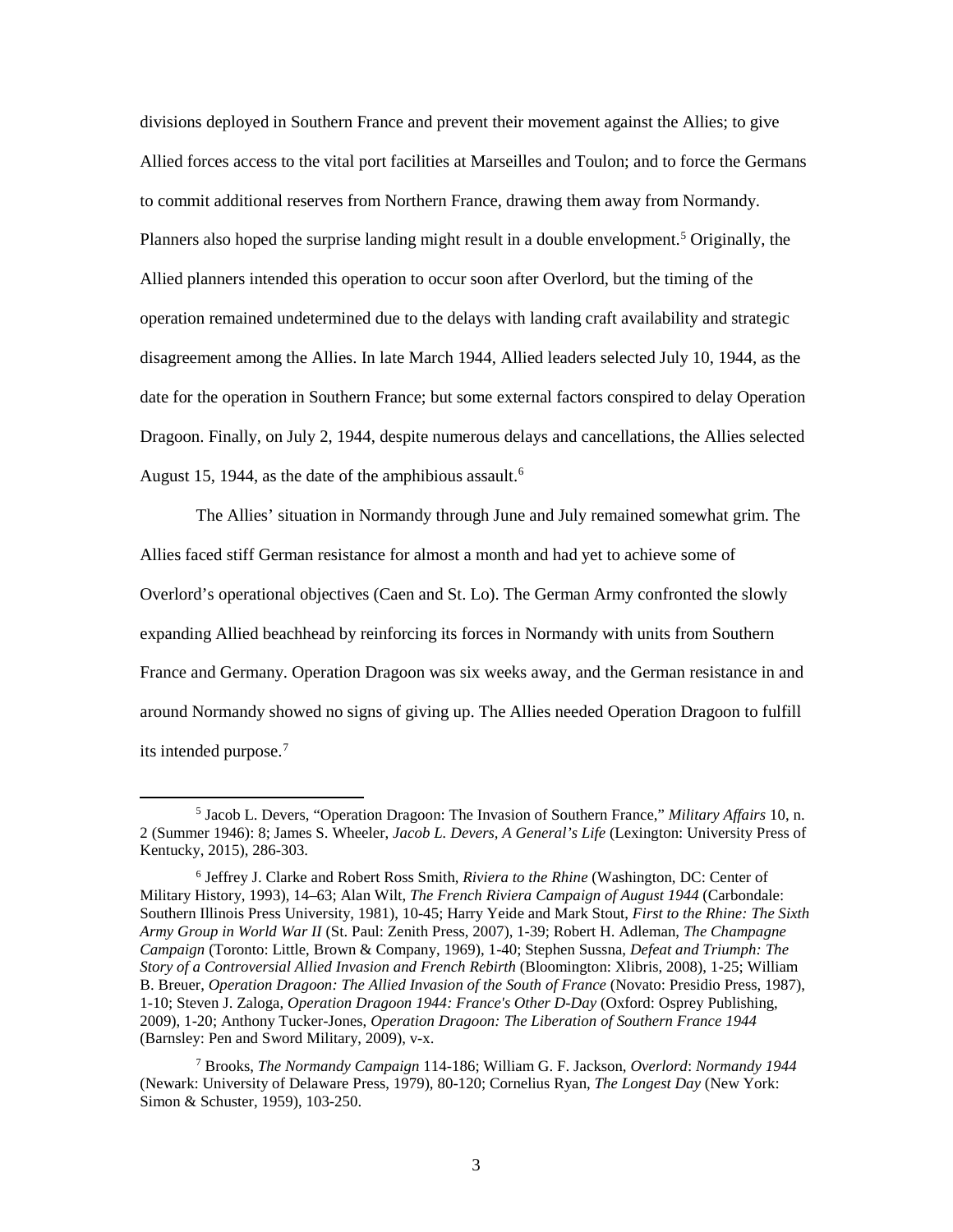General Jacob Devers, who commanded the Sixth Army Group during its execution of Operation Dragoon, described it as one of the least celebrated, yet highly successful operations conducted by the Allies on the Western Front during WWII. [8](#page-11-0) Allied planners initially proposed an amphibious invasion of Southern France in support of the cross-channel invasion during the Trident Conference in Washington, DC in May 1[9](#page-11-1)43.<sup>9</sup> At this meeting between the Combined (American and British) Joint Chiefs of Staff, decision makers tabled discussions on Dragoon, focusing instead on the British-proposed invasion of Italy. British planners argued that by invading Italy, the Allies could both force the Italians out of the war and fix German troops in the Mediterranean Theater of Operations (MTO). The Joint Chiefs agreed to delay Operation Dragoon due to the lack of landing craft. Instead of waiting a year for equipment, the Allies decided to keep the pressure on the German forces. To maintain the initiative, the British and Americans agreed to another major operation in the Mediterranean.<sup>[10](#page-11-2)</sup>

The British left the conference quite pleased with the outcome, mostly because they believed it ended any further discussion of an invasion of Southern France. Despite this, the invasion came up again as an agenda item for the August 1943 Quadrant Conference. This time, the Americans made a convincing argument for the benefits and supportability of the operation, leading the Combined Chiefs of Staff to approve the invasion of Southern France as a supporting effort to Operation Overlord.<sup>[11](#page-11-3)</sup>

Allied planners revisited Operation Dragoon several times over the next twelve months, as it remained a divisive issue between the Americans and the British. Their divergent strategic goals and the limited resources to meet these objectives resulted in frequent changes and

 <sup>8</sup> Devers, "Operation Dragoon," 4-6.

<sup>9</sup> Clarke and Smith, *Riviera to the Rhine*, 5.

<sup>10</sup> Matloff, *Strategic Planning for Coalition Warfare 1943-1944*, 211-225.

<span id="page-11-3"></span><span id="page-11-2"></span><span id="page-11-1"></span><span id="page-11-0"></span><sup>11</sup> Combined Chiefs of Staff, *Quadrant Conference, August 1943: Papers and Minutes of Meetings* (*World War II Inter-Allied Conferences)* (Washington, DC: Joint History Office, 2001), 405-415.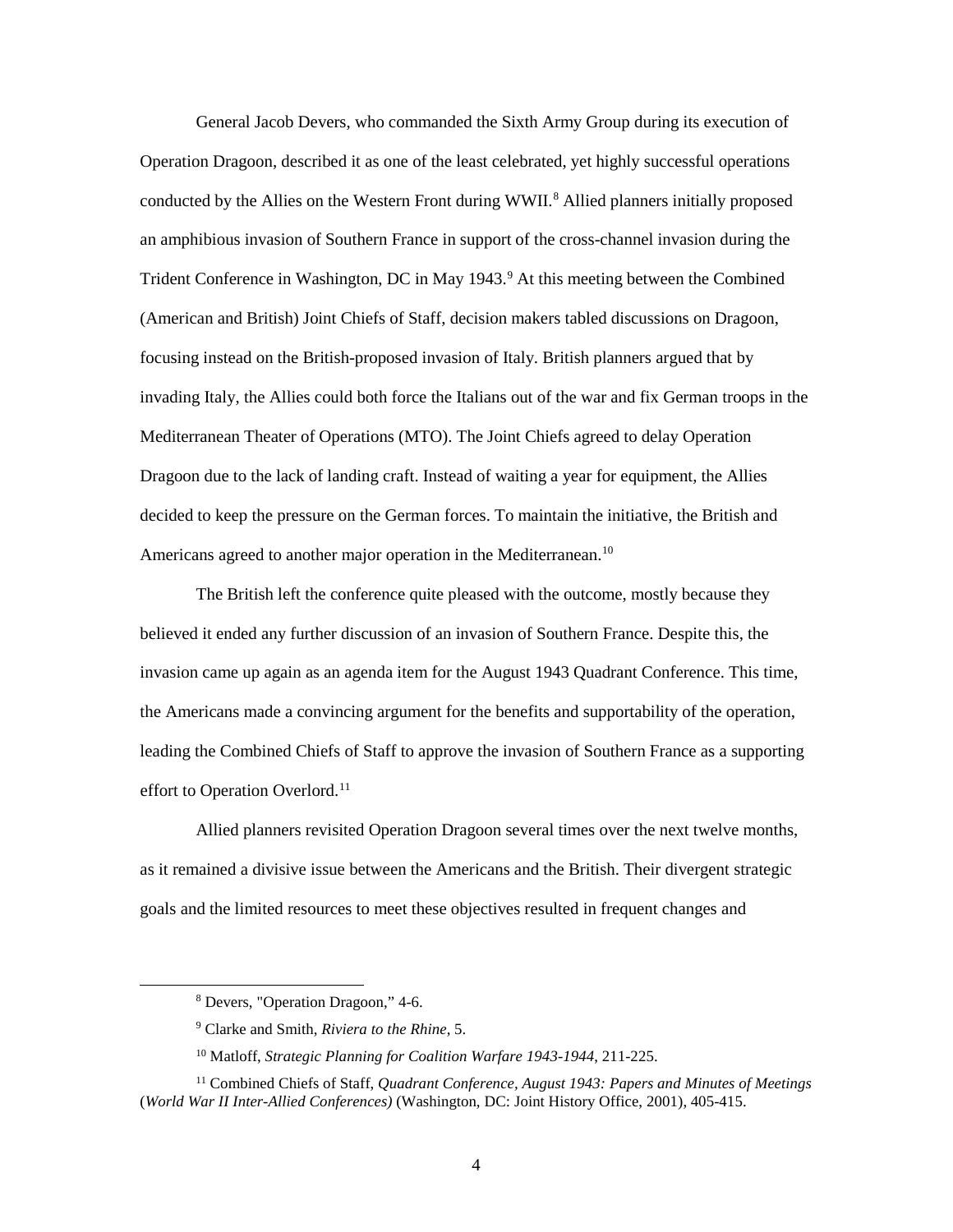cancellations, but ultimately the operation went forward. It was both ordered and canceled on numerous occasions and planned for different-sized elements, to include a three-division assault, a two-division assault, a division demonstration, and a feint.<sup>[12](#page-12-0)</sup> On July 2, 1944, with these various issues finally resolved, Eisenhower ordered General Henry Maitland Wilson, Supreme Allied Commander Mediterranean Theater, to execute Operation Dragoon as a three-division assault beginning on August 15, 1944. $13$ 

Operation Dragoon achieved far more success than the British and Americans anticipated. The Germans failed to predict the landings and form a viable defense, leaving them with withdrawal as the only option. As the Germans retreated, American and French forces aggressively pursued. In less than four weeks they inflicted more than 150,000 German casualties while liberating a large portion of Southern France. Combat of this scale exceeds the experience of today's US Army officer, who typically has experienced limited warfare such as counterinsurgency and stability operations. Also, American wars since the Vietnam War have not involved casualties anywhere close to the scale of a WWII campaign. It is hard for today's Army officers to imagine large-scale offensive operations against another major power. [14](#page-12-2)

In addition to Operation Dragoon's extraordinary success, it also offers insights for those in the profession of arms on topics ranging from global strategy to joint combined operations. Analyzing Operation Dragoon reveals similarities between the principles that guided the planning and execution used and the modern US Army's doctrine of Unified Land Operations (ULO) and

<span id="page-12-0"></span> <sup>12</sup> Clarke and Smith, *Riviera to the Rhine*, 35; Yeide and Stout, *First to the Rhine,* 1-39; Adleman, *The Champagne Campaign*, 1-40; Sussna, *Defeat and Triumph*, 1-25; Breuer, *Operation Dragoon*, 1-30.

<sup>13</sup> Clarke and Smith, *Riviera to the Rhine*, 21.

<span id="page-12-2"></span><span id="page-12-1"></span><sup>&</sup>lt;sup>14</sup> Ricky Smith, Deputy Chief of Staff, Training and Doctrine Command stated, "The Army has a tremendous amount of experience right now. It has depth but needs more breadth. We're good at counterinsurgency and operations employing wide area security. Now, we may have to focus on 'Mounted Maneuver' operations over larger distances, and the Army needs to prepare themselves across the entire range of military operations. One includes 'near peer' operations, which is what we have not been fighting in recent years." Kris Osborn, "U.S. Army's Return to Mechanized Warfare," *nationalinterest.org* (May 21, 2016): accessed November 23, 2016, http://www.Nationalinterest.org/blog/the-buzz/us-armys-returnmechanized warfare-16289; ADRP 3-0, *Unified Land Operations*, 1-14.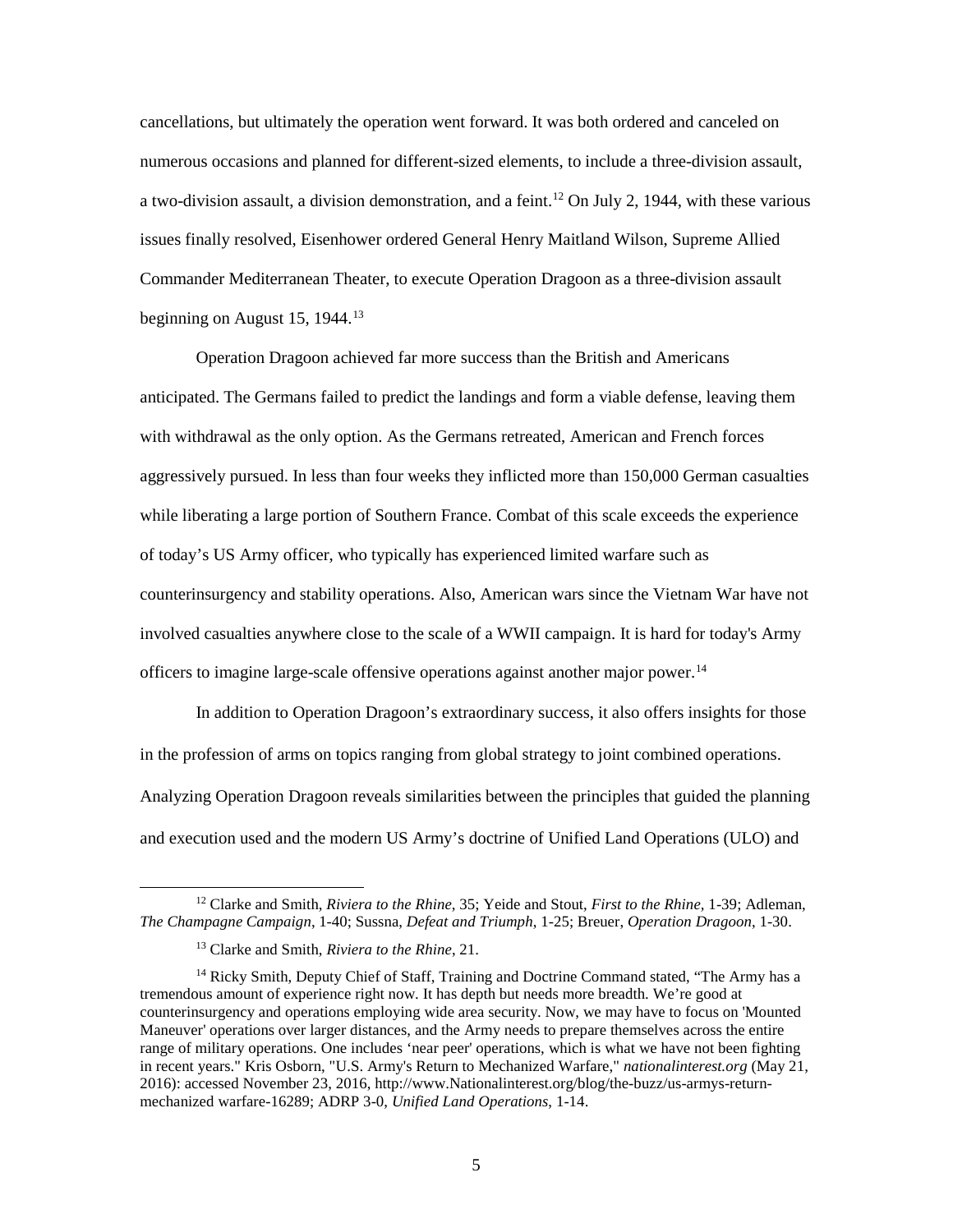concept of operational art. Thus, historical study yields a greater understanding of today's concept of operational art and the US Army's operational doctrine by identifying and analyzing similar methods employed during Operation Dragoon. Identification of the historical continuities between planning and execution of the campaign and the methods described in modern operational doctrine provides insight to operational planners who seek to apply operational art doctrine in future wars. The elements of operational art and tenets of ULO highlighted in this case study analysis show the reader the importance of each principle. Historical analysis of Operation Dragoon offers useful insights into modern US Army operational art doctrine with relevance for current and future operational planners.

### <span id="page-13-0"></span>Methodology

This monograph explores how the US Army planned, trained, and executed an effective operation during WWII. Clausewitz wrote, "a single thoroughly detailed event is more instructive than ten that are only touched on."[15](#page-13-1) The analysis that follows rests on a single case study to allow for a detailed explanation and application of the elements of operational art and the tenets of ULO.

Analysis of Operation Dragoon through these lenses illustrates the validity of timeless principles, while establishing a standard definition of operational art using the current Army doctrine, but placed within the context of US Army operations and doctrine during WWII. Use of terms and definitions enables one to describe how forces employed operational art in the 1940s, but this analysis of modern doctrinal concepts at a time when their definitions did not yet exist requires that common WWII terms mean the same things in their time and place as their analogues in modern doctrine. This study demonstrates that these tenets have not changed. E. H.

<span id="page-13-1"></span> <sup>15</sup> Carl von Clausewitz, *On War*, ed. and trans. Michael Howard and Peter Paret (Princeton: Princeton University Press, 1984), 173.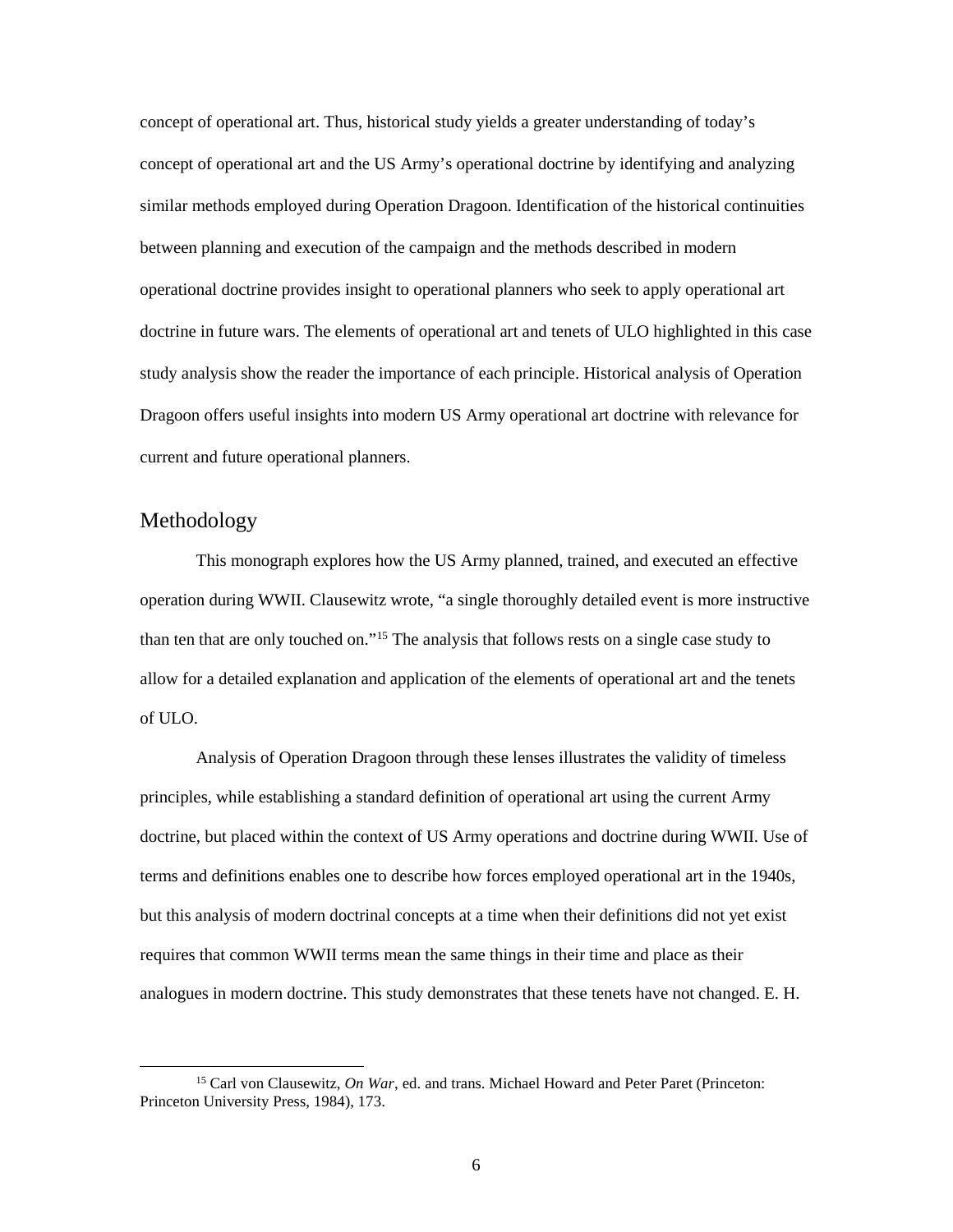Carr wrote, "History is progress through the transmission of acquired skills from one generation to another."[16](#page-14-0) Analysis of this event teaches that these military skills of planning pass from generation to generation. John Gaddis wrote, "continuities are patterns that extend across time, they are simple phenomena that recur with sufficient regularity to make themselves apparent to us."<sup>[17](#page-14-1)</sup> This study allows planners to review historical events and look for larger patterns to predict future outcomes.

The 2016 edition of Army Doctrine Reference Publication (ADRP) 3-0, *Unified Land Operations*, describes "how commanders apply land power as part of unified action to defeat the enemy on land and establish conditions that achieve the joint force commander's end state."<sup>[18](#page-14-2)</sup> To achieve the commander's end state, the Army uses operational art to link tactical actions to the strategic objectives of the commander. In ADRP 3-0, the definition of operational art is "the pursuit of strategic objectives, in whole or in part, through the arrangement of tactical actions in time, space, and purpose."[19](#page-14-3) Using the definitions stated, the core analysis of Operation Dragoon was that it accomplished Allied theater objectives using elements of operational art. US Army operations doctrine during WWII made only a single reference to strategy. As written in the 1941 edition of Field Manuel (FM) 100-5, *Field Service Regulations, Operations,* "the ultimate objective of all military operations is the destruction of the enemy's armed forces in battle."<sup>[20](#page-14-4)</sup> Notwithstanding this, the WWII doctrine contains many concepts that are similar to today's tenets of ULO and elements of operational art. The principles of Unified Land Operations (ULO), per ADRP 3-0, are simultaneity, flexibility, depth, and synchronization. These tenets describe the

7

 <sup>16</sup> E. H. Carr, *What is History?* 2nd ed. (New York: Penguin, 1987), 114.

<span id="page-14-1"></span><span id="page-14-0"></span><sup>17</sup> John L. Gaddis, *The Landscape of History: How Historians Map the Past* (New York: Oxford University Press, 2002), 30.

<span id="page-14-2"></span><sup>18</sup> Army Doctrine Reference Publication (ADRP) 3-0, *Unified Land Operations* (Washington, DC: Government Printing Office, 2016), v.

 $19$  Ibid.,  $2-1$ .

<span id="page-14-4"></span><span id="page-14-3"></span><sup>20</sup> FM 100-5, *Field Service Regulations, Operations* (Washington, DC: Government Printing Office, 1941), 22.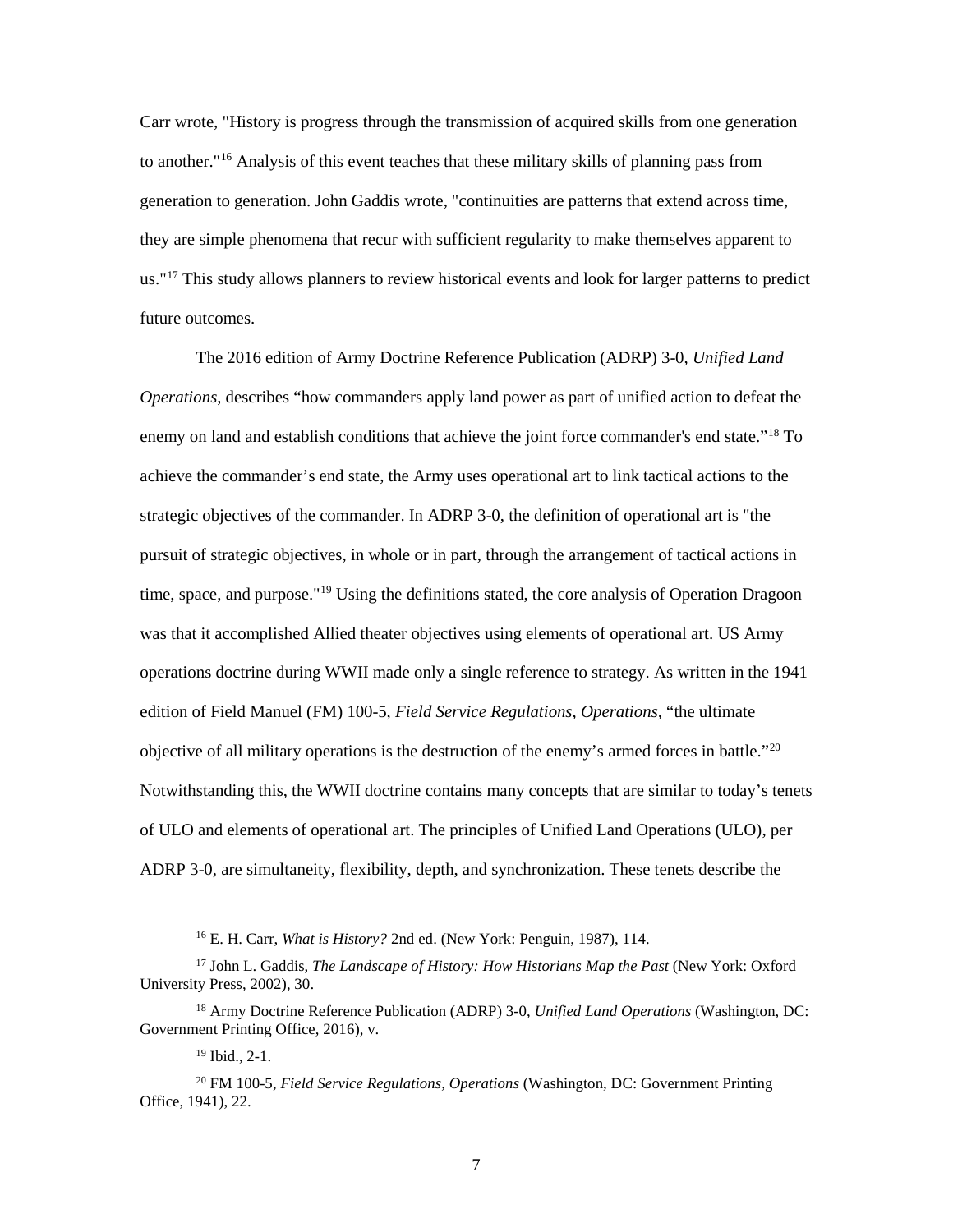Army's approach to generating and applying combat power in major operations.<sup>[21](#page-15-0)</sup> The elements of operational art, as defined by ADRP 3-0, are end state and conditions, the center of gravity, decisive points, lines of operations and lines of effort, operational reach, basing, tempo, phasing and transitions, culmination, and risk.<sup>[22](#page-15-1)</sup> These tenets and elements, although defined in modern US doctrine, have much in common with the US Army's operational doctrine of 1941.

Analysis of Operation Dragoon provides evidence of the elements of flexibility and synchronization from the tenets of ULO. Flexibility is the ability to employ a mixture of capabilities, formations, and equipment for conducting operations. Flexibility and innovation are essential to creative and adaptive leaders.<sup>[23](#page-15-2)</sup> The term flexibility used in WWII doctrine requires units to provide maximum flexibility.<sup>[24](#page-15-3)</sup> Synchronization is the arrangement of military actions in time, space, and purpose of producing action at a decisive place and time. It is the ability to execute many tasks at different times in different locations.<sup>[25](#page-15-4)</sup> While the terms synchronization and flexibility are not in WWII doctrine, the concepts are there.

The three elements of operational art most frequently seen in Operation Dragoon are operational reach, tempo, and risk. Operational reach is "the distance and duration across which a joint force can successfully employ military capabilities."[26](#page-15-5) FM 100-15, informs that the plan of campaign must have supply arrangements and routes of communications. The Army can extend operational reach through tempo, but the limit of the operation is the culminating point.<sup>[27](#page-15-6)</sup> Although operational reach is not defined in WWII doctrine, the concept of tempo is.

<sup>26</sup> ADRP 3-0, 2-9.

<span id="page-15-0"></span> $21$  ADRP 3-0, 3-14.

<span id="page-15-1"></span> $22$  Ibid., 4-3.

<sup>23</sup> Ibid., 3-16.

 $24$  FM 100-5, 73.

<sup>25</sup> ADRP 3-0, 3-15-3-16.

<span id="page-15-6"></span><span id="page-15-5"></span><span id="page-15-4"></span><span id="page-15-3"></span><span id="page-15-2"></span><sup>27</sup> FM 100-15, Field Service Regulations, *Larger Units* (Washington, DC: Government Printing Office, 1942), 12.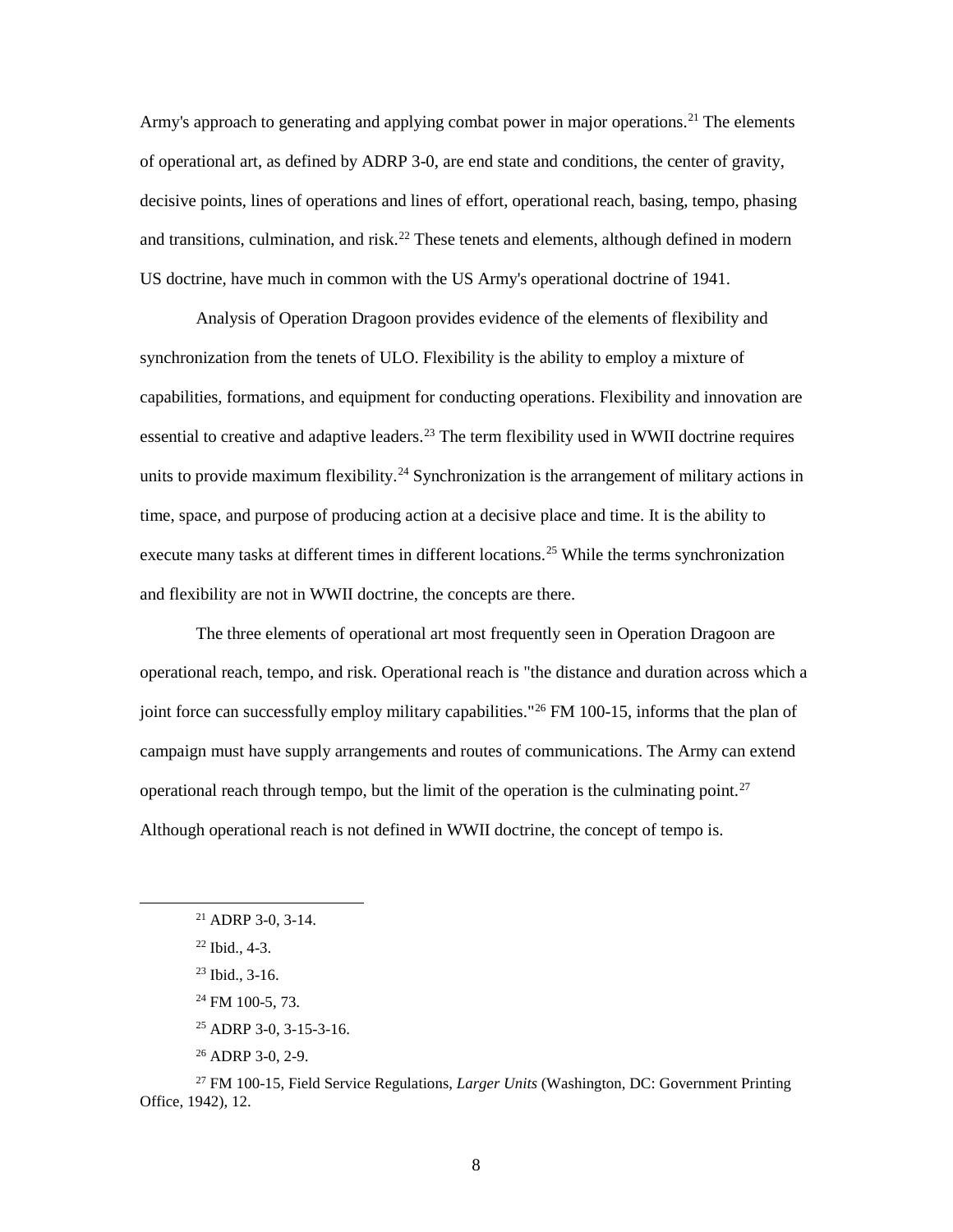In ADRP 3-0, tempo is "the relative speed and rhythm of military operations over time with respect to the enemy."<sup>[28](#page-16-1)</sup> Tempo supports the commander in keeping the initiative during operations, which allows friendly forces the ability to overwhelm the enemy. In the 1941 FM 100-5, the doctrine discusses tempo but in different terms. It reads, "Through offensive action, a commander exercises his initiative, preserves his freedom of action, and imposes his will on the enemy." It later reads, "the attack is rapid, deep, and sustained until the decision is won."<sup>[29](#page-16-2)</sup> This reveals parallels between modern operational doctrine and concepts used during WWII.

Risk is another element of operational art with particular relevance to Operation Dragoon, and it has the same meaning in both current and WWII doctrine. ADRP states, "risk, uncertainty, and chance are inherent in all military operations. Risk creates opportunities to seize, retain, and exploit the initiative and achieve results."[30](#page-16-3) Commanders accept risk and seek opportunities to create and maintain conditions to achieve results. The 1941 edition of FM 100-5 reads "to delay action in an emergency because of insufficient information shows lack of energetic leadership, and may result in lost opportunities. The commander must take calculated risks."[31](#page-16-4)

## <span id="page-16-0"></span>Strategic Planning

When the North African campaign ended in May 1943, the Allies focused on the next phase of the war. In June, FDR and Churchill met in Washington, DC during the Trident Conference. The Allies expected to conduct numerous operations in the next eighteen months,

<span id="page-16-1"></span> <sup>28</sup> ADRP 3-0, 2-7-2-8.

<span id="page-16-2"></span><sup>29</sup> FM 100-5, 22, 271.

<span id="page-16-3"></span><sup>30</sup> ADRP 3-0, 2-10.

<span id="page-16-4"></span><sup>31</sup> FM 100-5, 26.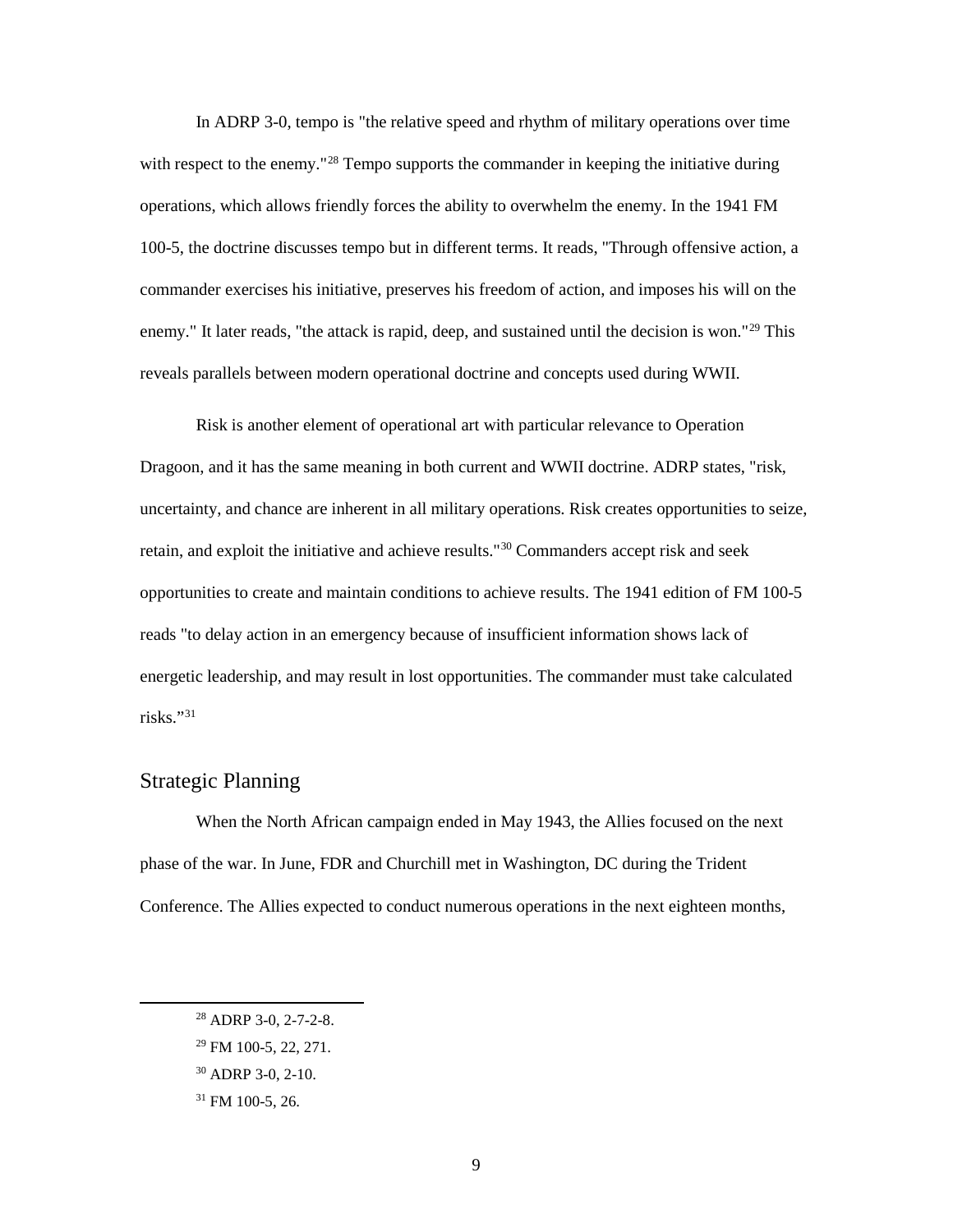including a possible landing in Southern France. The Combined Chiefs of Staff (CCS) directed that future operations receive further analysis. $32$ 

The summer of 1943 was a reflective time for the Allies, having just completed their first successful campaign in Northern Africa. The Allies invaded Sicily (Operation Husky) in July 1943.<sup>[33](#page-17-1)</sup> In the words of Alan F. Wilt,

Sicily had been invaded, and success assured. The Soviets had blunted the long awaited German operation at Kursk. The long American trek across the Pacific toward Japan was underway. In the air, the Combined Bomber Offensive was starting to show results. Even more importantly, the battle of the Atlantic had been won, thus assuring that the invasion of Western Europe would become a reality.[34](#page-17-2)

The next target for the Allies was the European mainland, specifically Italy. It was also time to consider long-term strategy. The Allied planning conference in August 1943 focused on the liberation of France, expected in the immediate aftermath of the Italian campaign. The conference also examined the future of the Italian and Normandy campaigns. The planning there showed the initiative and flexibility of the Allies. They agreed to invade the Italian mainland and considered the possible invasion of Southern France.<sup>[35](#page-17-3)</sup>

During November, the Allied heads of state met at a conference in Tehran, Iran. The

conference, code-named Eureka, brought together the "Big Three": Churchill, Roosevelt, and

Soviet Premier Josef Stalin. The Tehran Conference dealt with the most crucial strategic issues of

<span id="page-17-0"></span> <sup>32</sup> Combined Chiefs of Staff, *Trident Conference, May 1943: Papers and Minutes of Meeting* (*World War II Inter-Allied Conferences)* (Washington DC: Joint History Office, 2001), 107-119; Matloff, *Strategic Planning for Coalition Warfare, 1943-1944*, 211-225; Michael Howard, *The Mediterranean Strategy in the Second World War* (New York: Frederick A. Praeger, Inc., 1968), 1-30; Tucker-Jones, *Operation Dragoon*, 3-5.

<span id="page-17-1"></span><sup>33</sup> Robert M. Citino, *The Wehrmacht Retreats: Fighting A Lost War, 1943* (Lawrence: University of Kansas Press, 2012), 104-109; Matloff, *Strategic Planning for Coalition Warfare, 1943-1944*, 211-225; Robert W. Coakley and Richard M. Leighton, *Global Logistics and Strategy 1943-1945* (Washington, DC: Office of the Chief of Military History, 1968), 13-21.

<sup>34</sup> Wilt, *The French Riviera Campaign of August 1944*, 4.

<span id="page-17-3"></span><span id="page-17-2"></span><sup>35</sup> Combined Chiefs of Staff, *Quadrant Conference, August 1943*, 405-415; Howard, *The Mediterranean Strategy in the Second World War*, 1-30.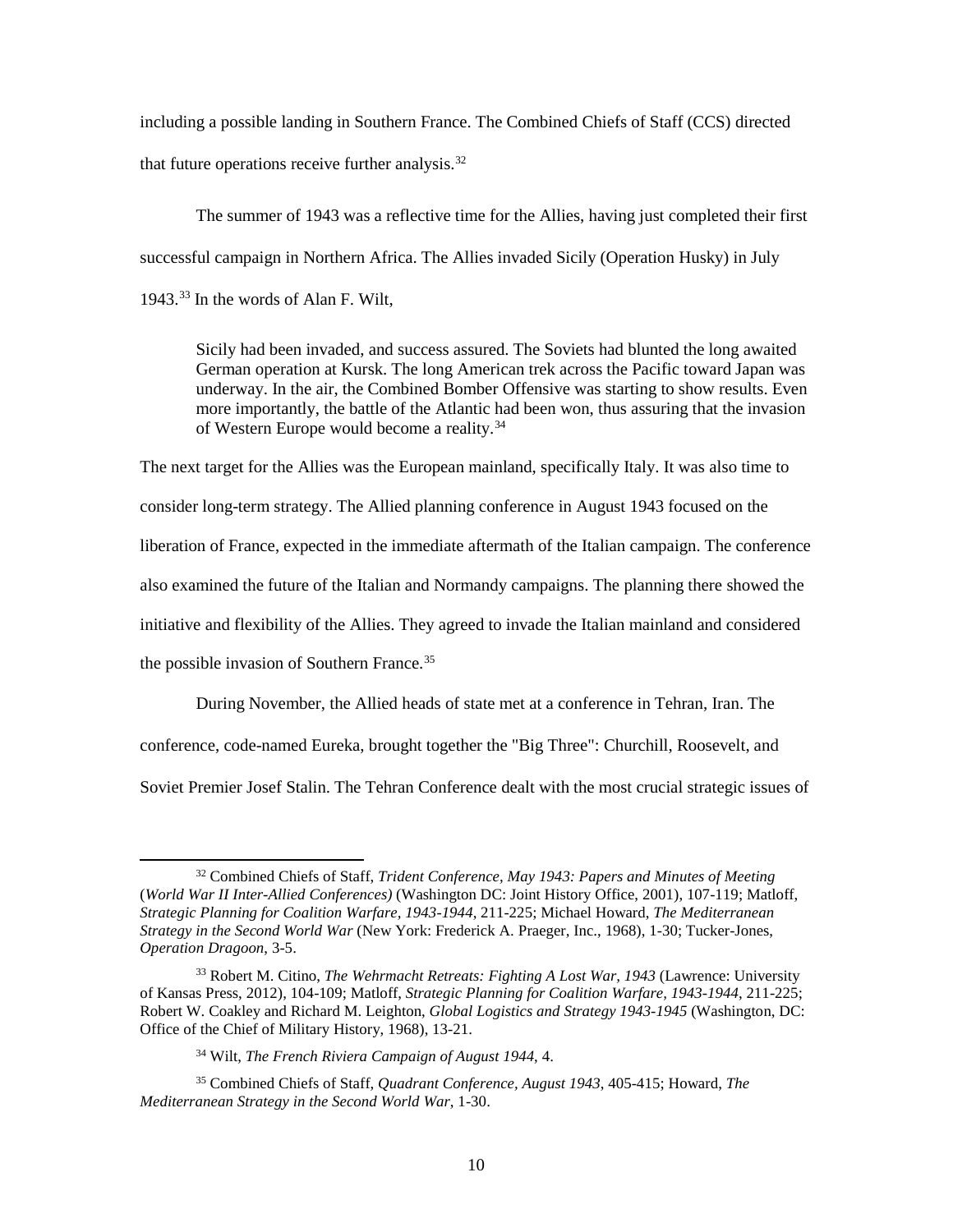the war. President Roosevelt laid out an overview of possible operations during the upcoming year. He mentioned several potential operations in the Mediterranean, along with a landing in Southern France, but Operation Overlord was still the priority. Roosevelt finished his overview by asking Stalin how the Western Allies could best support the Soviet armed forces.<sup>[36](#page-18-0)</sup> Stalin stated that the operations in Italy were not of great value to the Soviets and that he believed the most suitable sector to conduct operations in would be France. Churchill tried to advocate to increase support to the Yugoslav partisans, but Stalin let the Allies know that they needed to concentrate their efforts in France to finally open the long-promised second front in Europe, and that Overlord and an invasion of Southern France were the best options. Churchill was not happy with this as he favored a different option than Southern France. This discussion illustrated the differences in opinion between all three leaders in an approach to wartime strategy. The debate became more heated as other political concerns in the Soviet Union and France came into play. Each leader knew their desired end state and the line of operation to achieve it.<sup>[37](#page-18-1)</sup>

Churchill wanted to stop Operation Dragoon. He was fearful of the prospect of postwar Communist domination in Central and Eastern Europe. He saw a great opportunity to get into the Balkans with the success the Allies were having in Italy. Churchill wanted to beat the Soviets to that terrain and therefore attempted to stop Operation Dragoon all the way up to a week before the operation.<sup>[38](#page-18-2)</sup> FDR was opposed to the Balkan plan. He was up for reelection in November as President of the United States and did not want to be bogged down in the Balkans supporting British interests. Stalin strongly advocated the operation in Southern France rather than the

<span id="page-18-0"></span> <sup>36</sup> Herbert Feis, *Churchill, Roosevelt, Stalin: The War They Waged and the Peace They Sought* (Princeton: Princeton University Press, 1967), 257-271.

<span id="page-18-2"></span><span id="page-18-1"></span><sup>37</sup> Kent Roberts Greenfield, *Command Decisions* (Washington, DC: Office of the Chief of Military History, 1960), 383; Tucker-Jones, *Operation Dragoon*, 3-13.

<sup>38</sup> Breuer, *Operation Dragoon*, 14.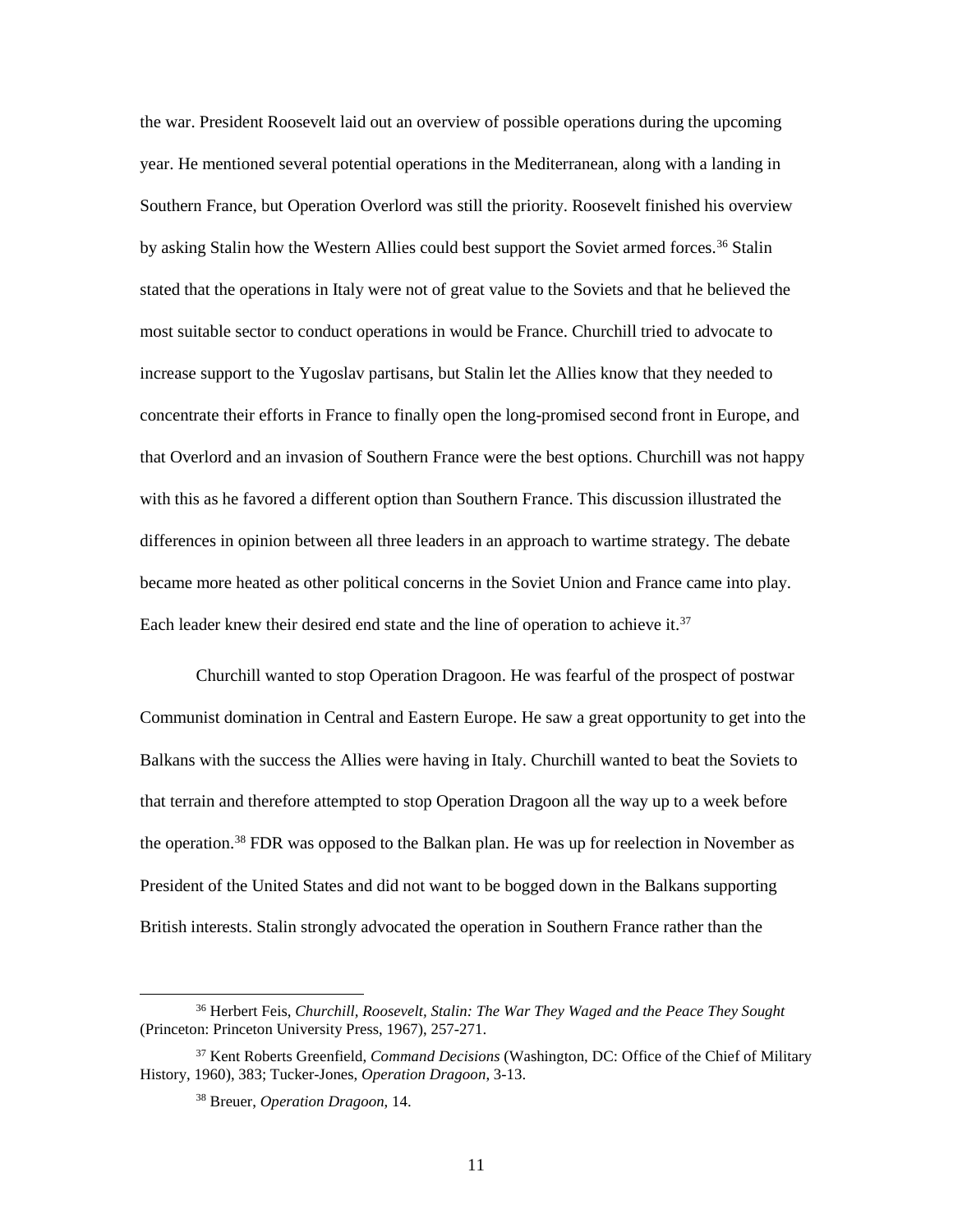Balkans, at least in part because he wanted the Balkan region to himself.<sup>[39](#page-19-0)</sup> Each held different ideas of what was important for their country. The several-day discussion between civil and military leaders ended with a Southern France operation now on the schedule. For the next several months the allies conducted many planning sessions amidst various attempts to stop the operation.[40](#page-19-1)

From the beginning the planners struggled to determine how to procure the necessary resources to start the operation. Chief of the British Naval Staff, Admiral of the Fleet Sir Andrew Cunningham, noted that there were only enough naval vessels to support two major amphibious operations simultaneously. The lack of vessels was a major concern for the Allies; they did not want to culminate too early in the operations without having enough equipment and wanted to avoid risk to the soldiers involved. They proposed operations Overlord and Dragoon but had already started planning Operation Buccaneer, the intended invasion of the Andaman Islands in Southeast Asia.<sup>[41](#page-19-2)</sup> FDR summed up the discussions with the following points: "nothing should be done to hinder Overlord, nothing should be done to hinder Dragoon, by hook or by crook we should scrape up sufficient landing craft to operate in the Eastern Mediterranean," and Admiral Mountbatten should be told to go ahead and do his best with what was already allocated to him.<sup>[42](#page-19-3)</sup> It was important that the Navy look at basing to see where all the ships were located and place them in the right ports to be most effective. On December 6, 1943, FDR informed Churchill that

 <sup>39</sup> Ibid., 14.

<span id="page-19-1"></span><span id="page-19-0"></span><sup>40</sup> Tucker-Jones, *Operation Dragoon*, 33-55; Winston S. Churchill, *Closing the Ring* (Boston: Houghton Mifflin Company, 1953), 302-361; Winston S. Churchill, *Triumph and Tragedy* (Boston: Houghton Mifflin Company, 1953), 39-57.

<span id="page-19-3"></span><span id="page-19-2"></span><sup>41</sup> Combined Chiefs of Staff, *Sextant and Eureka Conferences* (*World War II Inter-Allied Conferences)* (Washington, DC: Joint History Office, 2001), 389-396; Andrew Stewart, *Operation Dragoon, the Invasion of the South of France, 15 August 1944* (West Midlands: Helion & Company, 2015), 1-15.

<sup>42</sup> Combined Chiefs of Staff, *Sextant and Eureka Conferences*, 408-411.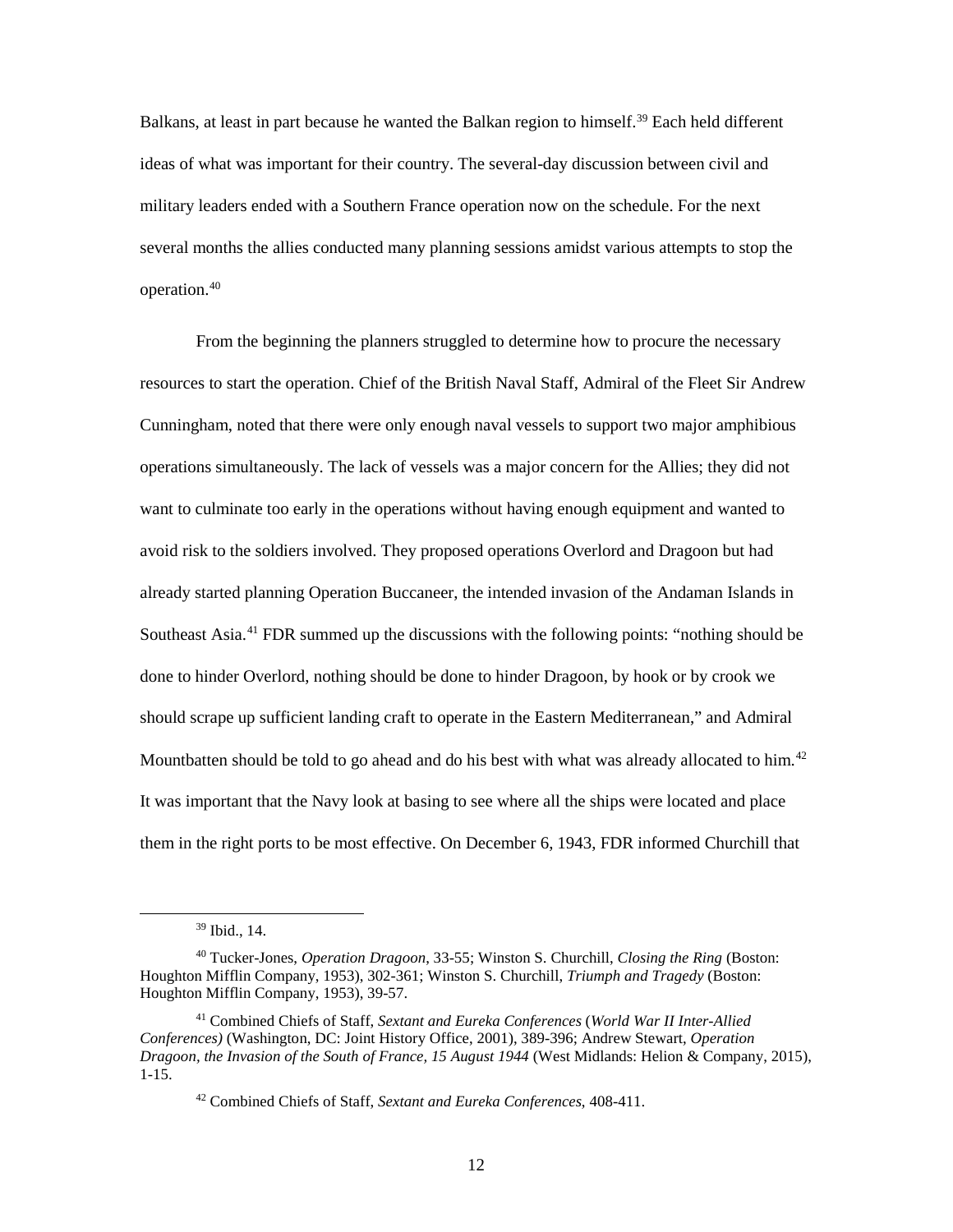Eisenhower was appointed to command Overlord, making Overlord and Dragoon the priority in the European Theater during  $1944.^{43}$  $1944.^{43}$  $1944.^{43}$ 

In December 1943, Eisenhower envisioned the 7th United States Army to carry out the landing in Southern France. Either General Mark W. Clark or General Jacob Devers would be the commander of the operation. Eisenhower preferred Clark, "because of his particular skill in that sort of work."<sup>[44](#page-20-1)</sup> Eisenhower required a quick decision. The operation would involve an Army corps headquarters and three to four divisions, in addition to a self-sufficient French corps.<sup>[45](#page-20-2)</sup> Because of this force allocation, any other operation in the Mediterranean might interfere with the current plans for Dragoon.

Over the next several months, events and plans did get in the way of Operation Dragoon. The first was the launch of the Allied landing at Anzio, Operation Shingle. This operation diverted fifty-six Landing ship tanks (LST) designated for Overlord and Dragoon, delaying both. This loss of equipment prompted President Roosevelt to write, "I cannot agree without Stalin's approval to any use of forces or equipment elsewhere that might delay or hazard the success of Overlord or Dragoon."[46](#page-20-3) Soon Allied Force Headquarters (AFHQ) created Task Force (TF) 163 under General Benjamin Caffey, Jr. to plan exclusively for Operation Dragoon. It would become the combined planning headquarters with representatives from the US joint forces and the French headquarters.<sup>[47](#page-20-4)</sup> At first, TF 163 had several issues. The first challenge was that there was no set

 <sup>43</sup> Tucker-Jones, *Operation Dragoon*, 14.

<span id="page-20-1"></span><span id="page-20-0"></span><sup>44</sup> Eisenhower to Marshall, 17 Dec 1943, *The Papers of Dwight David Eisenhower, The War Years: III*, ed. Alfred D. Chandler Jr. (Baltimore: Johns Hopkins Press, 1970), 1604-1605.

<sup>45</sup> Eisenhower to Brehon Somervell, 17 Dec 1943, *Papers of Dwight Eisenhower*, III, 1607-1608.

<span id="page-20-4"></span><span id="page-20-3"></span><span id="page-20-2"></span><sup>46</sup> Winston S. Churchill and Franklin D. Roosevelt, *Churchill & Roosevelt: The Complete Correspondence: Alliance Forged, November 1942 –February 1944* ed. Warren F. Kimball. Vol. 11. (Princeton: Princeton University Press, 1984), 636.

<sup>47</sup> Clarke and Smith, *Rivera to the Rhine*, 30-35; Stewart, *Operation Dragoon*, 13-15.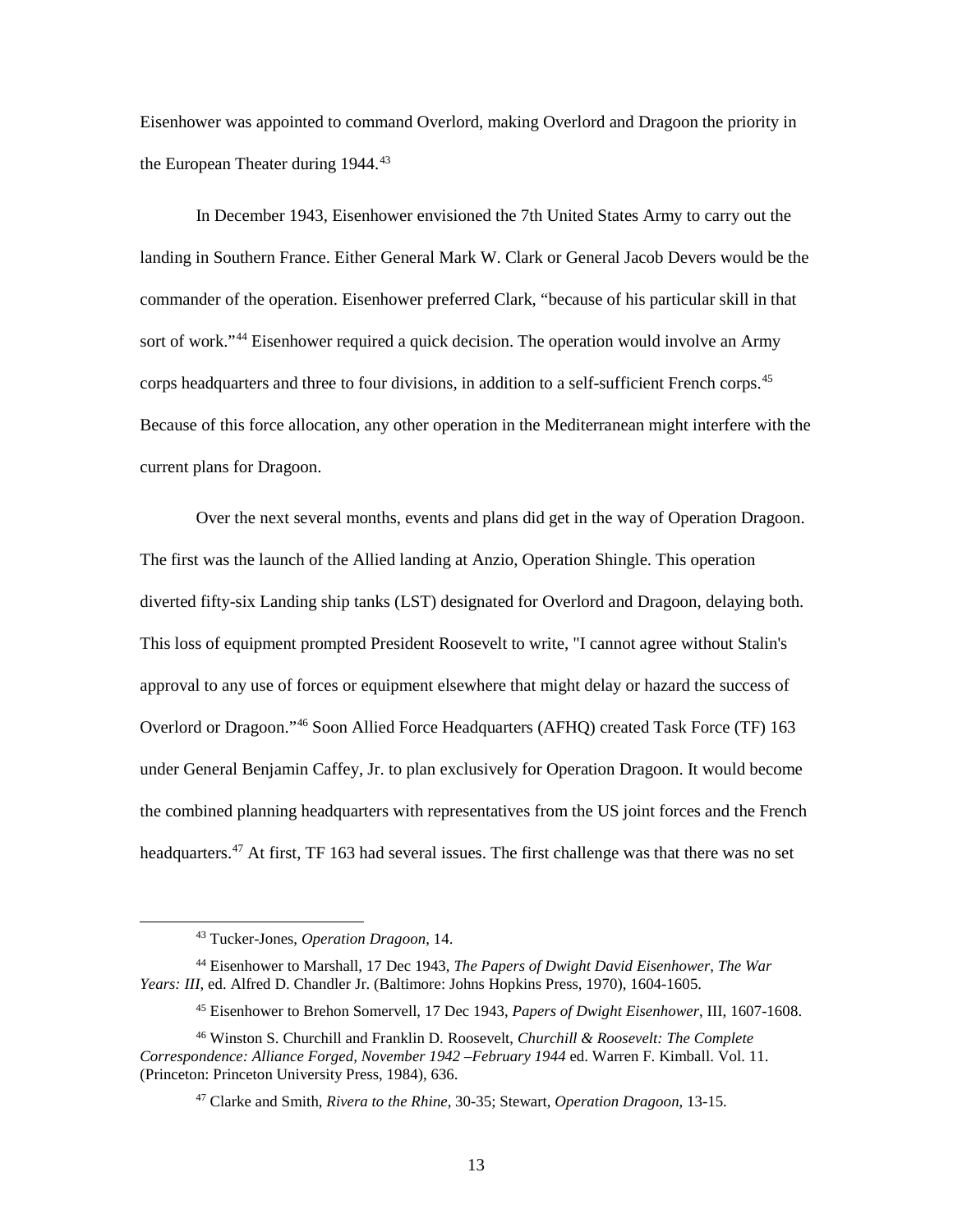plan, only a series of sketches and ideas from Eisenhower. The planners needed to plan for more variations in the logistical, tactical and organizational fields than they would normally do. With Operation Shingle approved, this caused a two-fold effect on the operations Overlord and Dragoon. First, it delayed Overlord by a month because the LSTs had to stay in the Mediterranean. Second, it left Allied planners in limbo about Dragoon. This limbo would spark a debate over Dragoon between two camps in the United States. One camp of Americans favored Dragoon because it fulfilled one of the promises made to Stalin at Tehran, it supplemented Operation Overlord, and the logistical factors were better than if Dragoon did not go forward. The opposing camp wanted to maintain flexibility to strike the Germans in the most favorable location, and others wanted to make sure the landing craft were available for Shingle.<sup>48</sup>

The shortage of landing craft and troops forced a new look at the possibility of Dragoon. Eisenhower felt that French forces would compensate for the lack of Allied troops, and in January 1944, the Mediterranean lost all shipping for Overlord except for a two-division assault for Dragoon. These two factors forced the decision to abandon plans for a simultaneous invasion with Overlord.<sup>[49](#page-21-1)</sup>

The discussion continued on the American side to invade Southern France and the British side to make the push to Italy. The American concerns were made clear by Chief Army Planner, Brigadier General Frank N. Roberts:

"If we cancel Dragoon completely, the following will be true:

a. We get into political difficulties with the French.

<span id="page-21-0"></span> <sup>48</sup> Stewart, *Operation Dragoon*, 10-16; Combat Studies Institute*, CSI Battlebook: Operation Dragoon* (Fort Leavenworth: Combat Studies Institute, 1985), 11-14*,* 37-38; Tucker-Jones, *Operation Dragoon*, 14-15, 40-44.

<span id="page-21-1"></span><sup>49</sup> Command and General Staff School, 2nd Command Class, *Operation Dragoon* (Fort Leavenworth, KS, 1946), 2, B1; Stewart, *Operation Dragoon*, 10-12; Gordon A. Harrison, *Cross Channel Attack* (Washington, DC: Center of Military History, United States Army, 1989), 60-64;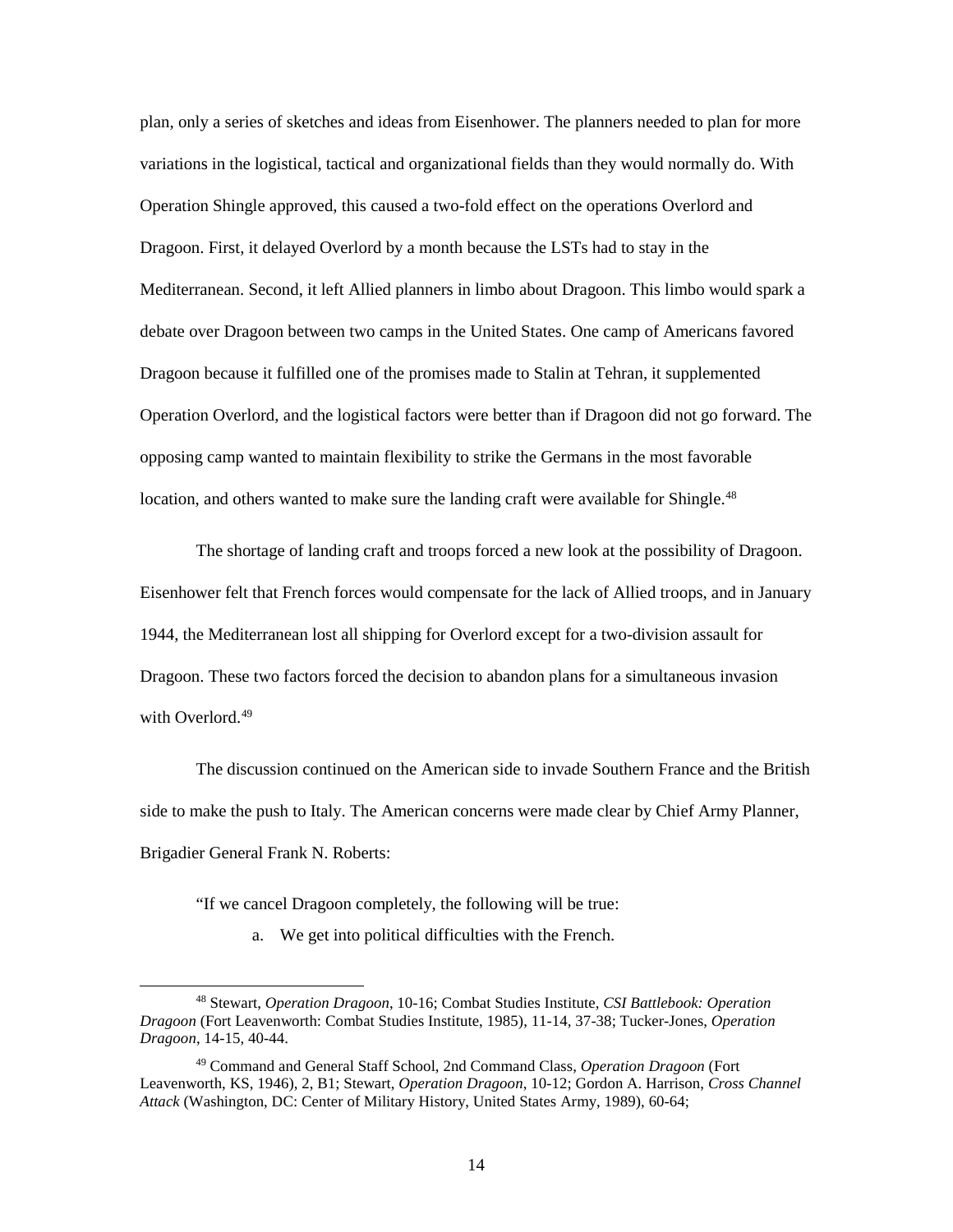- b. Overlord will lose at least ten fighting divisions.
- c. Our service forces continue to support the western Mediterranean.
- d. Our divisions and the French divisions committed to a costly, remunerative, inching advance in Italy. The people of both the United States and France may or may not take this indefinitely.
- e. Once committed to Italy, we have our forces pointed towards southeastern Europe and will have the greatest difficulty in preventing their use for occupation forces in Austria, Hungary, and southern Germany."[50](#page-22-0)

The execution of Operation Shingle drained Allied resources. What had looked like an easy campaign dragged on for months. The operation consumed supplies and men, and because the assault failed, the Allies had to commit forces far beyond the original plan. In March, the British proposed a postponement of Dragoon, even though the stalemate in Italy was the biggest problem to operational flexibility. The back and forth continued into the summer. FDR and Churchill exchanged correspondence trying to persuade the other to change their position. Roosevelt sent a message on July 2, 1944, asking Churchill to direct General Wilson to "set the wheels in motion for an early Dragoon."[51](#page-22-1) Churchill relented and agreed to the issuance of the directive on July 2 saying "Dragoon would be launched with a target date of 15 August on a three-division assault basis and an airborne lift to be decided later."[52](#page-22-2)

The operation went forward. The last minute attempts by the British to cancel the operation failed. Churchill made one final appeal to Eisenhower in August. Churchill tried to talk Eisenhower out of it; "the Prime Minister unloose[d] on IKE all his art of persuasion." Driven to tears, Churchill threatened to "lay down the mantle of my high office."[53](#page-22-3) Eisenhower listened to the Prime Minister but said no to him in every way. Eisenhower's position "that sound strategy

 <sup>50</sup> Matloff, *Strategic Planning for Coalition Warfare 1943-1944*, 425.

<sup>51</sup> Greenfield, *Command Decisions*, 394.

<sup>52</sup> Ibid., 394.

<span id="page-22-3"></span><span id="page-22-2"></span><span id="page-22-1"></span><span id="page-22-0"></span><sup>53</sup> Harry Butcher, *My Three Years with Eisenhower: The Personal Diary of Captain Harry C. Butcher, USNR, Naval Aide to General Eisenhower, 1942 to 1945* (New York: Simon and Schuster, 1946), 638-639.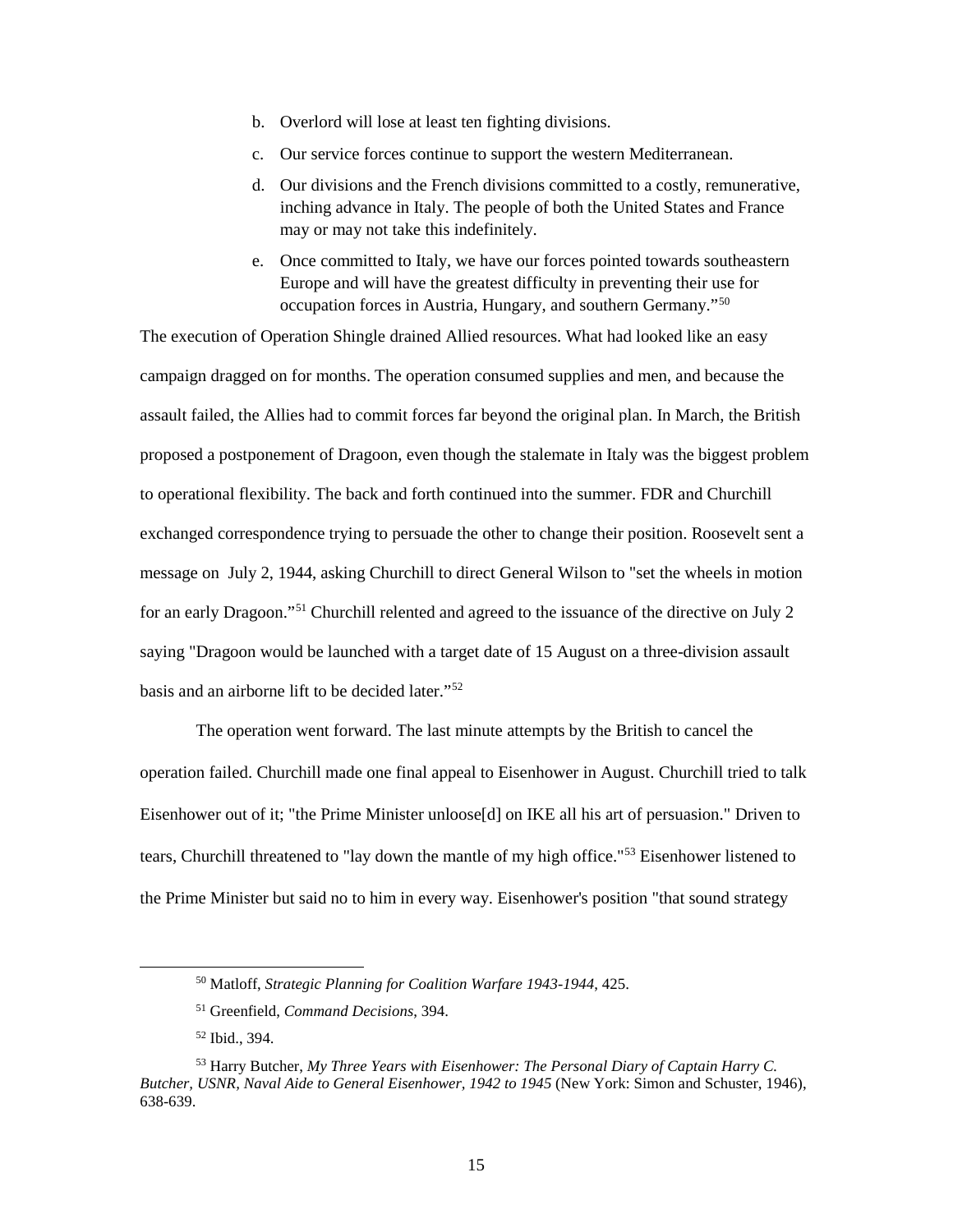called for making the Germans fight on as many fronts as possible" was followed by even more objections from Churchill.<sup>[54](#page-23-0)</sup> The only way Churchill could have stopped the operation is if he approached President Roosevelt with political reasons why Dragoon should alter its course. But even then only orders from the President to Eisenhower could change the operation. Doing that would cause serious doubt in the mechanisms and organization of the strategic team set up by the Allies.<sup>[55](#page-23-1)</sup> So, frustrated, Churchill traveled to Southern France himself to witness the beginning of Operation Dragoon. Three days later, Churchill sent Eisenhower "a glowing message after watching the landing in Southern France on August 15, 1944."<sup>[56](#page-23-2)</sup>

 <sup>54</sup> Command and General Staff School, 2nd Command Class, *Operation Dragoon*, 4.

<span id="page-23-1"></span><span id="page-23-0"></span><sup>55</sup> Dwight D. Eisenhower, *The Papers of Dwight David Eisenhower, The War Years*, ed. Alfred D. Chandler Jr. (Baltimore: John Hopkins Press, 1970), 2056-2066.

<span id="page-23-2"></span><sup>56</sup> Command and General Staff School, 2nd Command Class, *Operation Dragoon*, 3; Tucker-Jones, *Operation Dragoon*, 56-65.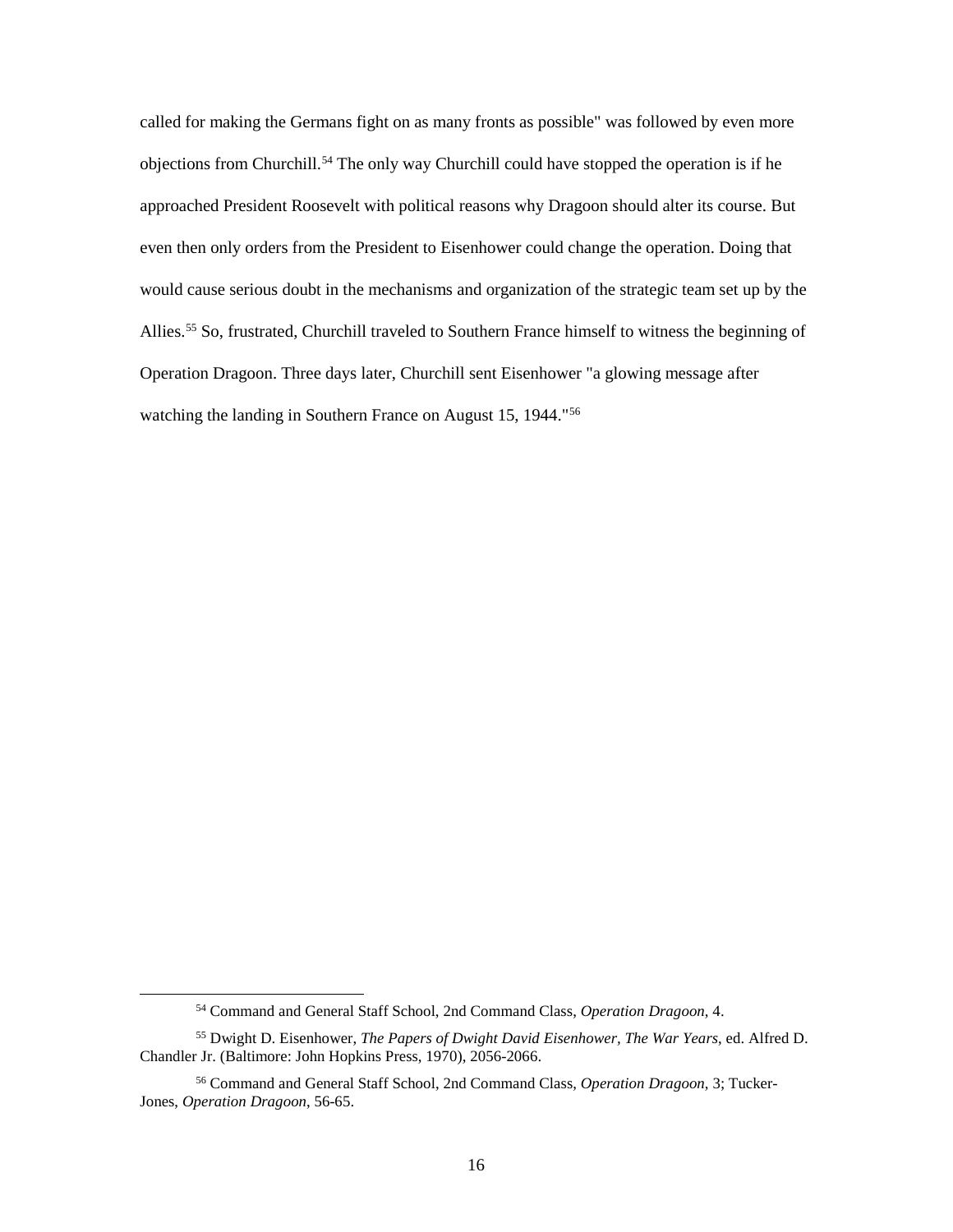

Figure 1. France 1944. Center of Military History (CMH 72-31), *Southern France* (Washington, DC: Government Printing Office, 2012), 5.

## <span id="page-24-0"></span>Operational Planning

The plan for Operation Dragoon serves as an excellent tool with which to analyze and discuss the Allies' operational art, because it communicates the thinking from August 1944 in written documents. It contains the approach to the operation, the keys to victory, and how the operational environment changed into the desired end state. The planners learned the importance of flexibility and synchronization in building their plan. During the operation, due to the actions of the German forces, they had to balance their tempo so that they could extend their operational reach. Due to the multiple changes in the plan and the actions of the German forces the planners remained flexible and always accounted for risk.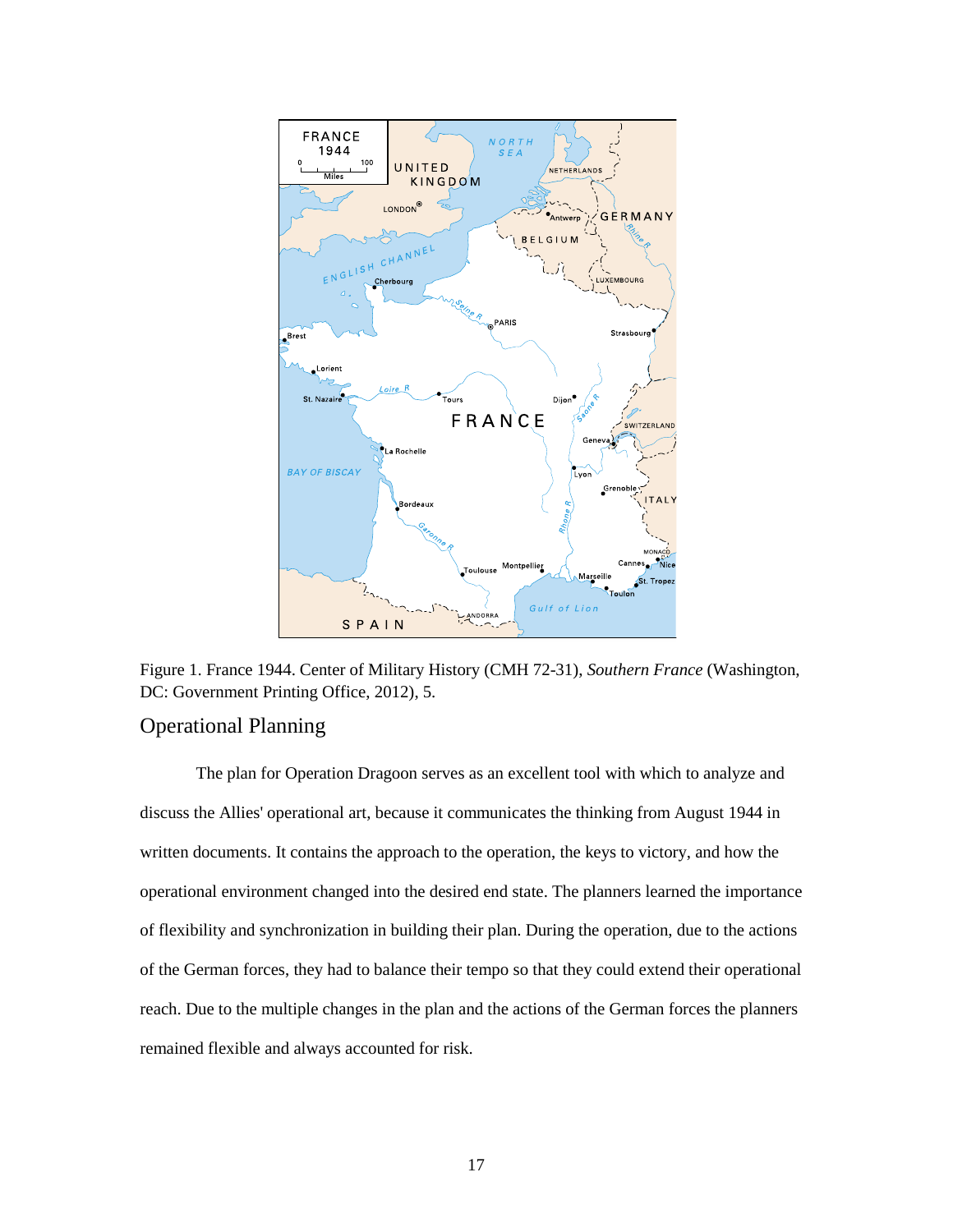The initial plan for Operation Dragoon started in the winter of 1943. The original planning guidance received was that the operation should occur around May 1, 1944. It was to be a major operation. The Allies would maintain pressure in Italy during that time, but no other operations would occur in the Mediterranean. The planners needed to coordinate their plan with Operation Overlord. Last planning guidance was no amphibious assault could be launched before D-Day of Overlord, that forces should exploit northward towards Lyon and Vichy (a distance of about 225 miles), and one or more allied divisions should form the assault group.<sup>[57](#page-25-0)</sup> With this guidance, the planning team prepared an outline of the operation by December 22, 1943, and presented it to the CCS. Synchronization of resources would be key during the planning process with several major operations happening to allow all of them to occur simultaneously across different locations.

The planning team, with Eisenhower, decided to use a minimum of two divisions for the assault, with a potential buildup of ten divisions. The first thing the planners had to find was a major port. Two considerations drove the need for a major port. First, securing a major port would speed the buildup in France. Additionally, a major port in Southern France would be necessary to support forces in their advance into Germany. The scale of the planned operation necessitated the development of a base at an existing and adequate port in Southern France.<sup>[58](#page-25-1)</sup> The planners worked with their naval counterparts to synchronize their input. The only three ports large enough to support Operation Dragoon were Sete, Marseilles, and Toulon. Further analysis eliminated Sete because of its limited capacity and easily blocked avenues of approach. Toulon, although capable, had poor clearance facilities. Marseilles was examined and found to have extensive facilities, a road, and a railroad.

<span id="page-25-0"></span> <sup>57</sup> Command and General Staff School,1st Command Class, *Operation Dragoon* (Fort Leavenworth, KS, 1946), Appendix B; Stewart, *Operation Dragoon*, 12-16

<span id="page-25-1"></span><sup>58</sup> Combined Chiefs of Staff, *Operation Anvil (Southern France) (*London: Unpublished planning document, 1944), 3.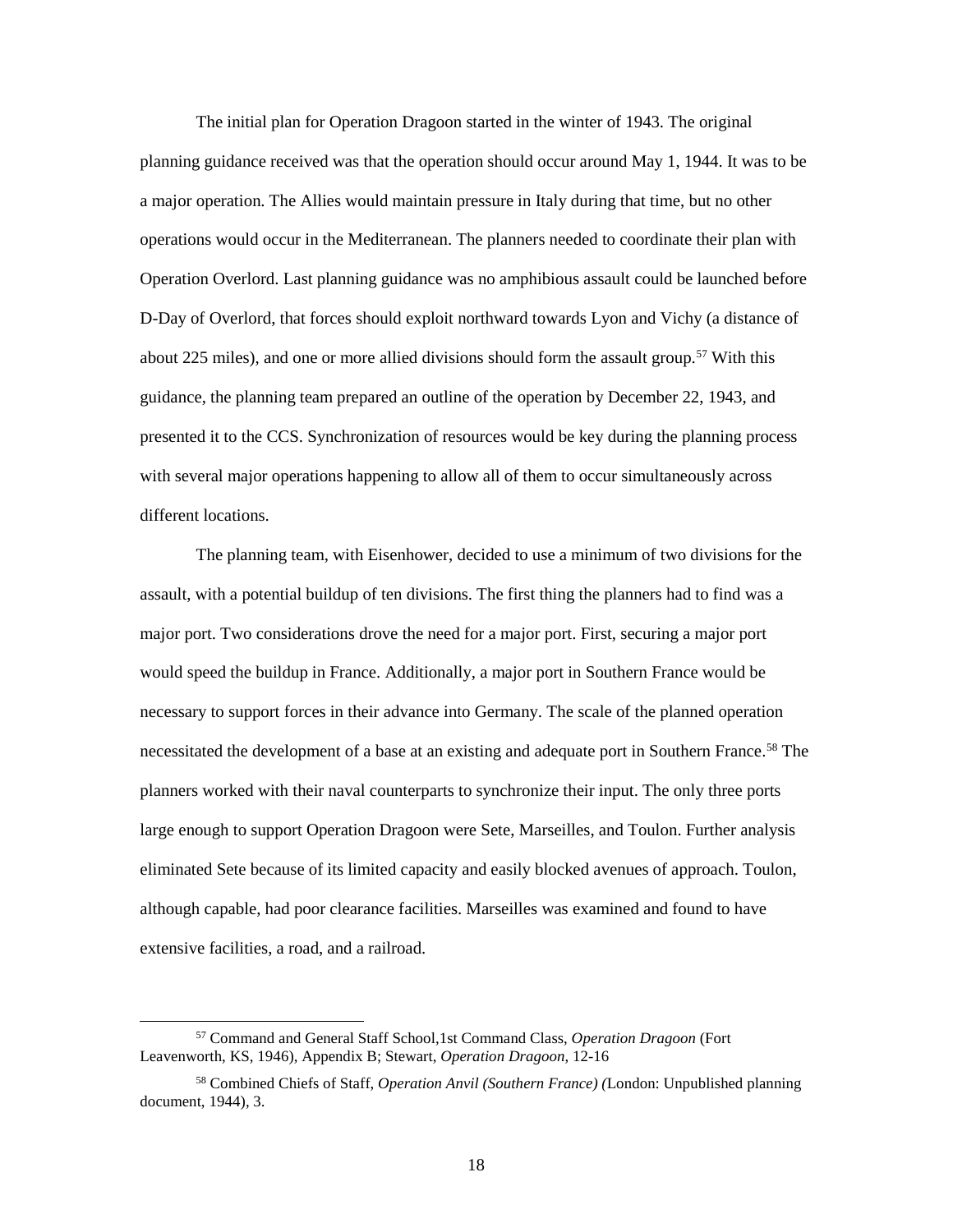Next, the planners turned to the landing sites. By finding a beachhead as close as possible to Marseilles, the Rhone Valley, and Toulon, they could maximize the efficiency of the operation. The planners' study of France's Mediterranean coastline, predominantly rocky, and with limited beach facilities, determined that "the only beaches suitable for a large force are west of Sete or east of Toulon."[59](#page-26-0) The three areas of the beach suitable for a large-scale landing were, Rade d' Hyeres, Cavalaire, and Cannes. After further analysis, planners selected Rade d' Hyeres as their first choice for a landing site because it was within twenty miles of Toulon, had an airfield, and had protection from the offshore islands that would provide safe anchorages and were defensible from enemy sea attack. Next, the planners estimated that the enemy ground forces would be at five divisions by D+10, supported by naval forces consisting solely of U-boats and minimal air power. [60](#page-26-1) For Operation Dragoon, basing would be key; without a good lodgment, Allied forces would not be able to achieve their objectives.

Next, the planners evaluated the terrain and weather in Southern France. Three major terrain features—the Massif Central, the Alps, and the Mediterranean lowland—dominate Southern France. The Massif Central is difficult terrain composed of rolling uplands of crystalline rock in the north, numerous volcanic cones and lava flow in the center, and a limestone plateau in the south. Once in the Massif, cross-country movement is possible in the plateau areas and severely restricted in other portions. The western edge of the Alps starts on the east side of the Rhone valley, and most rivers drain into the Rhone. The Mediterranean lowland extends from the Spanish frontier to the Provincial Alps.

The planners were interested in the eastern area where the lowlands terminate in the marshy Rhone delta. The Rhone Valley leads north from Marseilles and forms the main

 <sup>59</sup> Combined Chiefs of Staff, *Operation Anvil (Southern France)*, 7.

<span id="page-26-1"></span><span id="page-26-0"></span><sup>60</sup> Command and General Staff School, 2nd Command Class, *Operation Dragoon*, Appendix B; Tucker-Jones, *Operation Dragoon*, 87-90.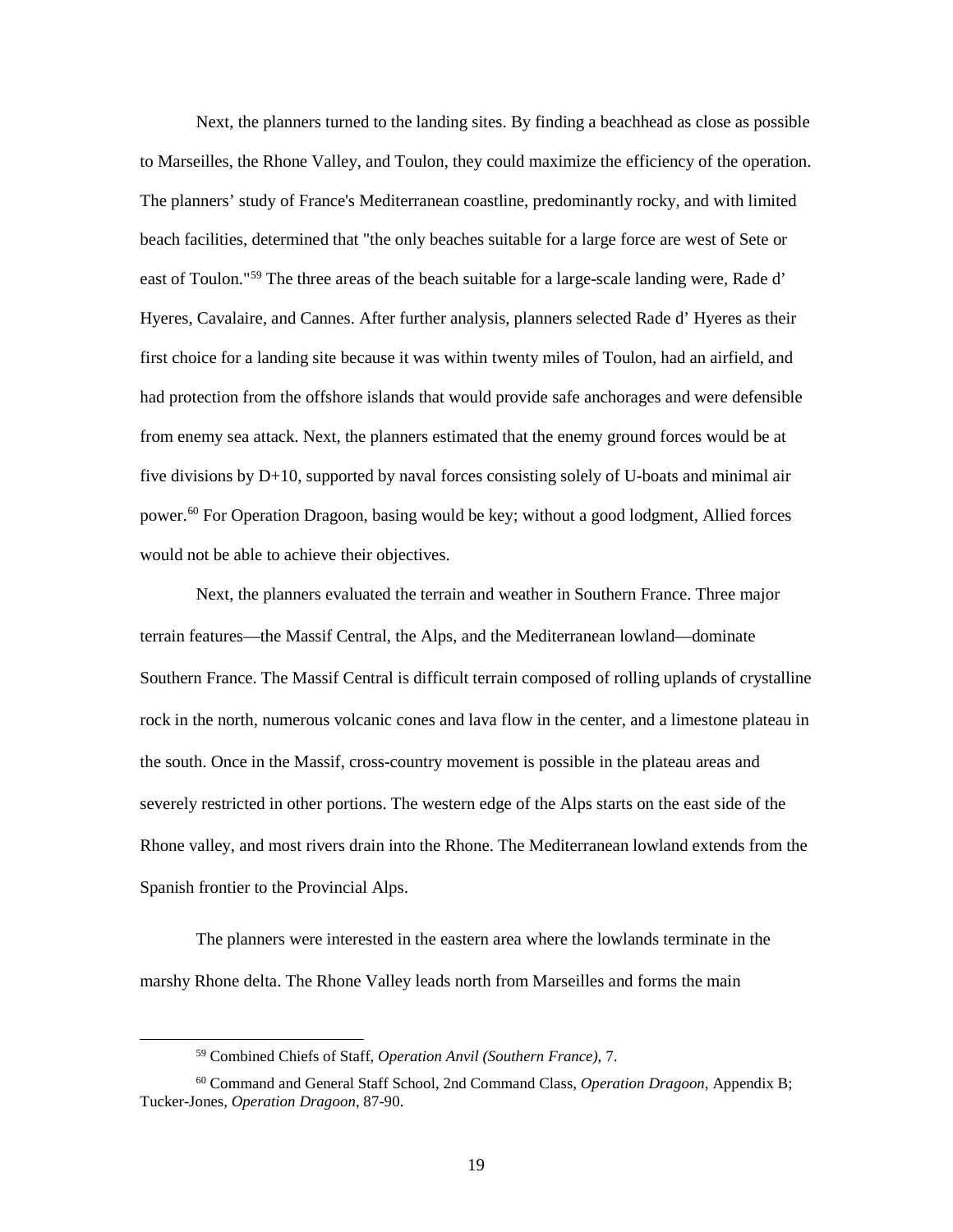operational avenue of approach into Western Germany. The Rhone River runs through the valley and is one of the swiftest in Europe. There are two roads and railroads that parallel the river, one on each side. The valley itself is flat with separate undulating plains, creating barriers for cross-country movement.<sup>[61](#page-27-0)</sup> The summer weather provides the year's best conditions for combat operations—dry, with temperatures averaging around seventy-two degrees. Visibility is good with only fog during the afternoon. Inland, the Alpine Zone is both cooler and wetter. Weather does not appear to have played a significant role during the campaign. On the day of the invasion the weather was calm, with low visibility.<sup>[62](#page-27-1)</sup> During the month of August, the weather remained good with rain only on August 21 and 22. The moderate weather served as a mild advantage for the Allies. The planners needed to understand the terrain and weather to anticipate the extent of combat forces' operational reach, avoid culmination, identify decisive points, and analyze the effect on tempo during the operation.

The enemy situation changed frequently during the planning process. The enemy forces in Southern France continued to deteriorate, dropping from fifteen divisions at the beginning of the planning effort to about nine divisions in August 1944. Intelligence estimated, "The enemy is now incapable of mounting an attack by surface ships against an allied task force. The greatest threat is from the air, from enemy controlled bombs and missiles."[63](#page-27-2)

The enemy situation at the time of the operation saw a Wehrmacht in disarray. The German Army took a beating throughout most of 1944. It fought on two fronts with little success. France, since 1942, had served as a depot and training area for the Army. New formations formed, trained, and moved to active units. After the Allied invasion of Normandy on June 6,

 <sup>61</sup> Combat Studies Institute, *CSI Battlebook Operation Dragoon*, 18-20.

<span id="page-27-2"></span><span id="page-27-1"></span><span id="page-27-0"></span><sup>62</sup> Combined Operations Headquarters, *Bulletin Y/42: Operation Dragoon* (London, 1944), para 15-25.

<sup>63</sup> Command and General Staff School, 1st Command Class, *Operation Dragoon*, 13.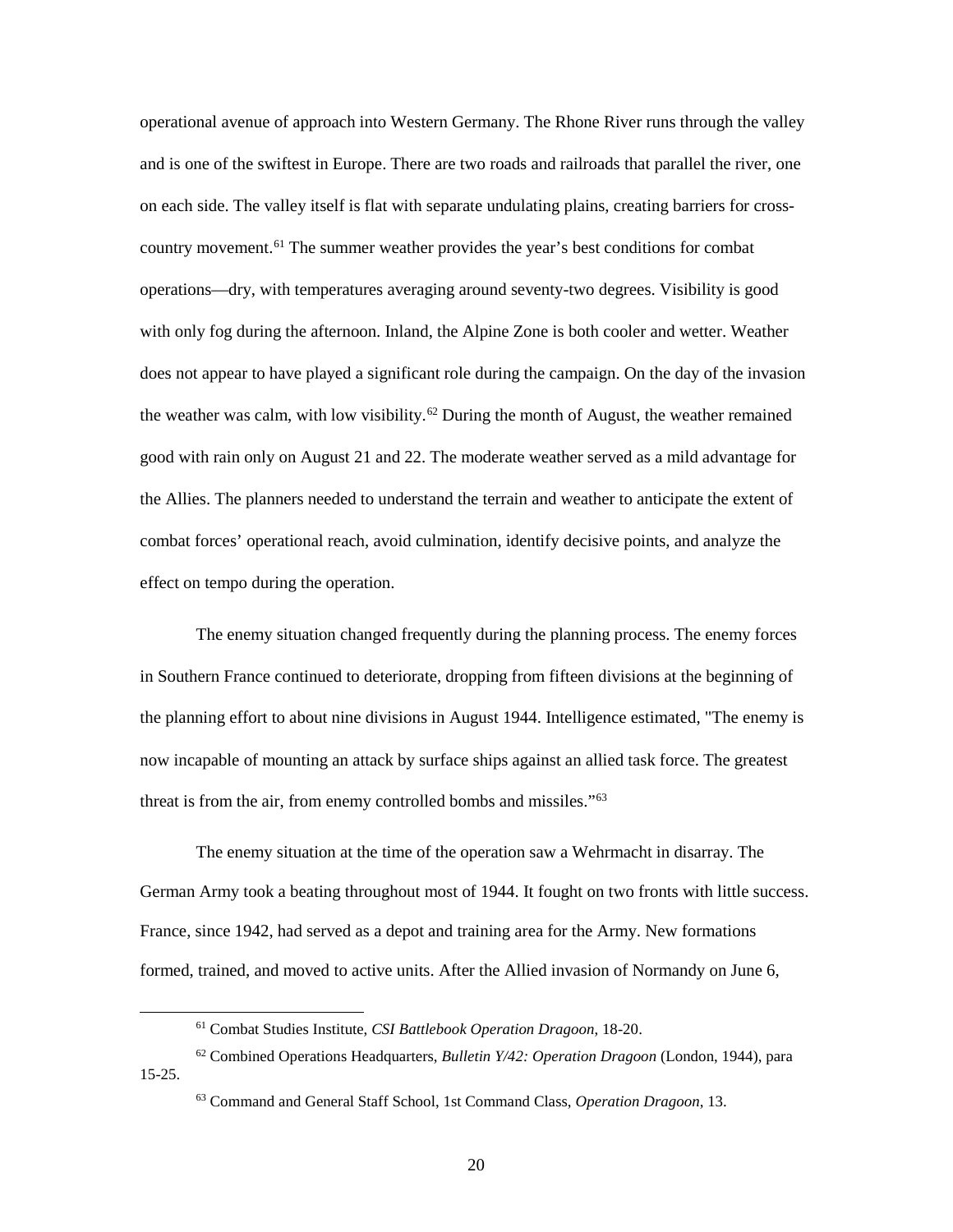1944 the training stopped, and every spare man went to France to fill understrength units. The units involved in Operation Dragoon faced the German 19th Army, responsible for defending the coast of Southern France from Spain to the Italian border, a front of about 400 miles. It was made up of rebuilt units from the Italian theater and had a mixture of senior and junior age soldiers. The unit was considered disciplined but it had been stripped of its best personnel and equipment for units involved in the fighting in Normandy. The 19th Division's commander, General von Sodenstern, was highly competent but lacked political prestige and influence.<sup>[64](#page-28-0)</sup> His mission in Southern France was to defend the French Mediterranean Coast and a small sector of the Pyrenees front, hold the coast as long as possible in the event of an Allied landing, and throw the enemy back into the sea if he could manage it. The 19th Division benefited from old French and Italian defensive installations and positions in the Alps that would prove useful in the event of battles in upper Italy.<sup>[65](#page-28-1)</sup> Overall, the terrain in France favored the defense but lacked the building materials necessary to fortify over 400 miles of front.

When the Operation Dragoon began, the division's most significant shortage was troops, not supplies. Due to Operation Overlord, three infantry divisions and one armor division were transferred to support the Germans forces in the north. In exchange, the 19th got used-up divisions from Normandy. The Germans did, however, anticipate the location of the invasion, having just completed a map exercise. Time, however, did not allow for adjustments to the German defense, and annihilation of the 19th Army hung in the balance.<sup>[66](#page-28-2)</sup> The Germans were not prepared for the Allies' tempo as they retreated towards Germany.

<span id="page-28-1"></span><span id="page-28-0"></span><sup>&</sup>lt;sup>64</sup> This evaluation of 19th Army comes from the post-war essays of LTG Georg von Sodenstern and LTG Friedrich Weise, successive commanders of the 19th Army, and Colonel Fritz Schulz, 19th Army Operations Officer. See Colonel Fritz Schulz, *Nineteenth Army: 15 August-15 September 1944* (unpublished manuscript from the office of Chief military history MS-B-514, 1946) 1-47; LTG Friedrich Weise, *Southern France – Preparation for Invasion*, (OCMH MS-B-514, 1946) 1-47; LTG Friedrich Weise, *Nineteenth Army – 1 July-15 September 1944* (OCMH MS-B-787, no date), 1-39.

<sup>65</sup> Greenfield, *Command Decisions*, 383-386.

<span id="page-28-2"></span><sup>66</sup> Combat Studies Institute, *CSI Battlebook Operation Dragoon*, 23-30.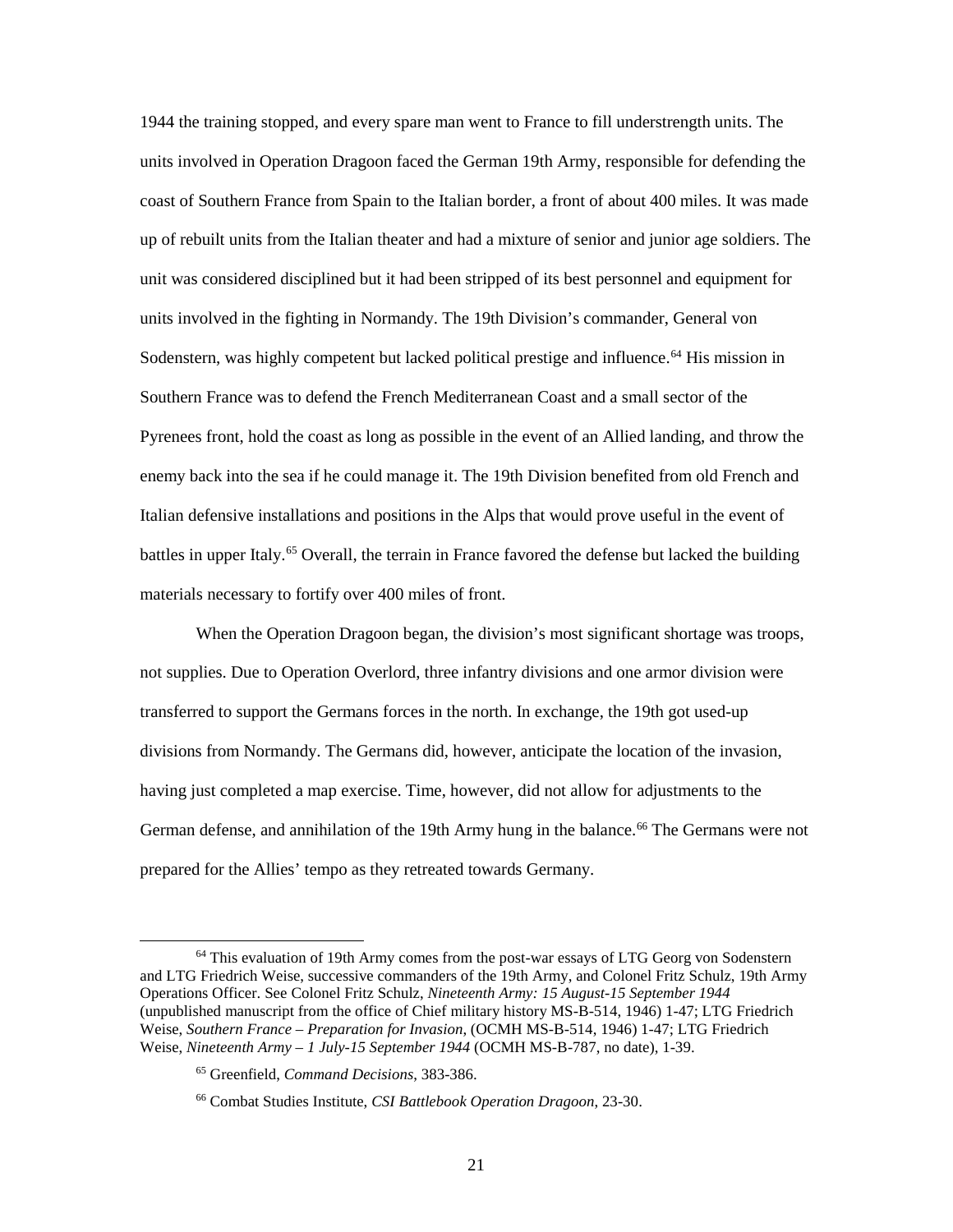Allied Force Headquarters contacted 7th Army Headquarters on December 17, 1943, and asked for much-needed space to plan a major operation. The 7th Army planners that were idle for four months arrived at Algiers on January 12, 1944, designated as TF 163. Designation of TF 163 was part of the deception plan for Operation Dragoon, designed to obscure the identity of the headquarters that would lead the operation.

The 7th Army planners questioned several ideas in Eisenhower's outlined plan to include the location of the assault beaches and the main objectives. They recommended that the attack begin east of Cape Cavalaire, where there were several small towns available for use as small ports. After the back and forth of the operational outline, there was a period of uncertainty. The scale of the operation was not approved, so questions went unanswered regarding available forces, the influence of the Italian campaign, and confirming the objectives in Southern France. Planning at times was based on all different sizes. Supply requisitions and the initial steps were taken to provide tentative troop lists and then canceled. The reality was that priorities at that time focused on Operation Overlord.<sup>67</sup> During this time it was important for the planners to be flexible and provide many options for the commanders.

Lieutenant General George Patton was the commander of 7th Army until March 1944. Major General Alexander Patch then took charge. He previously led the United States' XIV Corps in their fight against the Japanese off Guadalcanal. In early spring 1944, the planners reviewed the initial plans for Operation Dragoon and started to make refinements. Reuben E. Jenkins described the situation, "Relatively few knew they were going to invade France, though many may have suspected it. Knowledge of the target area was limited to senior commanders, staff officers and key enlisted men whose duties required them to know the plan at the time. Secrecy

<span id="page-29-0"></span> <sup>67</sup> Command and General Staff School, 1st Command Class, *Operation Dragoon*, 11; Command and General Staff School, 2nd Command Class, *Operation Dragoon*, B4; Command and General Staff School, *CSI Battlebook Operation Dragoon*, 32-33.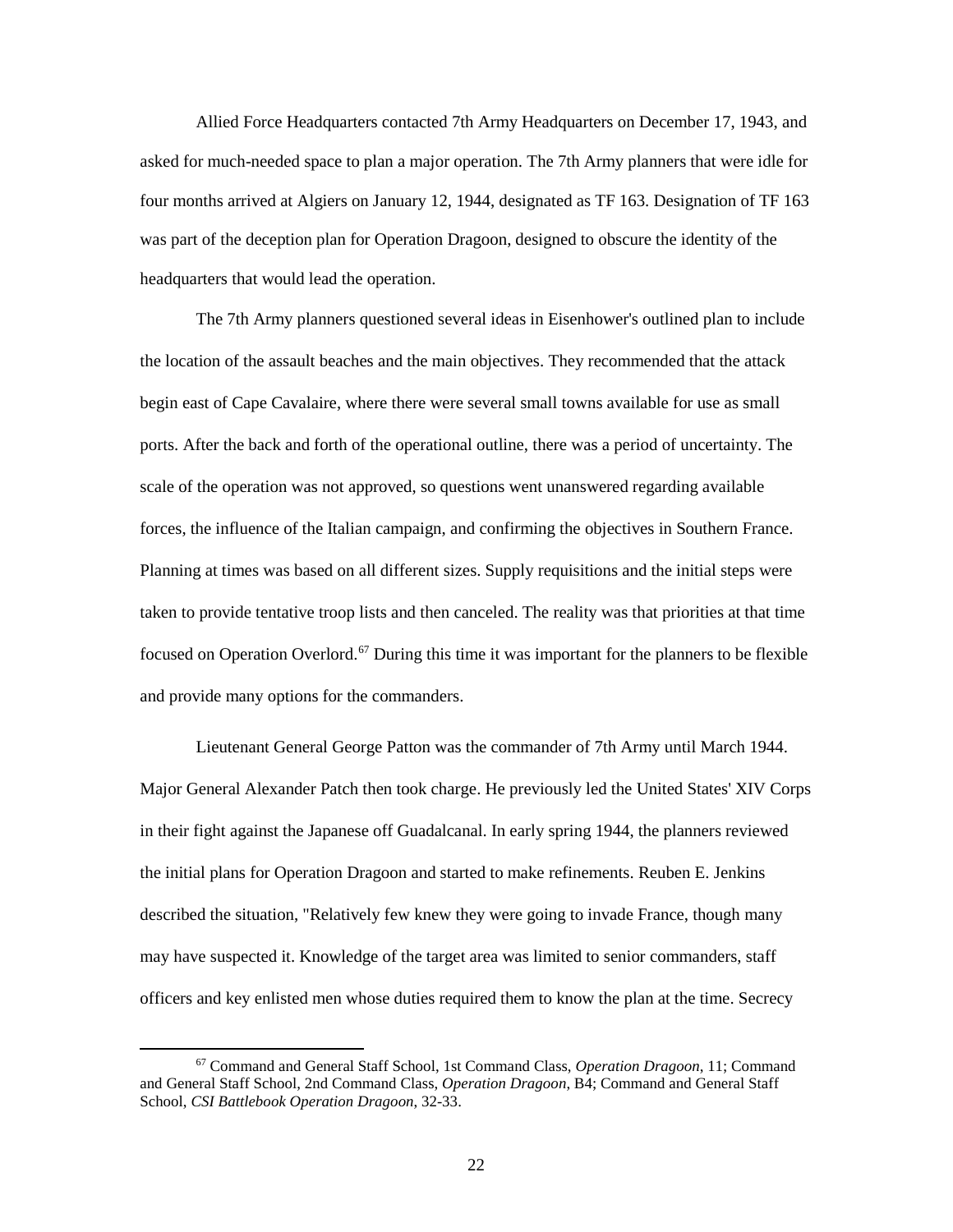was vital."<sup>[68](#page-30-0)</sup> The planners used several assumptions to support the planning of the operation. These were: first, the Italian campaign would be the only offensive operation that the Mediterranean Theater would be involved in; second, the internal security of Northern Africa would not limit the number of American and French divisions available; third, Operation Overlord would take place before any other amphibious landing.<sup>[69](#page-30-1)</sup> It was important that they remained flexible in their planning. The priorities at the time focused on Operation Overlord, but for weeks the personnel in G-3 (operations) thought that the entire process was destined to become little more than an exercise.<sup>[70](#page-30-2)</sup>

After Patch assumed command, he received a brief on the planning of Operation Dragoon and several changes were made to the planning outline and many decisions needed to be made before any detailed planning could proceed. To facilitate, coordinate, and synchronize the details of the plan a small naval and air force planning group were brought in along with French staff officers to review landing areas with large beaches, suitable ports, the possibility of nearby airfields, and good terrain to deploy troops. Additionally, they were to convey the orders of the American commander to the French. They requested that their forces should be under French command, but agreed that the Americans could handle all the administration, logistics, and tactical planning.<sup>[71](#page-30-3)</sup> This synchronization between joint and coalition forces was key in planning and executing the operation.

<span id="page-30-0"></span> <sup>68</sup> Reuben E. Jenkins, "Operation Dragoon – Planning and Landing Phase," *Military Review 26,* n. 5 (August 1946): 4.

<span id="page-30-1"></span><sup>69</sup> Command and General Staff School, 1st Command Class, *Operation Dragoon*, 1; Seventh US Army, *After Action Report: Seventh Army in Southern France and Germany 1944-1945* (Hiedelgery Aloys Graf, 1946) A3-A4; James S. Wheeler, Jacob L. Devers, A General's Life, 303-310.

<span id="page-30-3"></span><span id="page-30-2"></span><sup>70</sup> Steve Weiss, "The Invasion of Southern France: Operation ANVIL-DRAGOON," August 1944, in Lovering, Lieutenant Commander T.T.A., RN (ed.), *Amphibious Assault: Manoeuvre from the Sea, Amphibious Operations for the Last Century* (Woodbridge: Seafarer Books, 2007), 346.

<sup>71</sup> Command and General Staff School, 2nd Command Class, *Operation Dragoon*, B4.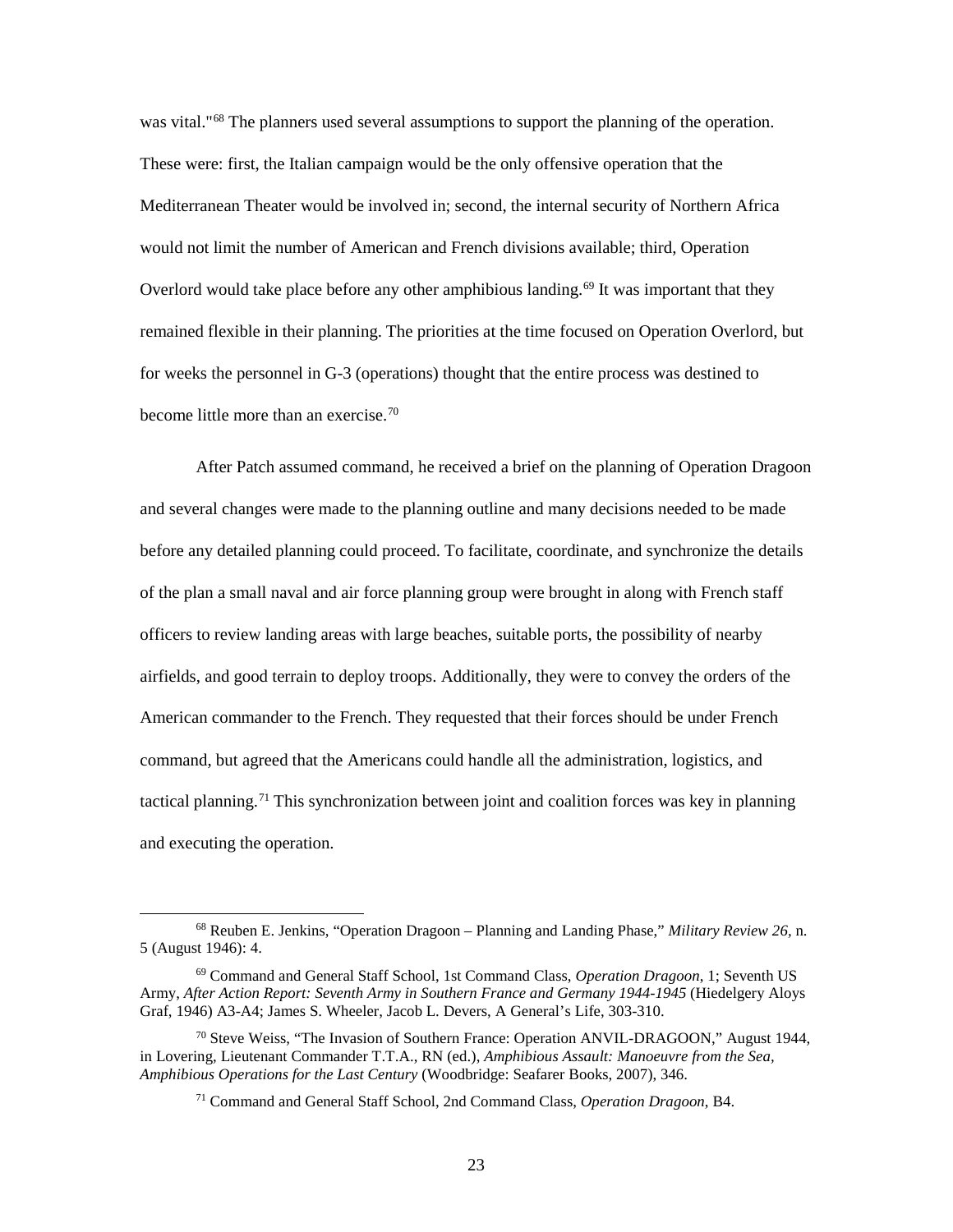The key objective that Patch was concerned with was the successful landing and securing of a beachhead that would support future operations as the mission directed. Planners reevaluated each beach to verify which was more suitable for the operation. The joint planners looked now on Cape Cavalaire and found it to be the most desirable. However, there were also several disadvantages to this beach. The planners believed they could overcome those risks and limitations. Along with the beach planning, a beach control planning board was made to plan the beach operations. Under the supervision of TF163, the board worked on standard operating procedures (SOPs) for unloading supply ships, traffic control, maintenance, and the close coordination of all supply agencies. The beachhead that was originally designed to support a twenty-mile advance was destined to support a mad dash more than ten times as long.<sup>[72](#page-31-0)</sup> The beachhead is the decisive point and had the most risk involved. It was important that planners found ways to mitigate the risks involved.

In February 1944, the AFHQ planned that Operation Dragoon would consist of three US divisions. In March it changed to two divisions. There were insufficient watercraft and aircraft at the time to conduct the larger operation. In June 1944 AFHQ planned a definite target date of August 15 with three US divisions and two French divisions to follow up. The American divisions were the 3rd, 36th and 45th Infantry units and the US VI Corps as the assault headquarters. The US Army met with some difficulty working with the French Army. But after a meeting between General DeGaulle and General Wilson, the two reached an agreement, and a French Army headquarters again was part of the operation. Supply lines reopened, and critical items began rushing to the theater by fast cargo ships. The theater could now release forces and

<span id="page-31-0"></span> <sup>72</sup> Command and General Staff School, 1st Command Class, *Operation Dragoon*, 13; Command and General Staff School, 2nd Command Class, *Operation Dragoon*, B4; Command and General Staff School, *CSI Battlebook Operation Dragoon*, 32-33; Wheeler, *Jacob L. Devers*, 303-310.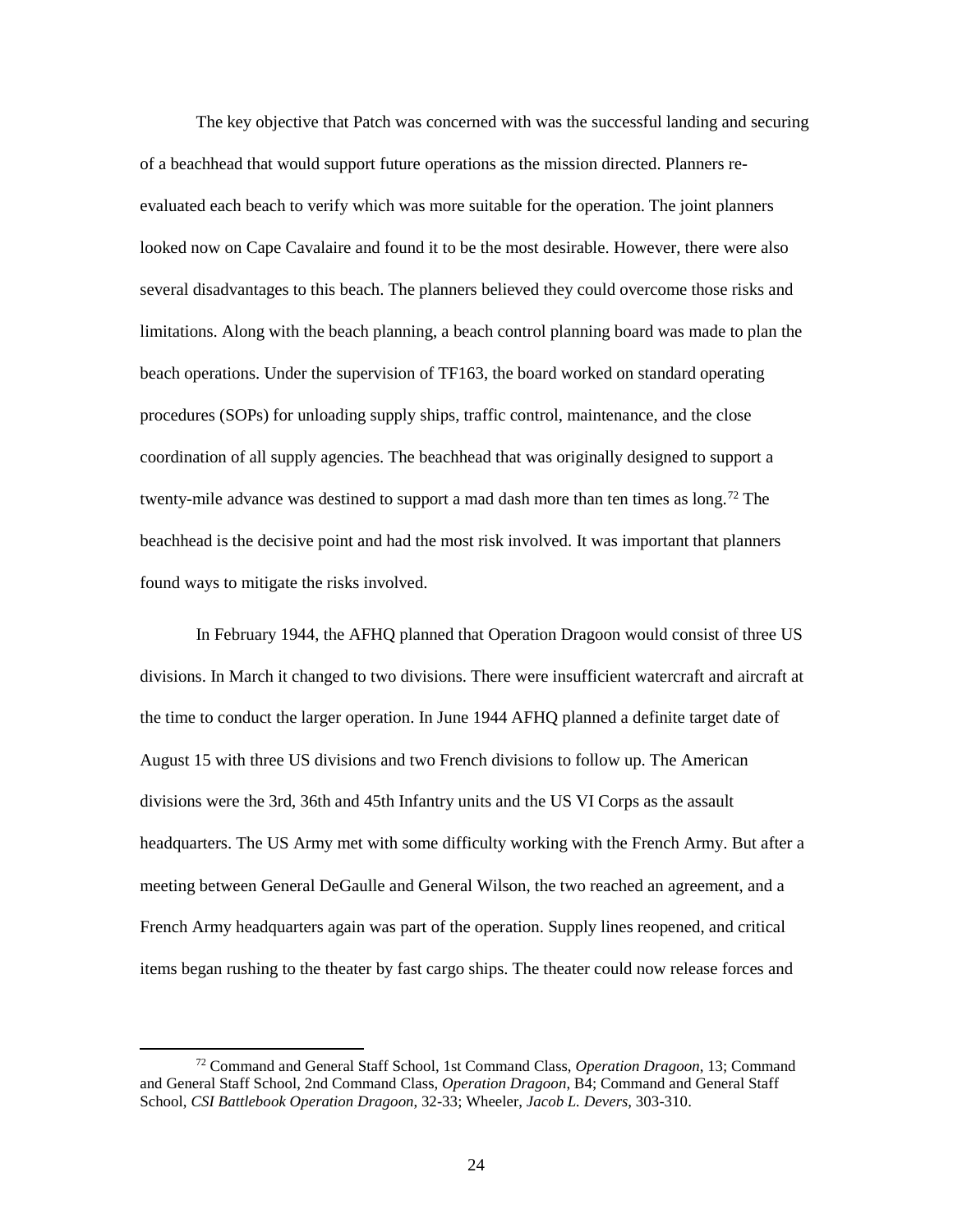equipment from the front to meet the target date. An analysis determined that an absolute minimum of 38 days would be required to withdraw a division from the front, train, refit, and load out. Thus the time element became critical.<sup>[73](#page-32-0)</sup> Correct timing would now allow planners to synchronize the operation and the phasing of it.

Throughout the planning process, planners struggled with uncertainty regarding the resources available due to the changes in dates, potential ports, and units available. A lack of guidance from higher command led to an overreliance on assumption-based planning. The driving factors behind all of this were the Italian Campaign and the logistical considerations. The planners were flexible, which allowed them to react to any changes.

From July 1 to August 10, 1944, VI Corps completed the final planning. The staff split in two ways: a planning staff and a training staff. The final plan consisted of three US divisions and the French Armored Combat Command Sudre to assault the beaches, capture Le Muy, and secure the airfield sites in the Argens Valley. After the reorganization, they could continue the attack to the north. The 1st Airborne Task Force was to land in Le Muy and prevent any enemy movement into the assault area from Le Muy and Le Luc. The 1st Special Forces were to assault the island of Port Cros and Levant to destroy the enemy coastal battery on the east end of Levant. The French forces were to land after D-day, capture Toulon and prepare to advance to the north and northwest. No Army reserve was set up for the invasion. The naval plan called for the establishment of the 7th Army ashore and to support its advance. Its gunfire support planned to begin a forty minute bombardment seventy minutes before H-hour, which would neutralize all enemy batteries and installations. It was also responsible for the army build-up and maintenance on the beaches until after the capture of the ports. The air plan consisted of four phases: Phase I –

<span id="page-32-0"></span> <sup>73</sup> Command and General Staff School, 1st Command Class, *Operation Dragoon)*, 5-20; Seventh US Army, *After Action Report*, 1-5.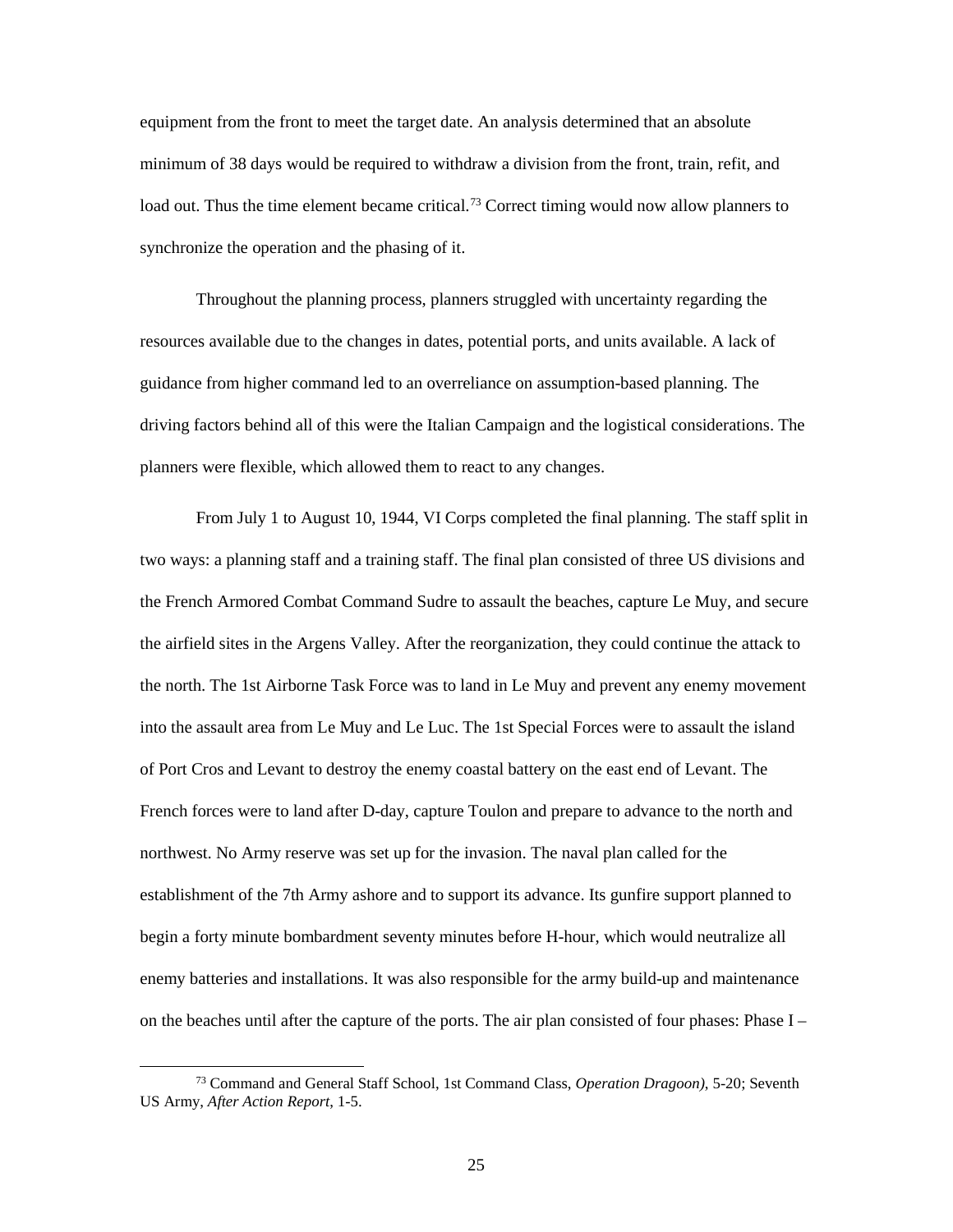offensive operations before D-5, Phase II – D-5 to 0350 hours on D-day (Operation Nutmeg), Phase III – 0350 on D-day to H-hour (Operation Yokum), and phase IV the period after H-hour (Operation Ducrot).<sup>[74](#page-33-0)</sup> The synchronization of joint and coalition forces was complex, executing multiple tasks over different locations at different times, which provided multiple dilemmas to the Germans.

Logistical considerations were important for the operation and ensuing campaign. The logistics planning for the operation was always plagued with the uncertainty of the operation and changing information on which to base requirements. The staff always found itself facing uncertainty, lack of time plagued the planners. The on again, off again status of the operation hindered supplies. But in July, all loading instructions for the operation were prepared. The troop list had now grown to over 500,000 soldiers and over 100,000 vehicles, all scheduled to land before D+60. This resulted in a 14% increase in shipments to maintain a twenty-day reserve and a ten-day operating level. Logistical support for all forces was not planned to come until  $D+20$ , so it was up to each divisions' beach group to make it happen. The 7th Army planners sent the Dragoon force munitions and artillery rather than fuel and vehicles. Since the Germans contested all other Allied assaults, the force prepared for a fight at the beachhead. Maintenance was another issue. Two large-scale operations taking place simultaneously in the same theater required the Allies to share almost everything, from communications to service troops. Both armies shared resources by necessity, but rarely in a way that was satisfactory to both.<sup>[75](#page-33-1)</sup> With the logistical

<span id="page-33-0"></span> <sup>74</sup> Command and General Staff School, 1st Command Class, *Operation Dragoon*, 12-13; Seventh US Army, *After Action Report*, 80-83; Stewart, *Operation Dragoon*, 47-50; Tucker-Jones, *Operation Dragoon*, 87-100.

<span id="page-33-1"></span><sup>75</sup> Command and General Staff School, 1st Command Class, *Operation Dragoon*, 12-13; Seventh US Army, *After Action Report*, 80-83; Headquarters, Service of Supply, *North African Theater of Operations Chronological Record* (No city, 1944), 5; Jenkins, *Operation Dragoon*, 3-4; Truscott, *Command Missions*, 36-37; Third Infantry Division, "Section II Operations," in *Report of Operations (16- 30 August 1944)* (France, September 1944),1-5.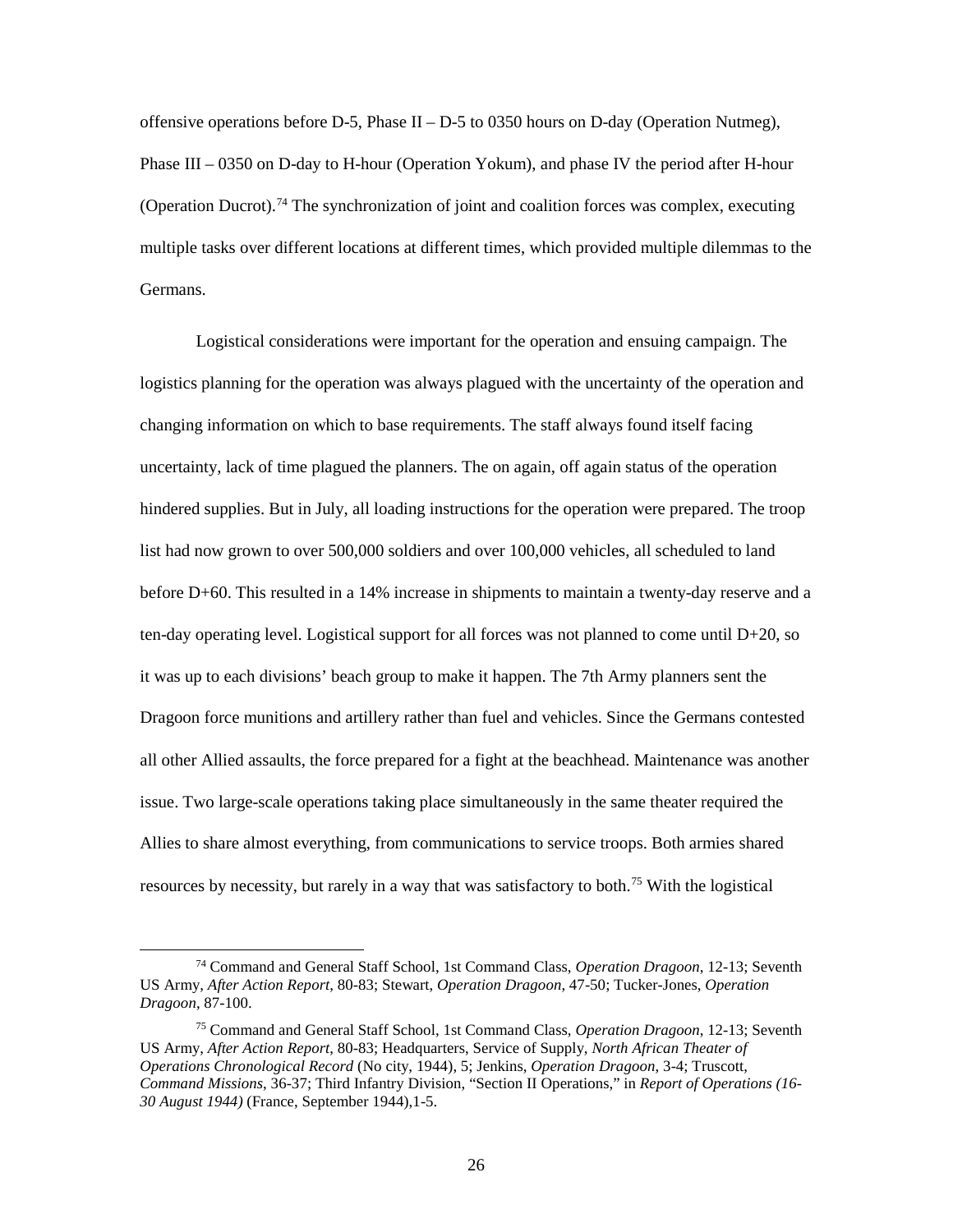challenges in theater, it was important that the planners look at operational reach and see how far military forces could be employed successfully, taking into consideration risk and culmination.

The training staff set the conditions for the units so that they would have the right resources to train before the operation. The time for training became limited due to the time it took the units to come off the front lines in Italy, but all units had prior combat experience. An invasion training center was set up at Salerno. It started training on June 27, 1944, with a focus on scope waterproofing, obstacle gapping, landing craft technique, and repeated exercises for units. Before any soldier arrived for training, the trainers conducted experiments to discover the best methods of breaching underwater obstacles and holding beach defenses. The 45th and 36th Divisions were each put through a twenty-day course at this training center. The 3rd Division conducted its training near Pozzuoli<sup>76</sup>.

The training was designed to be as realistic as possible and focused on preparing the units for challenges during the beach landing. It also allowed the soldiers to use and train on new equipment, coordinate between different services, and review doctrine. Another aspect of training was taking care of soldiers, during that time it also allowed as much rest as possible. During the training, infantry reviewed basic infantry warfare and focused on demolitions and amphibious assaults. It also enabled them to focus on close order drill, road marches, and exercises. The troops could train, and equipment could be recovered and brought up the standard. The Artillery concentrated on amphibious landings and loading and unloading the 105mm howitzer. They also trained their fire support elements, so they were prepared to call for fire. The engineers conducted very intense training because they were the crucial link in getting through the German defenses. All the units were able to rehearse assault landing on a division scale with naval and air support.

<span id="page-34-0"></span> <sup>76</sup> CSI Battlebook, *Operation Anvil/Dragoon*, 41-44.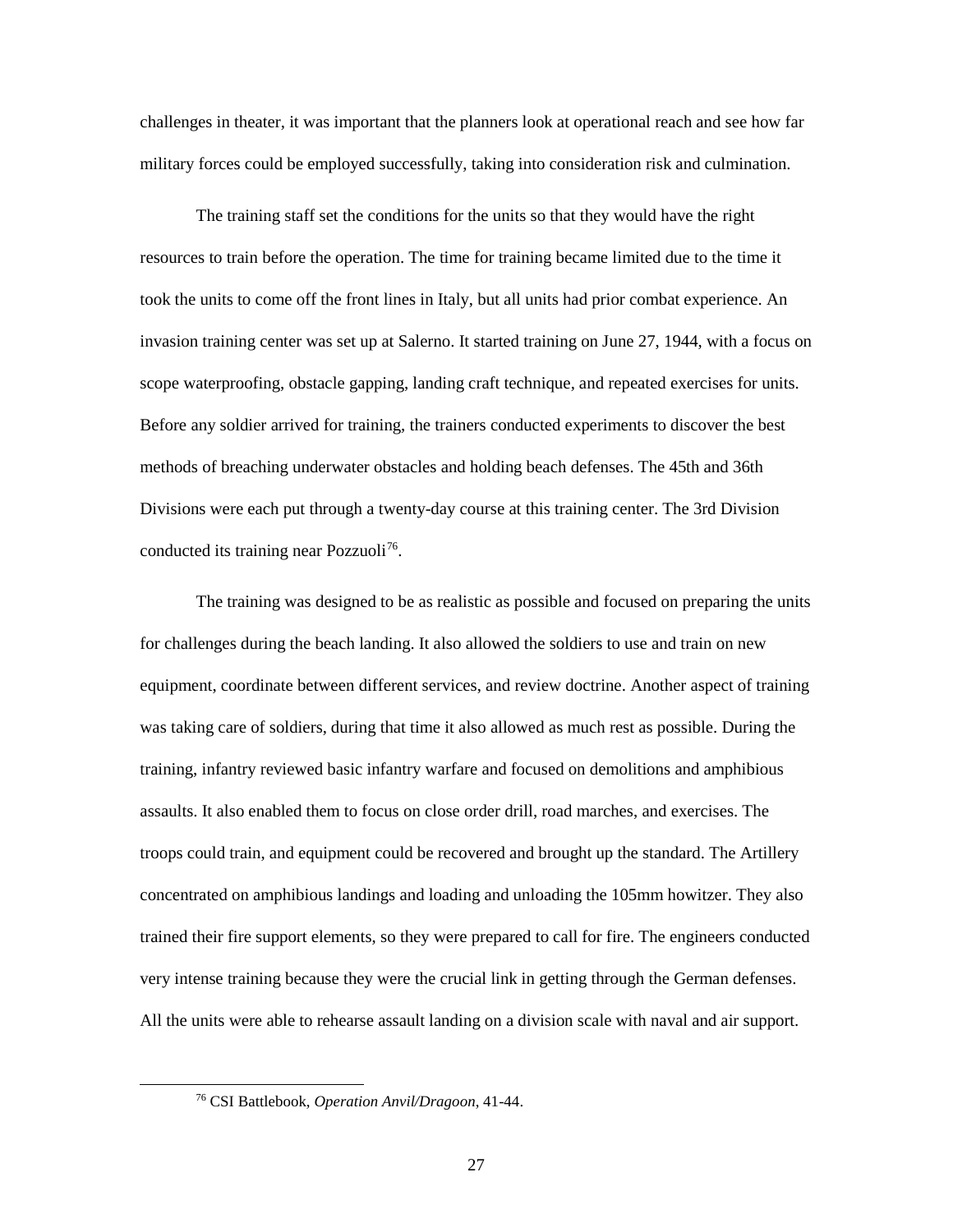All efforts were made to simulate the conditions on the ground in the upcoming operation.<sup>[77](#page-35-1)</sup> They made obstacles, used live ammo, and all units executed it as if it were D-day. This rehearsal went so well that there were practically no changes made in organization or procedure. They moved from previous combat experience to this with relative ease, which was remarkable. On August 8, 1944, the 7th Army returned from a final rehearsal and began loading out. In less than a week, the units would be involved in the operation they had been rehearsing.<sup>[78](#page-35-2)</sup>

#### <span id="page-35-0"></span>Execution of Operation Dragoon

The pre-assault air preparation began August 10 and lasted until the morning of the 15th; over 5,000 sorties completed their mission with over 6,700 tons of bombs dropped. With the order set, naval staffs supervised the loading and departure from several ports and rendezvous off Corsica during the night of August 14 and 15. The total force comprised of 885 ships and landing vessels, over 150,000 troops, and over 21,000 assorted vehicles. The Air and Naval bombardment knocked out shore defenses and keep personnel losses down during the landing. The 7th Army landed as planned from St. Raphael to St. Tropez. All the landings and airborne operations were successful. After the landing, came the exploitation toward the Grenoble corridor and the Rhone.[79](#page-35-3)

The 1st Special Forces group assaulted the islands of Levant and Port Cros shortly after midnight on August 15, surprising the German forces and capturing the islands. The French

 <sup>77</sup> CSI Battlebook, *Operation Anvil/Dragoon*, 41-44.

<span id="page-35-2"></span><span id="page-35-1"></span><sup>78</sup> Command and General Staff School, 1st Command Class, *Operation Dragoon*, 8-10; Seventh US Army, *After Action*, A102-113; Gordon A. Harrison*, Cross-Channel Attack*, 166-168; Stewart, *Operation Dragoon*, 52-53; Third Infantry Division, "Section I Planning for Operation Dragoon," in *Report of Operations (16-30 August 1944)* (France, September 1944),1-5; VI CORPS, *Notes on the conduct of VI CORPS Operational planning for Operation Dragoon* (APO 46, August 1944), 1-3.

<span id="page-35-3"></span><sup>79</sup> Command and General Staff School, 1st Command Class, *Operation Dragoon,* C 1-2; Command and General Staff School, 2nd Command Class, *Operation Dragoon*, 6-10; Command and General Staff School, CSI Battlebook, *Operation Anvil/Dragoon*, 46-50; Stewart, *Operation Dragoon*, 56- 57; Tucker-Jones, *Operation Dragoon*, 104-110.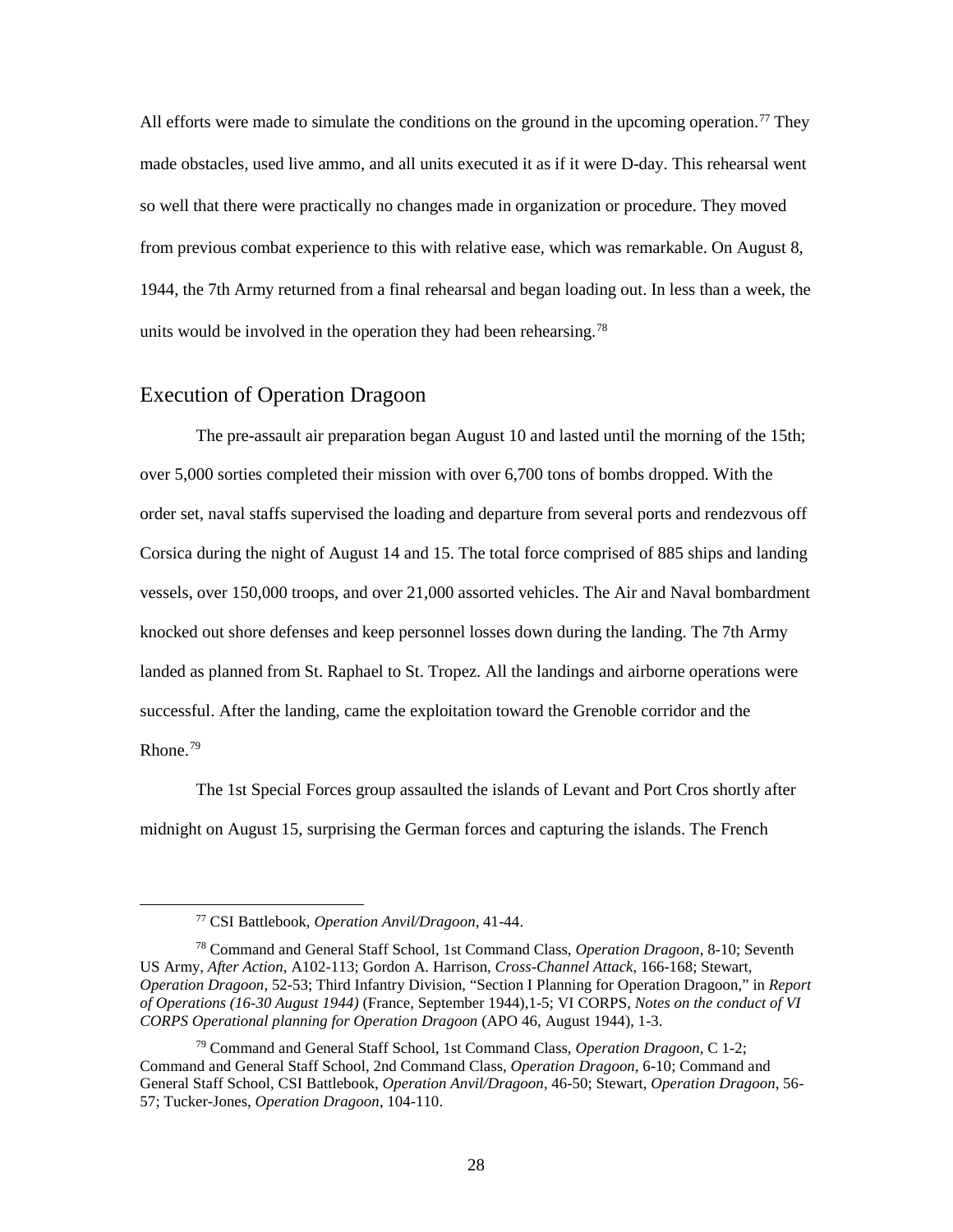commanders moved along the coast, the southern group established blocking positions around Cape Negre, but the northern group suffered many casualties. The airborne operation began around 0030 on August 15, and by 0430, nearly 85% of the forces landed. They were met with little resistance and cut the coastal road and railroad, paralyzing all immediate German coordination of containment of the beachhead.<sup>[80](#page-36-0)</sup> The forces presented multiple dilemmas to the German forces. The synchronization of operations allowed the Allies to increase tempo to overwhelm the Germans.

By 0600 Army Air Force bombers moved to soften up the German defense along the coast. Bombers focused their efforts along the invasion coast. The bombers departed around 0730, and then the Naval gunfire started; over 400 naval guns pounded the area, later joined by the Allies' rocket ships which unleashed over 30,000 rockets against the German positions. As the fog and friction continued, the Allies moved their minesweepers and landing crafts into position. Around 0800 the main assaults began, and all three divisions assaulted simultaneously. The US 3rd Infantry Division landed on the left of Alpha Beach near Cavalaire-Sur-Mer, the 45th Infantry Division in the center of Delta Beach around St. Tropez and the 36th Infantry Division on the right on Camel Beach around San Raphael.<sup>[81](#page-36-1)</sup>

<span id="page-36-0"></span> <sup>80</sup> Command and General Staff School, 2nd Command Class, *Operation Dragoon*, 4-5; Tucker-Jones, *Operation Dragoon*, 104-105; VI CORPS, *G-3 Report* (USS Catoctin, 15 August, 1944), 1; Headquarters 1st Airborne Task Force, *Enemy – Annex No 1, Intelligence* (Lido di Roma, Italy, 1944), 1-2; Army Air Force, *Report on Airborne Operations in Dragoon* (Indianapolis, IN: 1944), 1-12; Seventh US Army, *G2 Report* (In the Field, 151200B August 1944); Seventh US Army, *G-3 Report* (St Tropez, France, August, 1944).

<span id="page-36-1"></span><sup>81</sup> Command and General Staff School, 2nd Command Class, *Operation Dragoon*, 6-8; Stewart, *Operation Dragoon,* 56-57; Tucker-Jones, *Operation Dragoon*, 104-110; VI CORPS, *Historical Record, Headquarters VI CORPS, July and August 1944* (APO #46, October, 1944), 2-4.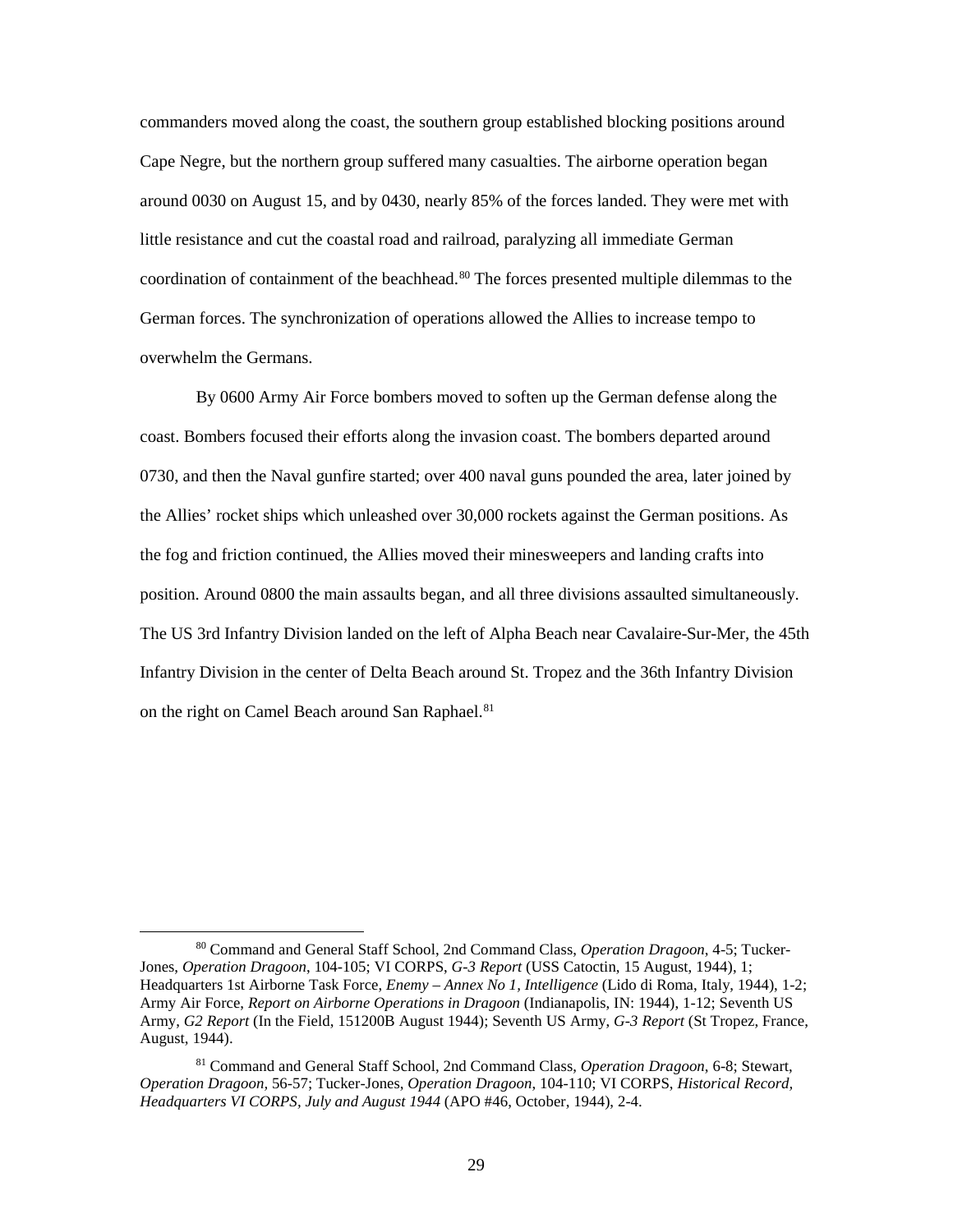

Figure 2. Seventh Army Assault. Center of Military History (CMH 72-31), *Southern France* (Washington, DC: Government Printing Office, 2012), 12.

The 3rd Infantry Division (ID) landed two regiments abreast with one in reserve. The assault was carried out in nine waves. The movement was rapid; 3rd ID moved quickly inland and struck out in three directions. The 7th Infantry (IN) moved to capture Cavalaire, while the 15th IN moved into St. Tropez. By 2100, all objectives were met. The 36th Infantry Division sector consisted of four assault beaches, code-named red, yellow, green, and blue. None of the beaches were ideal for a landing point. Red beach was the small port of San Raphael. It was critical to the whole operation because it was near an airfield and was necessary for the resupply of units. Yellow was in front of the town of Agay. Green and blue were near Cape Drammont; both were considered too small for a landing party. All the landing sites were heavily defended. Around 0800, the 141st regiment began the assault on green beach, taking it by surprise; the resistance was light with few causalities. On blue beach, the Germans provided heavier resistance, but Allied forces overwhelmed them. On the right of the 36th IN, red beach had multiple obstacles and forces that could stop the unit from coming ashore. The German forces endured all the naval gunfire and bombing. The Naval commander ordered the alternate plan and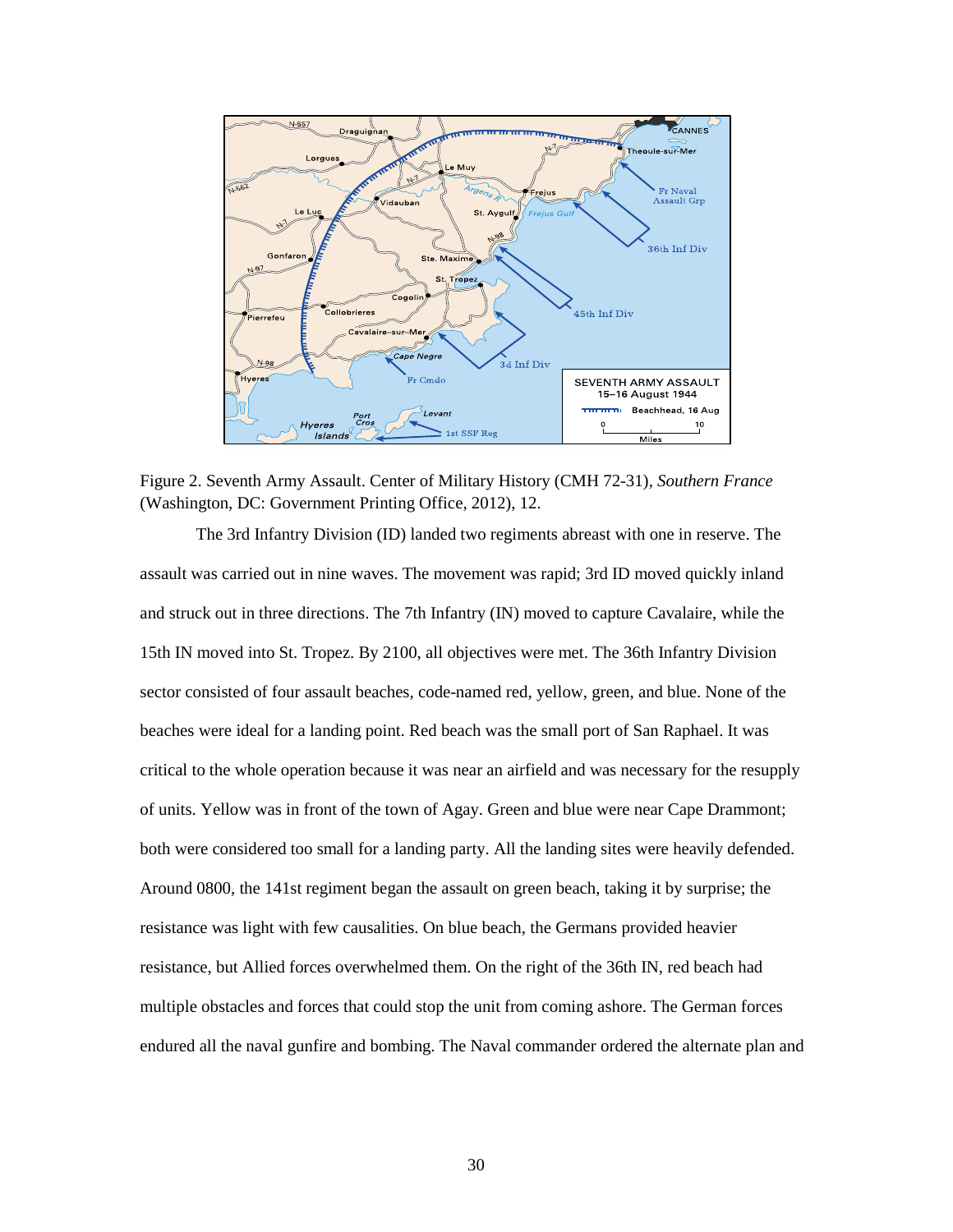ordered the 142nd IN to go to green beach instead of red. All the forces landed and completed their objectives. By noon of the 16th, the 36th DIV cleared San Raphael and Frejus.<sup>[82](#page-38-0)</sup>

The 45th ID landed on its beaches ahead of schedule and encountered very little resistance. One of their IN regiments linked up with the 36th ID and the other secured St. Maxime, and by the morning of the 16th, they won Le Muy. The beach assaults proved successful with only ninety-five Allied soldiers killed and over 380 wounded, a big difference from the casualties suffered during Operation Overlord.<sup>[83](#page-38-1)</sup> The landings illustrate the importance of basing and phasing in executing operations.

On August 16, most of the divisions' lead elements were twenty miles inland. The attacking forces advanced rapidly because of the weak German defense in the landing area. The Allies' tempo, and the lack of Wehrmacht resistance surprised the Allied forces. General Truscott had no desire to wait for a German counterattack. He ordered 3rd ID and 45th ID to move west, while the 36th ID was to secure the eastern flank. He also pushed for the French division to accelerate its arrival. By the 17th all the divisions made it from the blue line, and a total of 86,000 soldiers, 12,000 vehicles, and 46,000 tons of supplies landed. Between August 17 to 19, the two American divisions moved west. They planned to go north of Toulon and Marseille leading to Rhone and Avignon.

<span id="page-38-0"></span> <sup>82</sup> 36th Infantry Division, *Operations in France – August 1944 Narrative* (APO #36, September, 1944); 142 Infantry, *Operations in France, August 1944* (APO #36, September, 1944), 1-4; Seventh US Army, *G2 Report* (In the Field, 151200B August 1944); Seventh US Army, *G-3 Report* (St Tropez, France, August, 1944).

<span id="page-38-1"></span><sup>83</sup> Command and General Staff School, 1st Command Class, *Operation Dragoon*, C 1-2; Command and General Staff School, 2nd Command Class, *Operation Dragoon*, 6-10; Command and General Staff School, CSI Battlebook, *Operation Anvil/Dragoon*, 46-50; Stewart, *Operation Dragoon*, 56- 60; Tucker-Jones, *Operation Dragoon*, 104-110; Seventh US Army, *After Action Report*, A102-A113; Donald G. Taggart, *History of the Third Infantry Division in World War II* (Washington DC: Infantry Journal Press, 1947), 210-217; VI CORPS, *G-3 Report* (USS Catoctin, 15 August, 1944), 1; Seventh US Army, *G2 Report* (In the Field, 171200B August 1944); Third Infantry Division, "Section II Operations," in *Report of Operations (16-30 August 1944)* ( France, September 1944),1-5; VI CORPS, *Historical Record, Headquarters VI CORPS, July and August 1944* (APO #46, October, 1944), 2-10; Seventh US Army, *G-3 Report* (St Tropez, France, August, 1944).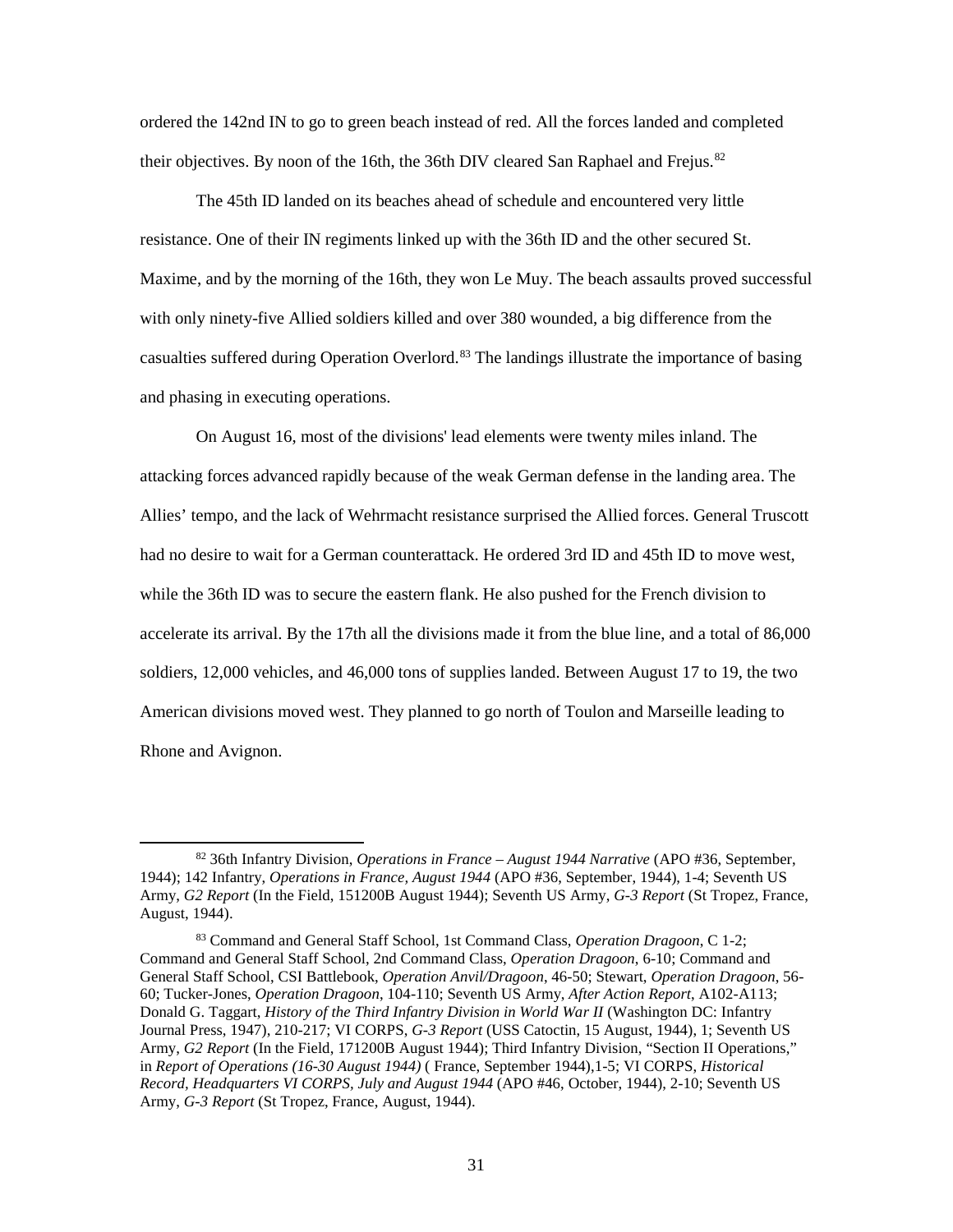

Figure 3. Breakout from the Beachhead. Center of Military History (CMH 72-31), *Southern France* (Washington, DC: Government Printing Office, 2012), 18.

During this time, General Lucian Truscott ordered the assembly of TF Butler. In July during the planning for the operation, Truscott decided to organize a small mobile strike force after the landings. It provided the army flexibility during the assault. It assembled on the night of August 17 and moved north heading toward Grenoble. By the 19th it was fifty miles north of the 45th Division conducting a reconnaissance-in-force. Its end state would be to move north and then cut west to block the narrow Rhone corridor. It was risky, but within three days, TF Butler drove over 100 miles and was in position at Gap and Aspres to cut off the German forces retreating. Receiving news that the Germans were retreating, Truscott split the campaign into three parts. The first was the conquest of Toulon and Marseille, the second continued to drive west, securing the west flank, and finally TF Butler moved to the north, to be directed behind the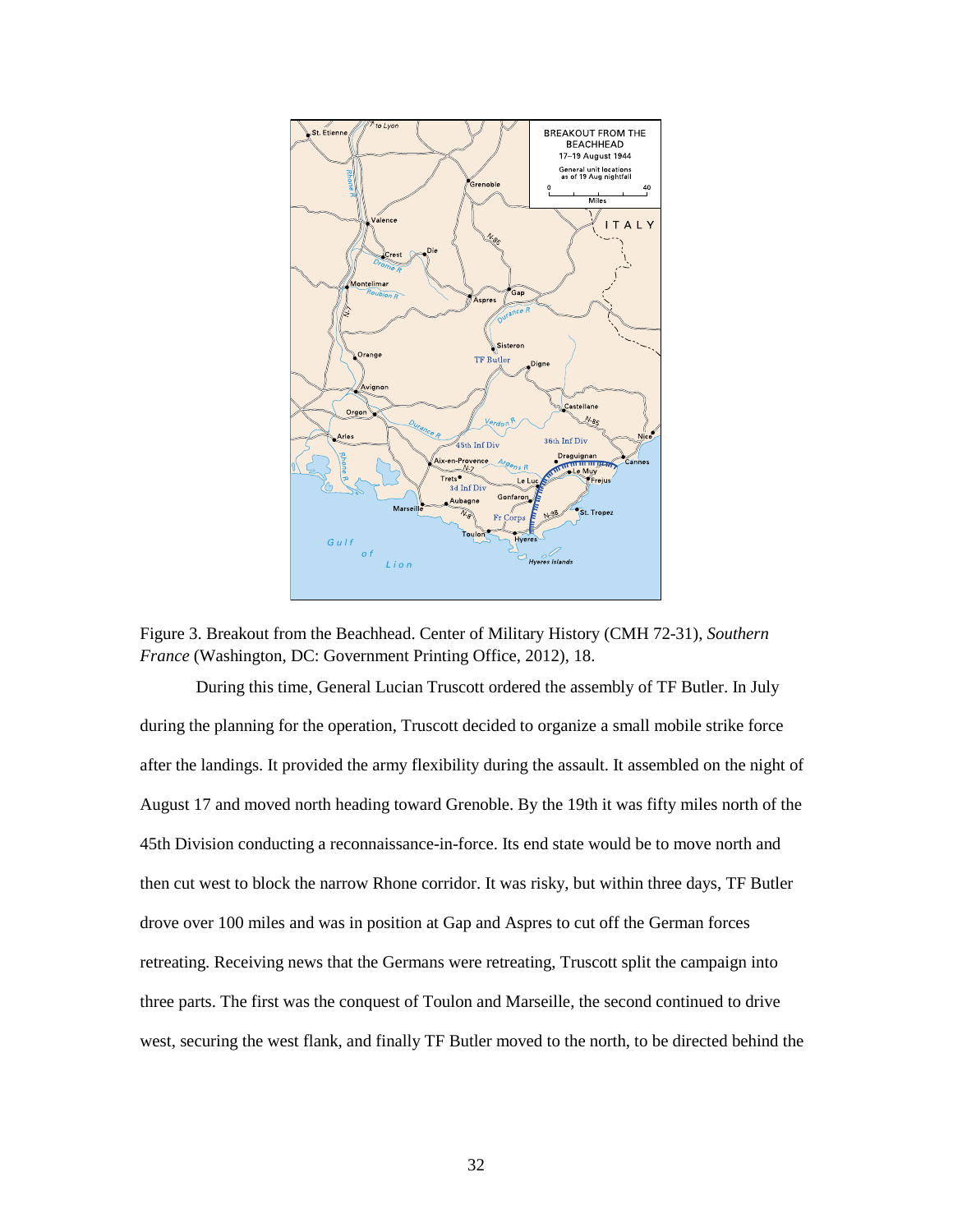German line and destroy the Nineteenth Army.<sup>[84](#page-40-0)</sup> Task Force Butler showed the Allied forces the ability to be flexible in their planning and execution and how to accept risk to create opportunities.

On August 20, the 45th ID moved rapidly toward Barjols. It met German resistance and put up road blocks against the German forces. The 3rd ID moved up toward Brignoles, where it met German forces and defeated them. The French forces moved on Hyers, Toulon, and Marseilles, simultaneously. They met German resistance, but each time the French encircled, isolated, and then pressured from all sides, the Germans fought hard, but by the 23rd the French forces met all the objectives. By August 21, the tempo of the entire VI Corps attack caused the German Army to withdraw northward through the Rhone River corridor. The Allies plan called for 3rd ID to pursue the Germans northward along the east bank of the Rhone River, while TF Butler, followed by the 36th ID, made a full sweep to trap the German forces in the Rhone River Valley around Montelimar. TF Butler was positioned north of Montelimar on August 22. German forces owned most of the terrain at that time, and TF Butler did not have the forces to attack the town close to the route that the Germans were using. It held its position until the 24th when the 36th ID arrived. As the 36th ID assembled its forces, TF Butler became the division reserve. From August 24 to 27, German forces kept constant pressure on the 36th ID position. On August 25, the 3rd ID advanced northward to Avignon. The Germans now felt pressure from two sides, but continued to attack the American positions.<sup>[85](#page-40-1)</sup>

<span id="page-40-0"></span> <sup>84</sup> Command and General Staff School, 1st Command Class, *Operation Dragoon*, C 1-2; Command and General Staff School, 2nd Command Class, *Operation Dragoon*, D 8-10; Truscott, *Command Missions*, 382-395; Fredric B. Butler, "Southern France Exploits of Task Force Butler Part I," *Armored Cavalry Journal* (January-February, 1948): 12-18; VI CORPS, *G-3 Report* (France, 20 August 1944), 1; Seventh US Army, *G2 Report* (In the Field, 201200B August 1944); VI CORPS, *Historical Record, Headquarters VI CORPS, July and August 1944* (APO #46, October, 1944), 13.

<span id="page-40-1"></span><sup>85</sup> Command and General Staff School, 1st Command Class, *Operation Dragoon*, C 6-7; Command and General Staff School, 2nd Command Class, *Operation Dragoon*, E1-7; Command and General Staff School, CSI Battlebook, *Operation Dragoon*, 50-55; Tucker-Jones, *Operation Dragoon,* 118- 125; Seventh US Army, *After Action Report,* B 229-294; Taggart, *History of the Third Infantry Division in World War II*, 215-217; VI CORPS *G-3 Report* (France, 20 August, 1944), 1; Seventh US Army, *G2 Report* (In the Field, 151200B August 1944); 36<sup>th</sup> Infantry Division, *Operations in France – August 1944*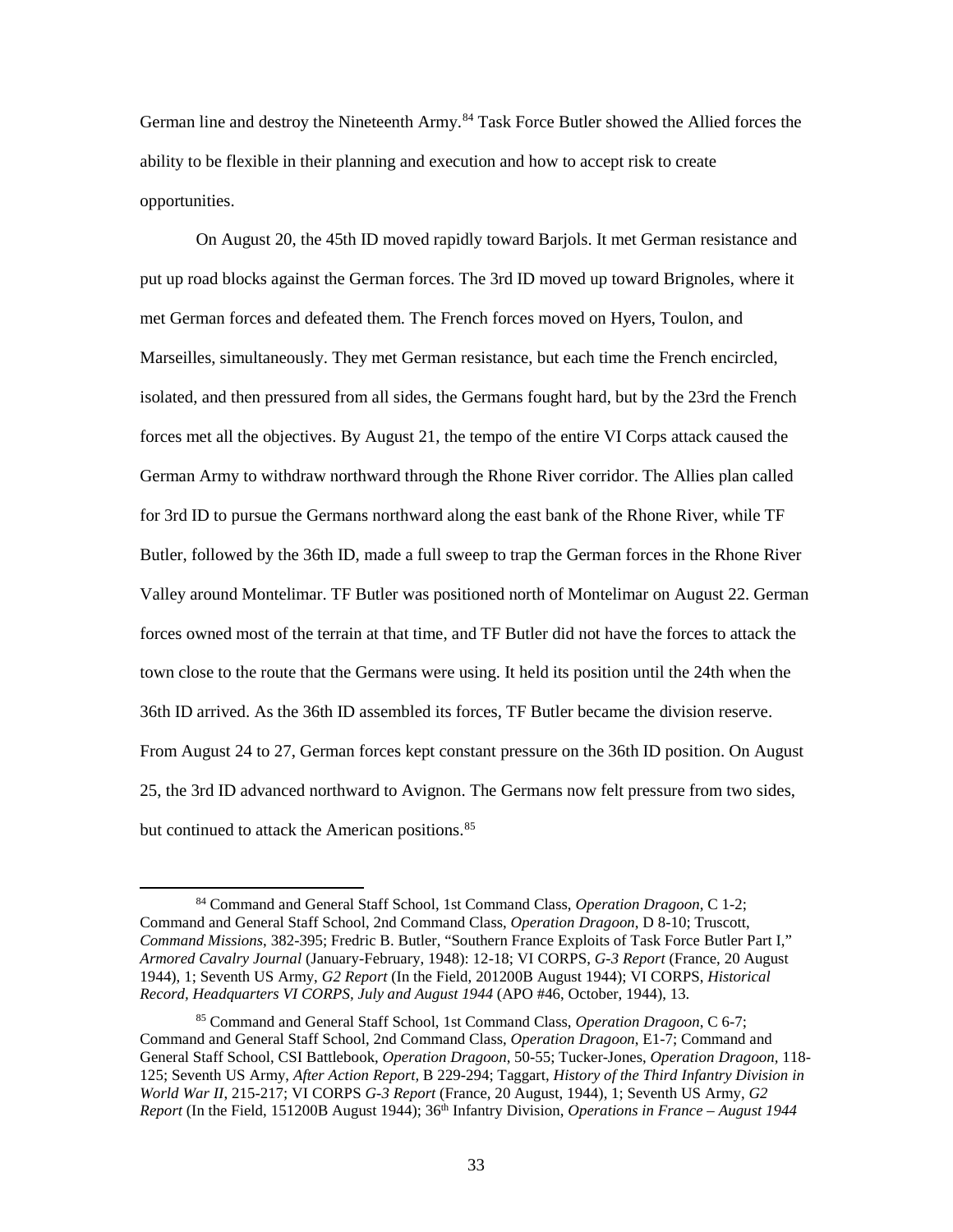Now that forces were in position, the fight for Montelimar commenced. The 36th ID repulsed attacks until August 26. In these daily attacks the Germans attempted to cut off the 36th ID's supply routes, encircle the division or its subordinate units, and spoil any attempt the 36th had for launching its offensive. On that day, the Germans broke through the defensive line of the 36th ID before receiving orders to move back to Lyon. Over the next few days, the Germans withdrew most of their defensive forces, keeping up rearguard attacks on the 36th ID. By the morning of the 28th, only a small German force remained in Montelimar.<sup>[86](#page-41-0)</sup>

The 3rd ID continued to move northwest to remove the enemy from their positions south of Montelimar. They encountered heavy enemy resistance which delayed their actions. They continued to fight, ruptured the enemy line, and captured several German convoys headed to Montelimar. The 3rd ID continued its attack and struck Montelimar from the north, south, and west, and by noon of the 29th, the 3rd ID occupied the city. Fierce fighting now developed to the northwest by the Rhone River crossing where the enemy continued to push traffic north. Operations along the river were the final phase of the Battle of Montelimar. The river was the last barrier in the German retreat northward to Lyon. The 36th moved into a position to narrow the German escape routes to one. Next the air support and artillery harassed Wehrmacht traffic and destroyed bridges, but still, some of the German forces escaped. It was the US artillery that counted most and turned the tide of the battle. During the fight, the 36th ID field artillery units fired over 37,000 rounds at confined and retreating troops. As the battle wound down on the 28th, Allied forces had suffered 1,575 casualties, compared to over 11,000 German casualties.

 $\overline{a}$ 

*Narrative* (APO #36, September, 1944), 5-10; Third Infantry Division, "Section II Operations," in *Report of Operations (16-30 August 1944)* ( France, September 1944),1-5; VI CORPS, *Historical Record, Headquarters VI CORPS, July and August 1944* (APO #46, October, 1944), 14-27; Seventh US Army, *G-3 Report* (St Tropez, France, August, 1944).

<span id="page-41-0"></span><sup>86</sup> Seventh US Army, *G2 Report* (In the Field, 261200B August 1944); VI CORPS, *Historical Record, Headquarters VI CORPS, July and August 1944* (APO #46, October 1944), 23-28.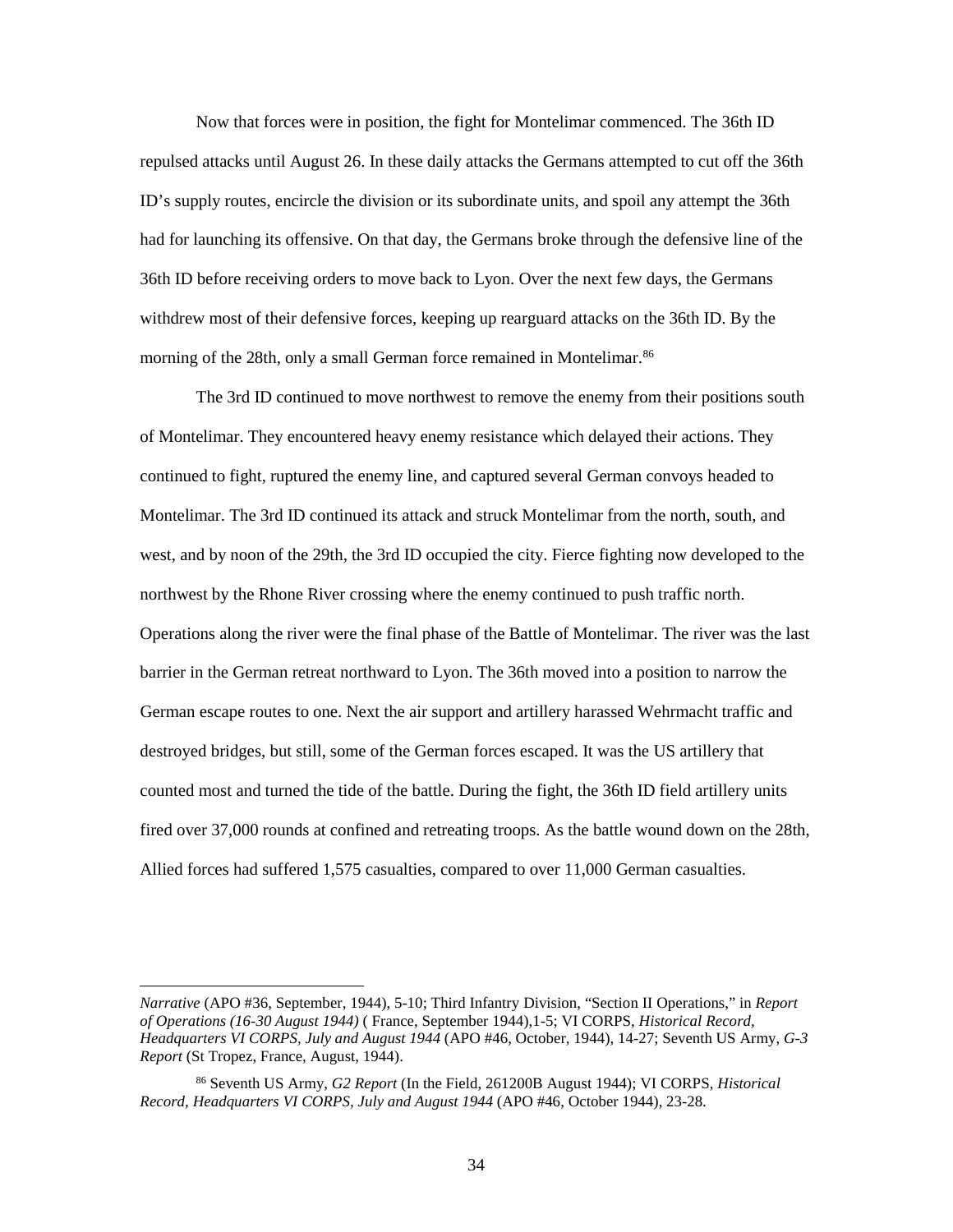Similarly, the Allies captured over 42,000 prisoners, destroyed over 4,000 vehicles, and only a small part of the 19th Army escaped with their equipment or unit intact.<sup>[87](#page-42-0)</sup>

By the end of August, the Germans were retreating and made it past the Rhone River. The French Army had destroyed two enemy divisions and taken two large ports within fifteen days after D-day while moving over 152,000 soldiers, 34,000 vehicles, and 168,000 tons of equipment across the beaches. The next phase of the operation became a rapid pursuit of a retreating force without any chance of further envelopment, and increased tempo proved crucial. The Allies found most of the German forces south of Lyon, evacuating southwestern France and headed for the Belfort Gap (the gateway to Germany just north of the Swiss border). As the Germans retreated, they conducted various delaying actions. But the 31st ID and 45th ID pulled up by Lyon from the high Alps to the east and operated northeast of the city. The 3rd ID, after cleaning up the Montelimar battle area, became the reserve and the French Army pushed the enemy northward on the west bank of the Rhone. The 7th Army liberated Lyon on the September 3, and there were two days of celebrations in Lyon to honor the French and the Americans.

The challenge was now logistical; the Allies struggled to extend their operational reach. The 7th Army was operating on a day's worth of fuel, and the French were bringing supplies forward with borrowed farm transport. Every move northward stretched them further from their base of operations along the coast. By September 8, the divisions rolled through the last defenses along the Doubs River, and through mid-September, the Allied forces advanced northeast heading for the Belfort Gap. But the challenges of lack of fuel and supplies reduced the pace of their

<span id="page-42-0"></span> <sup>87</sup> Command and General Staff School, 1st Command Class, *Operation Dragoon*, C 6-7; Command and General Staff School, 2nd Command Class, *Operation Dragoon*, E7-8; Command and General Staff School, *CSI Battlebook Operation Dragoon*, 52-57; Tucker-Jones, *Operation Dragoon*, 127- 133; Seventh US Army, *After Action Report*, B 229-294; Taggart, *History of the Third Infantry Division in World War II*, 215-217; Headquarters 36th Infantry Division, *Operations in France, September 1944: Annex #9 36th Infantry Division Artillery* (APO #36, 1944), 1-4; Seventh US Army, *G2 Report* (In the Field, 291200B August 1944); Third Infantry Division, "Section II Operations," in *Report of Operations (16-30 August 1944)* (France, September 1944), 3-5; Seventh US Army, *G-3 Report* (St Tropez, France, August, 1944).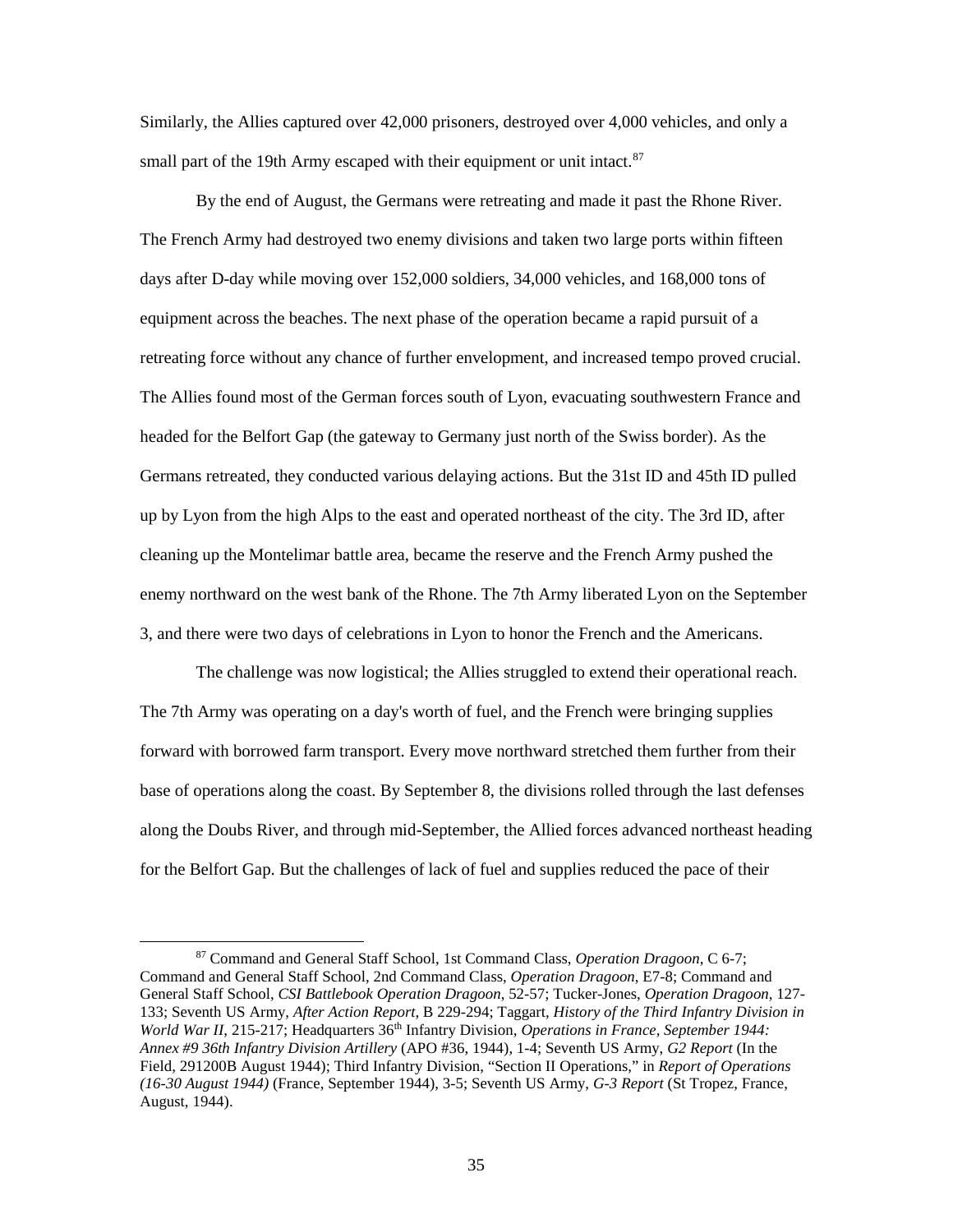progress. The Allies slowed their tempo and tried not to culminate. On September 11, French forces north of Dijon linked up with elements of Patton's US 3rd Army, fulfilling 7th Army's final objective. Shortly after the link up Operation Dragoon ended, as Lieutenant General Jacob Devers took command of the forces involved under their new designation of the Sixth Army Group.<sup>[88](#page-43-1)</sup>

### Analysis of Operational Art in Operation Dragoon

<span id="page-43-0"></span>Today's potential operational environment for the US Army looks much like that faced by Allied forces during Operation Dragoon. Both environments contain near-peer competitor forces, the need to establish a forcible entry site, and to conduct decisive action. Current planners can benefit from understanding Operation Dragoon through the conceptual lens of operational art and ULO when planning operations in the current operational environment.

The tenets of ULO support planners in generating and applying combat power throughout all tasks of decisive action. Synchronization was key during Operation Dragoon. Throughout the planning and training phase, it was important to get all joint and coalition partners operating together to maximize their combat power during the operation. Once the operation started, synchronization gave the Allies the ability to execute multiple tasks in different locations at the same time to produce coordinated effects. At the start of the operation, 6th Corps needed to orchestrate the landing of three divisions on three different beaches, while at the same time having to deconflict the air coverage between the Navy and Airforce, along with airborne operations and special operations infiltrating France. As the maneuver forces were landing on the beach, the Navy coordinated its fires as the units landed. Once all the forces landed on the beach

<span id="page-43-1"></span> <sup>88</sup> Command and General Staff School, 1st Command Class, *Operation Dragoon*, C 8-10; Command and General Staff School, 2nd Command Class, *Operation Dragoon*, E7-8; Command and General Staff School, *CSI Battlebook Operation Dragoon*, 52-58; Tucker-Jones, *Operation Dragoon*, 129- 135; Seventh US Army, *After Action Report*, B 294-334; 36th Infantry Division, *Operations in France – September 1944 Narrative* (APO #36, September, 1944), 4-10; Third Infantry Division, "Section II Operations," in *Report of Operations (16-30 August 1944)* ( France, September 1944), 5; VI CORPS, *Historical Record, Headquarters VI CORPS, July and August 1944* (APO #46, October, 1944), 29-32; VI CORPS, *Historical Record, Headquarters VI CORPS, September 1944* (APO #46, December, 1944), 1-12; Seventh US Army, *G-3 Report* (Brignoles, France, September, 1944).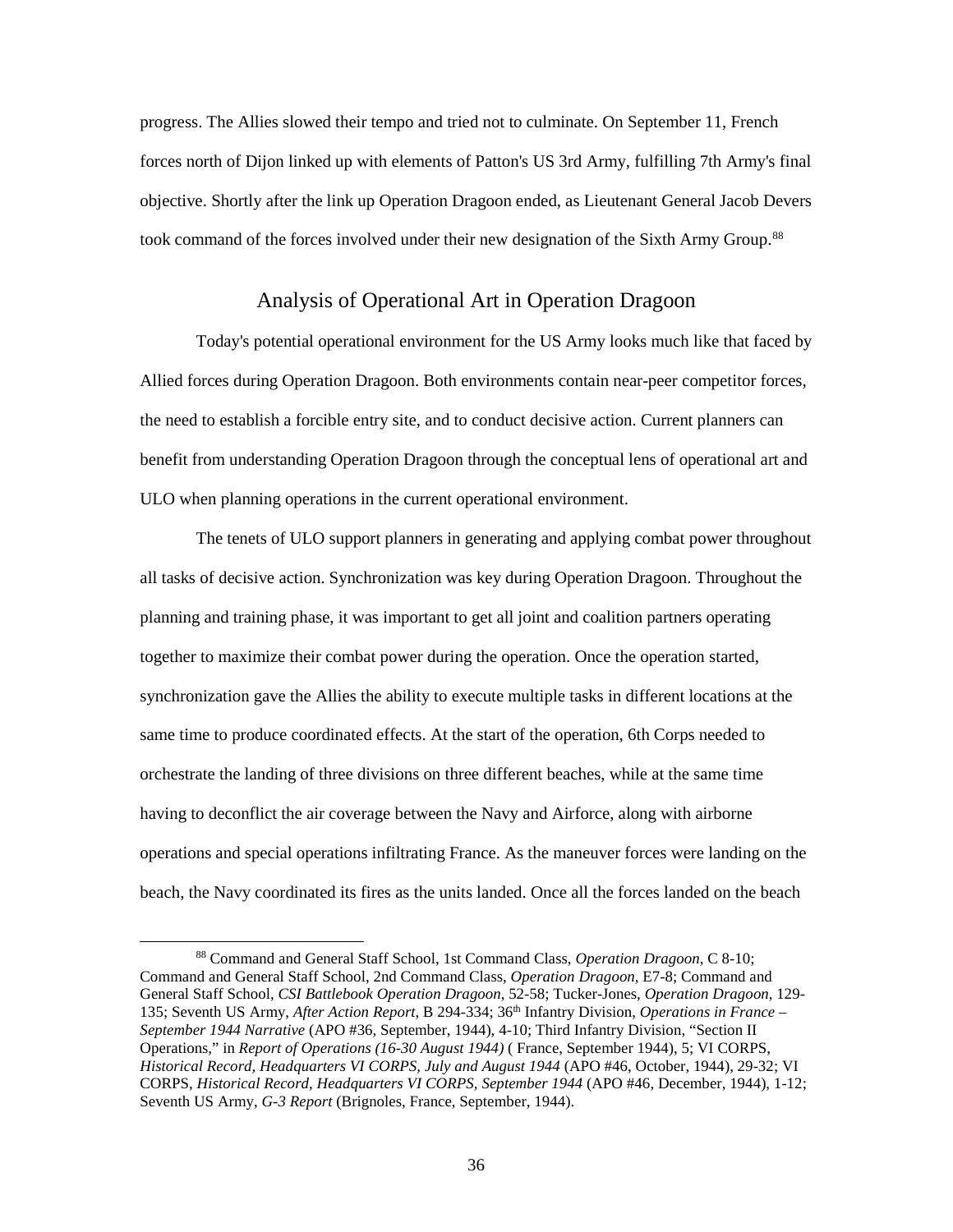and started to move from the beachhead, 6th Corps synchronized the movements of the three divisions as each moved up a different axis of advance while orchestrating their supply. This synchronization gave these units the flexibility they needed to achieve their objectives.

Flexibility enables units to employ a mix of formations and techniques to conduct operations. The ability to organize on the move is critical to an effective combat organization. The enemy may act in ways unanticipated during planning. During Operation Dragoon TF Butler provided the necessary flexibility for 6th Corps. It acted as the reserve, participated in the pursuit, and exploited gains when necessary. TF Butler conducted an envelopment of the Nineteenth German Army and covered over 200 miles and took the high ground near Montelimar. It failed to block the German withdrawal, but it held key terrain. Another example of flexibility was the ability of the French forces to land on the beaches. Due to the early success of the divisions on the beaches and the desire to exploit them, the French needed to land one day sooner than planned to meet its objectives, relieve 3rd Division units, and prepare for the attack on Toulon. This flexibility allowed Patch to create multiple dilemmas for the Germans on the ground which eventually led to their withdrawal.

One of the most dominant concepts in Operation Dragoon is tempo, or the rate of military action. This factor is key to promoting surprise, keeping the enemy off balance, increasing the security and sustainability of the attacking force, and preventing the defender from taking effective countermeasures.<sup>[89](#page-44-0)</sup> Robert Leonhard has argued that learning to operate with increased tempo can make units invulnerable to enemies operating with low-frequency doctrine.<sup>[90](#page-44-1)</sup> The division's aggressiveness after landing on the beach became the key to success. As over 12,000 men stormed the beaches at 0800 on August 15, 1944, the Germans were unprepared, the Allied casualties were light, and the units kept moving inland. Exploitation commenced from the

<span id="page-44-1"></span><span id="page-44-0"></span> <sup>89</sup> FM 100-5, *Operations*, 2-6.

<sup>90</sup> Robert R. Leonhard, *Fighting by Minutes* (London: Praeger Publisher, 1994), 70-75.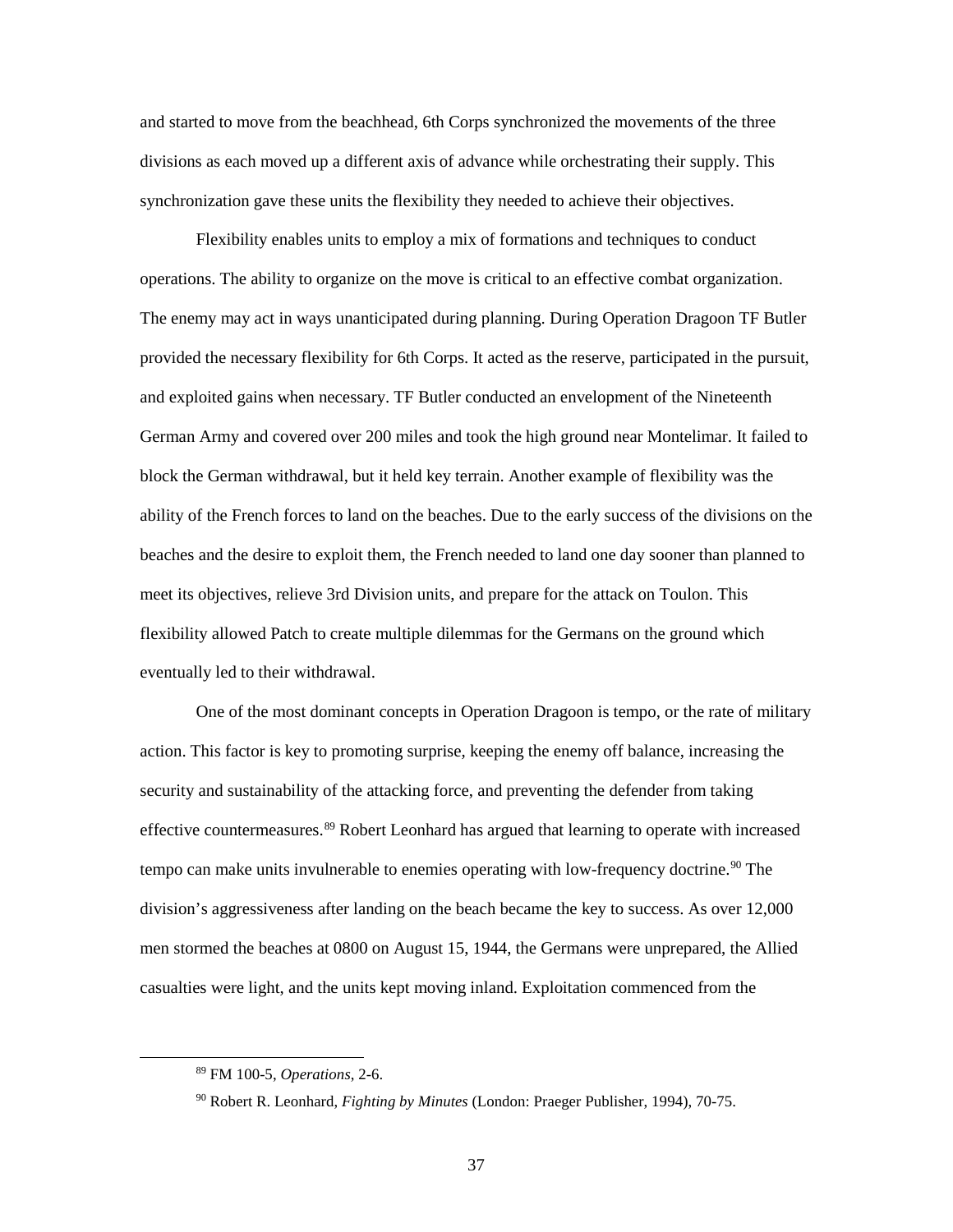beachline by the end of D-day, with lead elements penetrating between five to fifteen miles inland. The division's goal was to reach  $D+2$  objectives in one day. Truscott's relentless pursuit set the tone for the operational effort, which Patch and de Lattre managed to support and follow. This aggressive assault left the German defenders capable almost entirely of merely reacting to Allied moves. Within thirty days, the American and French forces accomplished objectives that planners thought would take three times as long.

Another element of operational art, operational reach, gave the Allies a marked advantage during Operation Dragoon. Operational reach must balance the forces' endurance, momentum, and protection. Due to their accelerated execution, some the operations were hampered by inadequate operational reach, such as the unplanned rapid movement to the north. Army Air Force P-47's operating out of Corsica began to meet range limitations by D+5, and bombers were unable to conduct operations near Grenoble. Compounding the problem, delays in securing ports meant that units received logistics support from the beaches until the end of August, when the Brittany ports were finally secured. As early as D+1 fuel shortages began to create problems, and by D+4 they became critical. Although plans provided plenty of gasoline to support the operation, logisticians were told to prioritize ammunition in the first days' convoys. Since the expected heavy combat did not materialize, this meant that within a few days, units at the front had more ammo than gasoline. Logistics personnel needed to double and triple handle ammunition to get it out of the way, as ammo was top-stowed. The attacking units' penetration created a supply line of 175 miles, one way. As the Allied operations continued to move north, the supply rate decreased due to the lack of trucks and the 600-mile round trip. Still, the Allies managed to keep enough fuel and ammunition pushed forward to enable continued offensive operations.<sup>[91](#page-45-0)</sup>

<span id="page-45-0"></span> <sup>91</sup> Command and General Staff School, 1st Command Class, *Operation Dragoon*, E-10; Devers, "Operation Dragoon," 10-4; Rueben E. Jenkins, "Operation Dragoon-The Breakthrough," *Military Review*, Vol. XXVI, No. 6 (1946), 10-16; James W. Boddie, *Ammunition Support for Operation Dragoon, the Invasion of Southern France-Could We Do it Today?* (US Army War College, Carlisle Barracks, 1987), 5- 10.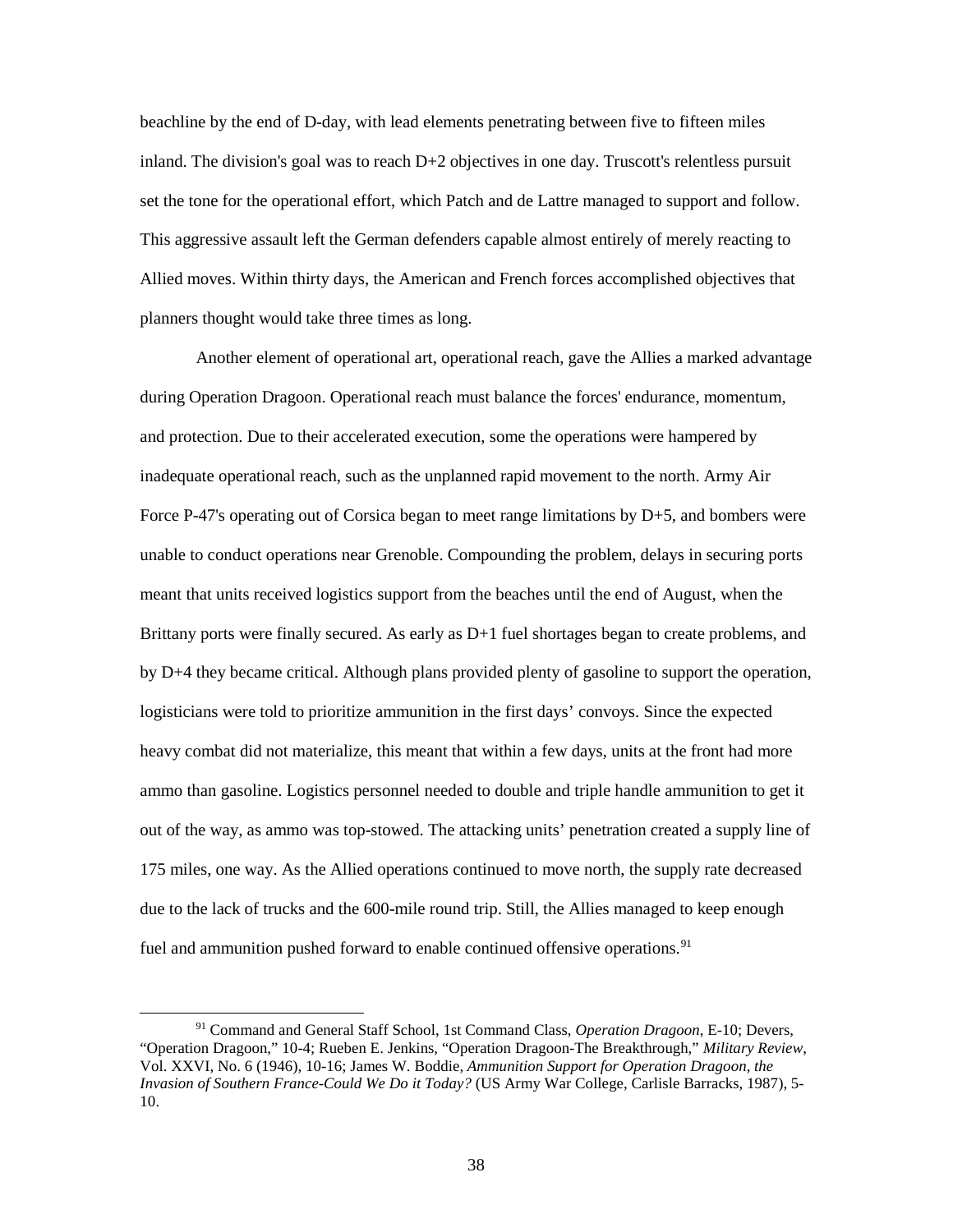Risk is the final element of operational art used here to analyze Operation Dragoon. To achieve results, commanders must accept risk to create opportunities. It requires boldness and imagination to accept and mitigate it.<sup>[92](#page-46-0)</sup> Successful risk managers consider the likelihood and severity of the many hazards of battle to develop proactive and reactive measures to suppress realized risk.<sup>[93](#page-46-1)</sup> This took place throughout Operation Dragoon; commanders knew they faced uncertainties and hazards, but took calculated risks to seize and exploit opportunities, thereby achieving results. Their willingness to incur risk was the key to exposing German weaknesses. During the planning process leading up to the execution of the operation, the uncertainty of the situation and complexity of the plan obscured the planners' ability to anticipate the conditions that commanders and their units would encounter. From the beginning, the operation included a hazardous landing of special operations forces on the French coastline to secure the flanks and knock out artillery positions. The operation used airborne operations and gliders to promote confusion during a nighttime jump. Patch accepted that risk to create opportunities for the landing force. The greatest risk existed during the landing operations, as Allied forces assaulted three different beaches at the same time against unknown enemy resistance. Even the Allies' tempo, while beneficial operationally, created risk for units operating at the end of a long line of operations that stretched logistics capability.

Similarly, Patch accepted risk in the use of TF Butler; a small unit made up of several tank companies, light cavalry, and some self-propelled artillery. Patch used it to take the high ground northeast of Montelimar to block Germans escaping up the Rhone River Valley. The task force got into position knowing that it might encounter a German division before the arrival of the 36th Division to augment TF Butler's combat power. The units joined up before encountering any sizable resistance, but Patch recognized the possibility and accepted the risk. Throughout the

<sup>&</sup>lt;sup>92</sup> ADRP 3-0, 2-10.

<span id="page-46-1"></span><span id="page-46-0"></span><sup>93</sup> Ron S. Dembo and Andrew Freeman, *Seeing Tomorrow: Rewriting the Rules of Risk* (New York: John Wyley & Sons, Inc, 1998), 18-22.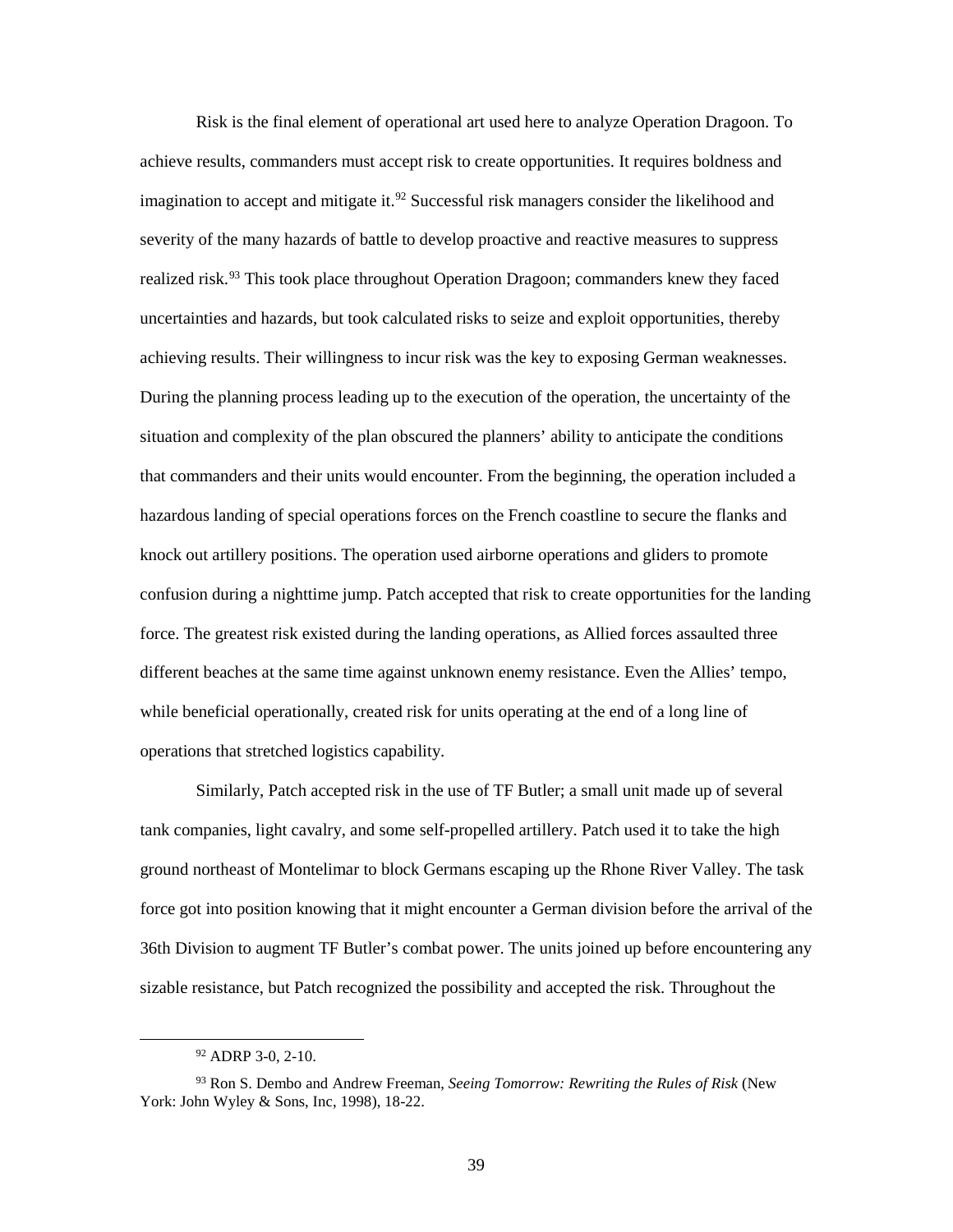campaign the Allied commanders created opportunities and accepted the risk in a dynamic environment to exploit the German forces' withdrawal.

## Conclusion

<span id="page-47-0"></span>The Allies practiced operational art and applied the tenets of ULO during WWII —even if they did not use the same terminology in their doctrine as modern forces—as this analysis of Operation Dragoon illustrates. The operation was successful because it achieved the primary purpose of engaging the German forces in Southern France, preventing them from attacking units invading Normandy during Operation Overlord, and providing access to vital port facilities. Operation Dragoon confirmed the effectiveness of the Allies' planning and execution of an amphibious operation. This reveals a key insight for future planners: when sound principles are applied to a sound plan, and both are aggressively implemented, the results can far outreach those anticipated[.94](#page-47-1)

Operation Dragoon showcases the thoughtful use of some of the elements of operational art and tenets of ULO, including synchronization, flexibility, tempo, operational reach, and risk. The operation enabled Allied forces to defeat the German enemy in Southern France, enabling French forces to play a role in the liberation of their country, making a major port available to the advancing Allied forces, and providing a welcome boost in morale by successfully completing a major operation.

Future planners can gain many valuable insights from the study of Operation Dragoon. Perhaps first among these, the operation illustrates the importance of joint and coalition planning. Operation Dragoon was not an easy task for the planners, as after-action reports reveal. Air planners were not included in all joint planning activities. The first four of ten complaints in the 12th Tactical Air Command (TAC) after action report all relate to coordination between joint

<span id="page-47-1"></span> <sup>94</sup> Command and General Staff School, 2nd Command Class, *Operation Dragoon*, E1.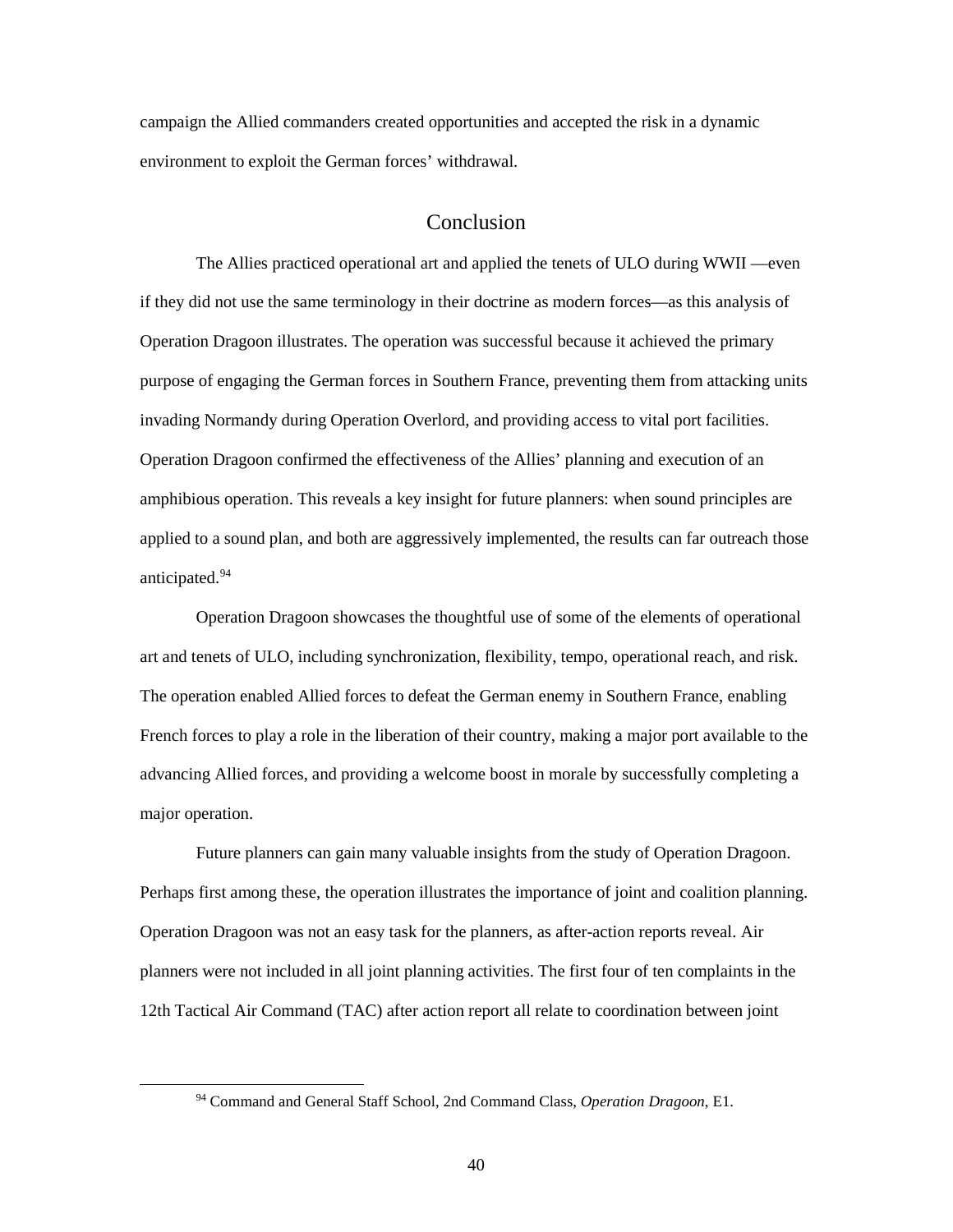staffs during the planning phase of the operation, which fell short due to separation of headquarters and competing priorities of work.<sup>[95](#page-48-0)</sup> In the beginning, the Allied planners lacked Navy, Army Air Force, and French planners to synchronize and coordinate operations, leading to shortfalls the combat troops had to overcome. Modern-day planners cannot plan in a bubble. In today's conflicts, the Army usually fights as a member of a joint or coalition team. This presents some language challenges, but linguist and liaison officers can aid in overcoming them. Also, planning agencies work well when located near each other, even with modern communications equipment. Nothing can fully replace the value of face-to-face planning.<sup>[96](#page-48-1)</sup>

Future planners can also see the value of retaining flexibility to provide options for the commander in the execution of Operation Dragoon. Often, during the planning process, the planners did not know how many forces to plan for, or the location of their lodgments. Future planners must remain flexible in their planning to enable mission command while preparing to execute branches and sequels. In Operation Dragoon, the planners did not plan for rapid success and advances beyond the beachhead; therefore, they could not fully capitalize on these successes. This also contributed to logistical challenges during the operation that slowed the tempo. With foresight, planners would have built more flexibility into the logistical support plan. The rapid advance north revealed limitations in support operations, such as the need for an operational pause to enable extension of lines of operations to enhance its operational reach. In all cases, operational planners should account for such possibilities, as the American experience of WWII illustrated time after time. [97](#page-48-2)

<span id="page-48-2"></span><span id="page-48-1"></span><span id="page-48-0"></span> <sup>95</sup> Headquarters 1 Tactical Air Command, *Report on Operation Dragoon, 27 September 1944,* Air Force Historical Research Agency, Reel 6108, 1.

<sup>96</sup> Devers, "Operation Dragoon," 11-14.

<sup>97</sup> Command and General Staff School, 2nd Command Class, *Operation Dragoon*, E1.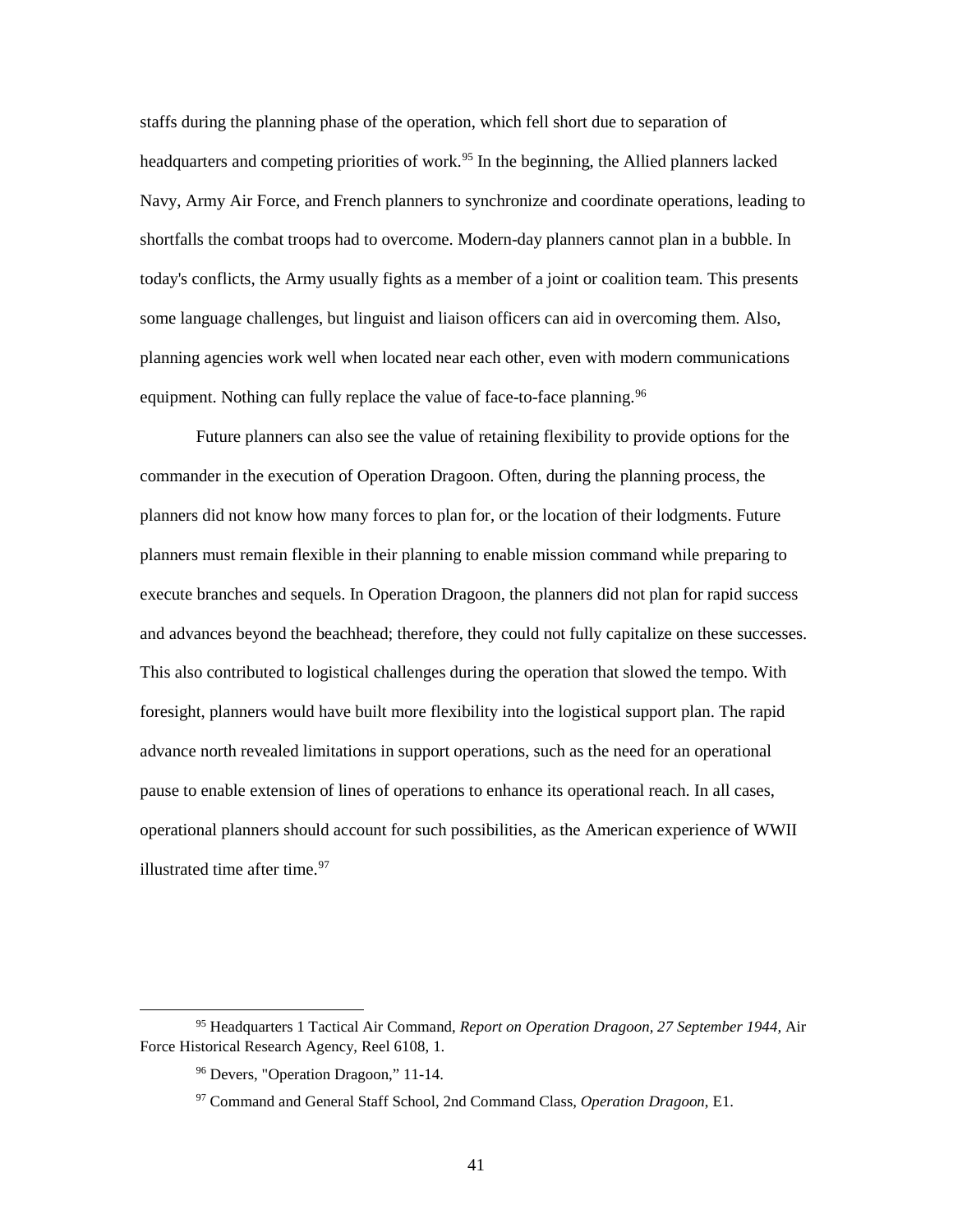Finally, future planners can see in Operation Dragoon the importance of effective combined arms teams. The 36th ID gave strong praise to the interaction of their infantry and artillery, reporting:

It is paramount in that the infantry regiment and the field artillery battalion always work together. They are practically inseparable. Their procedures have fused the infantry and artillery personnel into a partnership based on mutual respect, pride, sympathy, and understanding. So effective is the fusion of units that each feels that the other can do no wrong. The result is a highly efficient combination of branches of the service.<sup>[98](#page-49-0)</sup>

As the combat scale of Operation Dragoon exceeds the experience of most of today's US Army officers, it provides a valuable remember of the importance of combined arms in decisive operations against a near peer competitor.

Today's US military planners have a great deal of experience in stability and counterinsurgency operations. However, future wars might require planning for decisive action operations against a near-peer competitor. This will include planning on a large scale with combined arms maneuver operations involving multiple corps and divisions, along with joint and coalition partners. Operation Dragoon offers a useful example of large-scale joint operations for today's Army planners to analyze, to see how to use elements of operational art and tenets of ULO in planning and execution to achieve strategic objectives through the arrangement of tactical actions in time, space, and purpose. This historical analysis suggests that using these elements and tenets in planning and execution will provide opportunities for commanders to win in a complex world.

<span id="page-49-0"></span> <sup>98</sup> AGF Board, Report A-217-3: Mediterranean Theater of Operations (Washington, DC, 1945).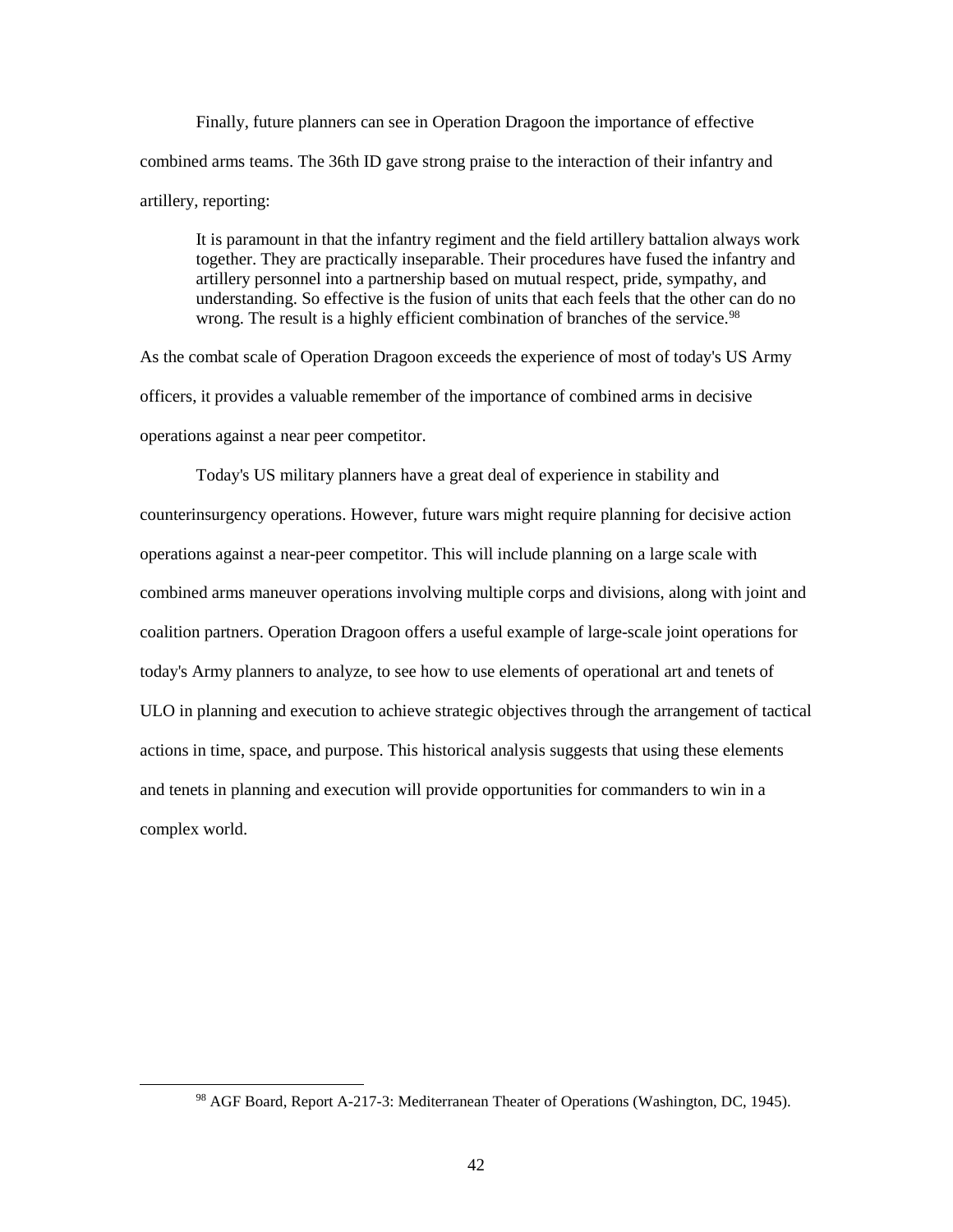#### Bibliography

- <span id="page-50-0"></span>Adleman, Robert H. *The Champagne Campaign.* Toronto: Little, Brown & Company, 1969.
- Atkinson, Rick. *An Army at Dawn*. New York: Henry Holt and Company, 2002.
- Barker, Thomas M. "The Ljubljana Gap Strategy: Alternative to Anvil/Dragoon or Fantasy?" *The Journal of Military History* 56 (Jan 1992): 57-86.
- Beevor, Anthony. *D-Day: The Battle for Normandy.* New York: Viking, 2009.
- Boddie, James W. *Ammunition Support for Operation Dragoon, the Invasion of Southern France Could we do it today?* Carlisle Barracks: US Army War College, 1987.
- Breuer, William B. *Operation Dragoon: The Allied Invasion of the South of France.* Novato: Presidio Press, 1987.
- Brooks, Victor. *The Normandy Campaign: From D-Day to the Liberation of Paris.* Cambridge: De Capo Press, 2002.
- Butler, Fredric B. "Southern France Exploits of Task Force Butler part 1." *Armored Cavalry Journal*. Jan-Feb, 1948:12-18; 30-38.
- Butcher, Harry. *My Three Years with Eisenhower: The Personal Diary of Captain Harry C. Butcher, USNR, Naval Aide to General Eisenhower, 1942 to 1945.* New York: Simon and Schuster, 1946.
- Carr, E. H. *What is History?* New York: Penguin, 1987.
- Citino, Robert M. *The Wehrmacht Retreats: Fighting A Lost War, 1943*. Lawrence: University of Kansas Press, 2012.
- Churchill, Winston S. *Closing the Ring.* Boston: Houghton Mifflin Company, 1953.
- ———. *Triumph and Tragedy.* Boston: Houghton Mifflin Company, 1953.
- Churchill, Winston S., and Franklin D. Roosevelt. *Churchill & Roosevelt: The Complete Correspondence: Alliance Forged, November 1942-February 1944.* Edited by Warren F. Kimball. Vol. II. Princeton: Princeton University Press, 1984.
- Clark, Mark W. and Martin Blumenson. *Calculated Risk*. New York: Enigma Books, 2007.
- Clarke, Jeffrey J., and Robert R. Smith. *Riviera to the Rhine.* Washington, DC: Center of Military History, 1993.
- Clausewitz, Carl von. *On War*. Translated and edited by Michael Howard and Peter Paret. Princeton: Princeton University Press, 1976.
- Coakley Robert W. and Richard M. Leighton. *Global Logistics and Strategy 1943-1945*. Washington, DC: Office of the Chief of Military History, 1968.
- Combined Chiefs of Staff. *Quadrant Conference, August 1943: Papers and Minutes of Meeting (World War II Inter-Allied Conferences)*. Washington, DC: Joint History Office, 2001.
- ———. *Trident Conference, May 1943: Papers and Minutes Meeting (World War II Inter-Allied Conferences)*. Washington, DC: Joint History Office, 2001.
- ———. *Sextan and Eureka Conferences (World War II Inter-Allied Conferences).* Washington, DC: Joint History Office, 2001.
- ———. *Operation Anvil (Southern France).* London: Unpublished planning document, 1944.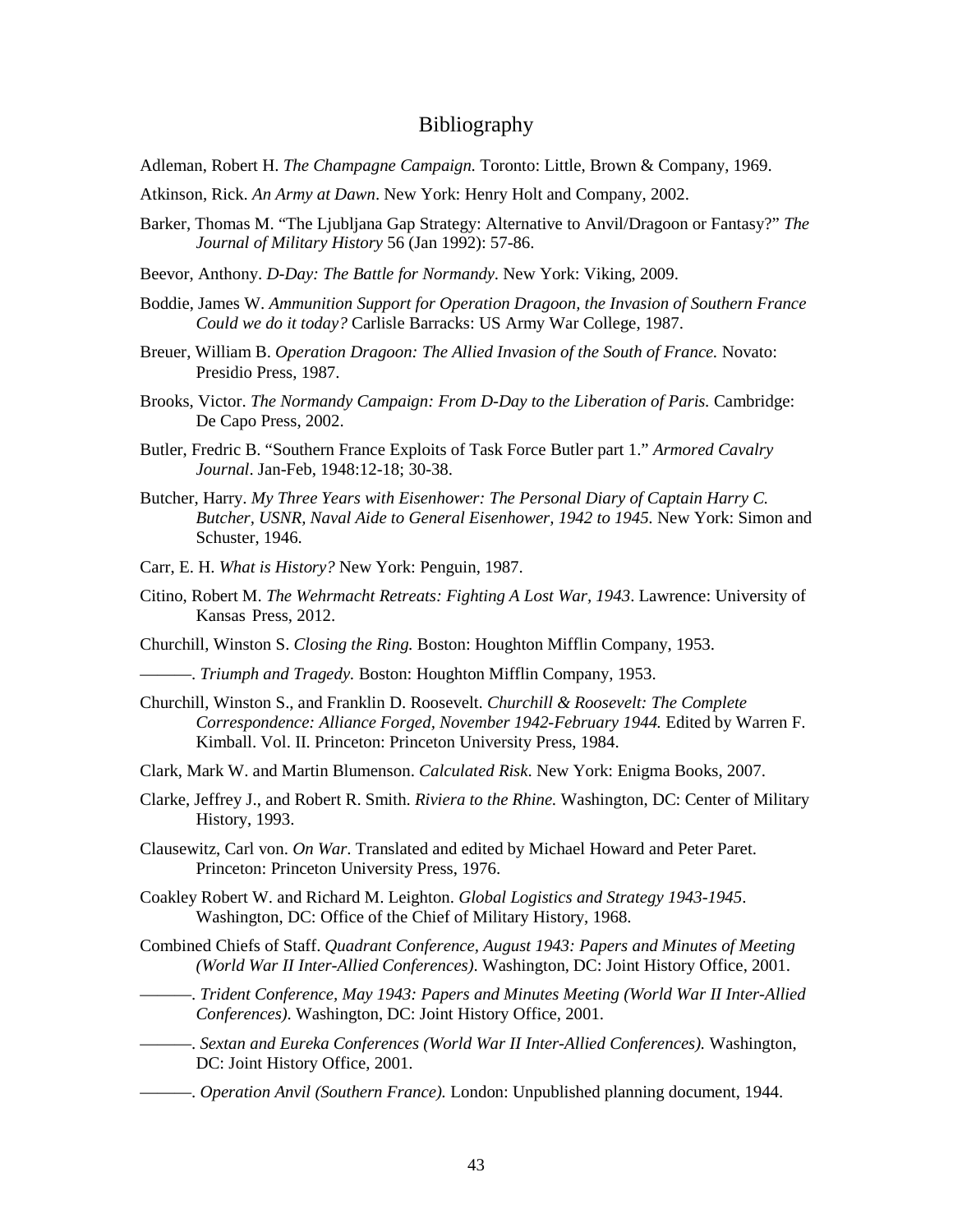- Command and General Staff School, 2nd Command Class. *Operation Dragoon*. Fort Leavenworth, KS, 1946.
- ———. 1st Command Class. *Operation Dragoon*. Fort Leavenworth, KS, 1946.

Combined Operations Headquarters. *Bulletin Y/42: Operation Dragoon*. London, 1944.

- Combat Studies Institute. *CSI Battlebook Operation Dragoon*. Fort Leavenworth: Combat Studies Institute, 1985.
- Devers, Jacob L. "Operation Dragoon: The Invasion of Southern France." *Military Affairs* 10, n. 2 (Summer 1946): 2-41.
- Dembo, Ron S. and Andrew Freeman. *Seeing Tomorrow: Rewriting the Rules of Risk*. New York: John Wyley & Sons Inc, 1998.
- Eisenhower to Marshall, 17 Dec 1943. *The papers of Dwight David Eisenhower, The War Years: III,* ed. Alfred D. Chandler, Jr. Baltimore: Johns Hopkins Press, 1970.
- Eisenhower to Brehon Somervell, 17 Dec 1943. *The papers of Dwight David Eisenhower, The War Years: III.* Baltimore: Johns Hopkins Press, 1970.
- Eisenhower, Dwight D. *The Papers of Dwight David Eisenhower, The War Years*. Baltimore: John Hopkins Press, 1970.
- Ehrman, John. *Grand Strategy: August 1943-September 1944.* Volume V. London: Her Majesty's Stationery Office, 1956.
- Feis, Herbert. *Churchill, Roosevelt, Stalin: The War They Waged and the Peace They Sought.*  Princeton: Princeton University Press, 1967.
- Fuller, J. F. C. *The Second World War*. London: Eyre and Spottiswoode, 1948.
- Gaddis, John Lewis. *The Landscape of History: How Historians Map the Past*. New York: Oxford University Press, 2002.
- Gaujac, Paul*. Dragoon The Other Invasion of France*. Paris: Historier et Collections, 2004.
- Gilbert, Martin. *The Second World War*. New York: H. Holt, 1989.
- Greenfield, Kent R. *Command Decisions*. Washington, DC: Office of the Chief of Military History, 1960.
- Harrison, Gordon A. *Cross-Channel Attack.* Washington, DC: Center of Military History, United States Army, 1989.
- Headquarters, Department of the Army. *Report of Operations: The Seventh United States Army in France and Germany 1944-45, Vol. I.* Nashville: The Battery Press, Inc, 1988*.*
- ———. *Report of Operations: The Sixth Army Group in World War II.* St. Paul: Zenith Press, 2007.
- ———. FM 1-02, *Operational Terms and Graphics*. Washington, DC: Headquarters Department of the Army, 2004.
- ———. FM 100-5, Field Service Regulations, *Operations*. Washington, DC: Government Printing Office, 1941.
- ———. FM 100-5, Field Service Regulations, *Operations*. Washington, DC: Government Printing Office, 1944.
- ———. FM 100-15, Field Service Regulations, *Larger Units*. Washington, DC: Government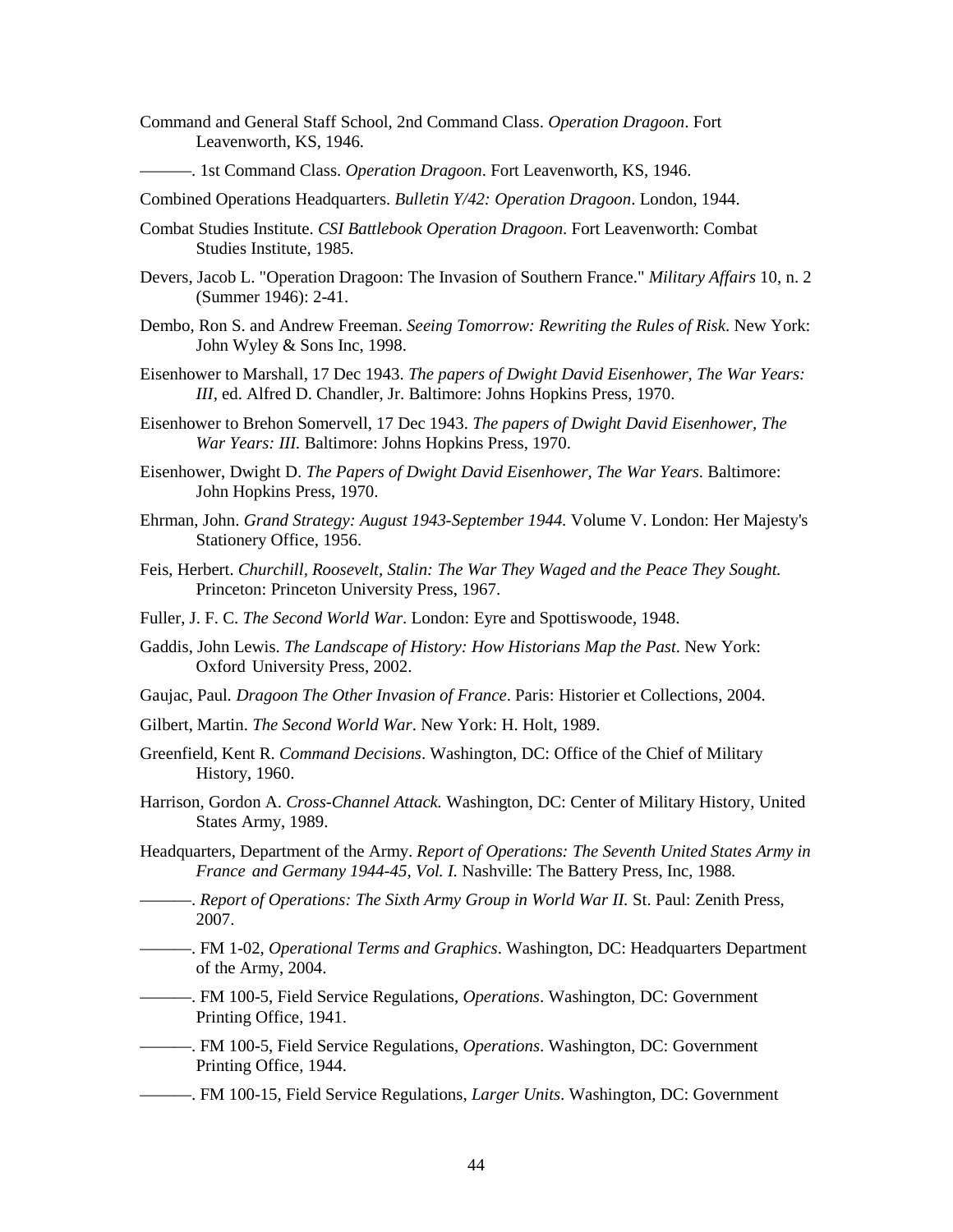Printing Office, 1942.

- ———. ADP 3-0: *Unified Land Operations*. Washington, DC: Department of the Army, 2016.
- ———. ADRP 3-0: *Unified Land Operations*. Washington, DC: Department of the Army, 2016.
- ———. FM 100-5, Field Service Regulations, *Operations*. Washington, DC: Government Printing Office, 1992.
- ———. AGF Board*. Report A-217-3: Mediterranean Theater of Operations*. Washington, DC, 1945.
- ———. Army Air Force*. Report on Airborne Operations in Dragoon*. Indianapolis, IN: 1944.
- Hewitt, Henry K. "Planning Operation Anvil/Dragoon." *Proceedings of the United States Naval Institute* 80 (1954): 730-745.
- ———. *Invasion of Southern France: Report of Naval Commander, Western Task Force.*  Unknown: United States Eighth Fleet, 1944.
- Howard, Michael. *The Mediterranean Strategy in the Second World War*. New York: Frederick A. Praeger Inc, 1968.
- Jackson, William. G. F. *Overlord, Normandy 1944*. Newark: University of Delaware Press, 1979.
- Jenkins, Reuben E. "Operation Dragoon-Planning and Landing Phase." *Military Review 26*, n.5 (August 1946): 4.
- ———. "Operation Dragoon-The Breakthrough," *Military Review* 26, n.6, 1946.
- Keegan, John. *The Second World War*. New York: Viking, 1990.
- Kennedy, David M. *Freedom from Fear*. New York: Oxford University Press, 1999.
- Konstam, Angus. *Salerno 1943*. 1st ed. South Yorkshire: Pen & Sword Military, 2007.
- Leonhard, Robert R. *Fighting by Minutes*. London: Praeger Publisher, 1994.
- Matloff, Maurice. *Strategic Planning for Coalition Warfare, 1943-1944*. Washington, DC: Office of the Chief of Staff of Military History Department, 1959.
- Michel, Henri and Douglas Parmée. *The Second World War*. New York: Praeger, 1975.
- Murray, Williamson and Allan R. Millett. *A War to Be Won*. Cambridge: Harvard University Press, 2000.
- Nutter, Shawn. *Husky Allied Invasions of Sicily 1943*. Bennington, VT: Merriam Press, 2013.
- Osborn, Kris. "U.S. Army's Return to Mechanized Warfare." *nationalinterest.org,* (May 21, 2016): Accessed November 23, 2016. http://www.Nationalinterest.org/blog/the-buzz/usarmys-return-mechanized warfare-16289).
- Ryan, Cornelius. *The Longest Day*. New York: Simon & Schuster, 1959.
- Schulz, Fritz. *Nineteenth Army: 15 August-15 September 1944*. Unpublished manuscript from the Office of Chief of Military History MS-B-514, 1946.
- Stewart Andrew. *Operation Dragoon, the Invasion of the South of France, 15 August 1944*. West Midlands: Helion & Company, 2015.
- Sussna, Stephen. *Defeat and Triumph: The Story of a Controversial Allied Invasion and French Rebirth.* Bloomington: Xlibris, 2008.
- Taggart, Donald G. *History of the Third Infantry Division in World War II*. Washington, DC: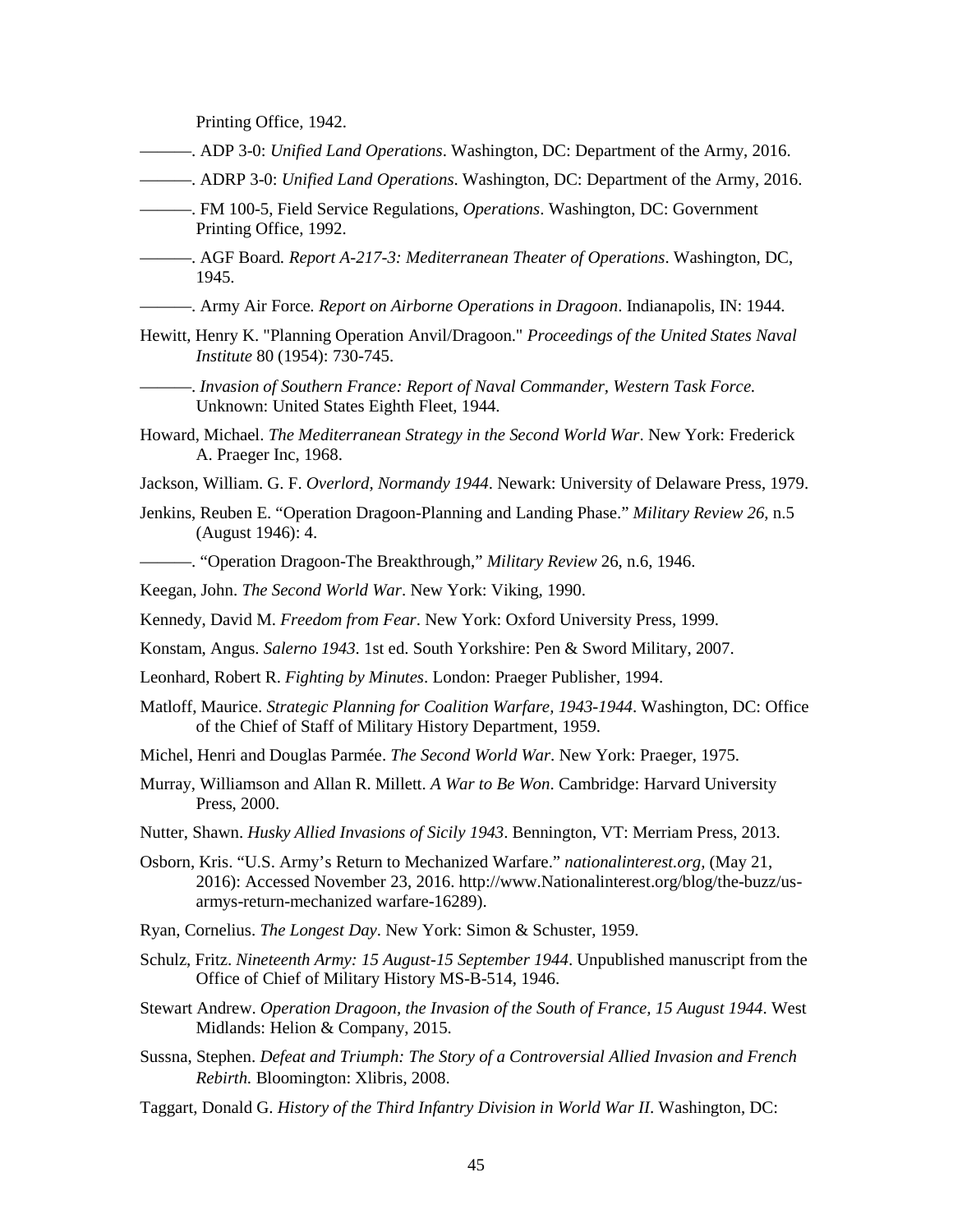Infantry Journal Press, 1947.

- Tucker-Jones, Anthony. *Operation Dragoon: The Liberation of Southern France 1944.* Barnsley: Pen and Sword Military, 2009.
- Truscott, Lucian K. *Command Missions*. Novato: Presidio Press, 1990.
- US Army. Headquarters, Service of Supply. *North African Theater of Operations Chronological Record.* No city, 1944.
- ———. Third Infantry Division. "Section II Operations," in *Reports of Operations (16-30 August 1944).* France: Third ID, September, 1944.
- ———. Third Infantry Division. "Section I Planning for Operation Dragoon," in *Report of Operations (16-30 August 1944)*. France: Third ID, September 1944.
- ———. VI CORPS, *Notes on the conduct of VI CORPS Operational planning for Operation Dragoon.* APO 46: VI CORPS, August 1944.
- ———. Headquarters 1st Airborne Task Force. *Enemy-Annex No 1, Intelligence*. Lindo di Roma, Italy: 1st Airborne Task Force, 1944.
- ———. Seventh US Army. *G-2 Report*. In the field 151200B: 7th US Army, August, 1944.
- ———. Seventh US Army. *G-3 Report*. St Tropez, France: 7th US Army, August 1944.
- ———. VI CORPS. *Historical Record, Headquarters VI CORPS, July and August 1944*. APO #46: VI CORPS, October, 1944.
- ———. 36th Infantry Division. *Operations in France-August 1944 Narrative*. APO #36: 36th ID, September, 1944.
- ———. 142 Infantry. *Operations in France, August 1944*. APO #36: 3rd ID, September, 1944.
- ———. Seventh US Army. *After Action Report: 7th Army in Southern France and Germany 1944-1945*. Hiedelgery Aloys Graf: 7th US Army, 1946.
- ———. VI CORPS, *G-3 Report*. USS Catoctin: VI CORPS, 15 August, 1944.
- ———. VI CORPS. *G3 Report*. France: VI CORPS, 20 August 1944.
- ———. Headquarter 36th Division, *Operations in France, Sept 1944: Annex #9 36th Infantry Division Artillery*. APO #36, 1944.
- ———. VI CORPS. *Historical Record Headquarters VI CORPS, September 1944*. APO #46, VI CORPS, December, 1944.
- ———. Seventh US Army. *G-3 Report*. Brignoles, France: 7th US Army, September, 1944.
- ———. Headquarters 12th Tactical Air Command. *Report on Operation Dragoon, 27 September 1944*. Air Force Historical Research Agency, Reel 6108.
- US Navy. USS Catoctin. *G-3 Report*. 15 August, 1944.
- Volpe, Michael J. "Task Force Butler: a case study in the employment of an ad hoc unit in combat operations, during Operation Dragoon, 1-30 August 1944," School of Advanced Military Studies: US Army Command and General Staff College, 2007.
- Watson, Mark Skinner. *Chief of Staff: Prewar Plans and Preparations.* Washington, DC: Historical Division, Department of the Army, 1950.
- Weigley, Russel F. *Eisenhower's Lieutenants: The Campaigns of France and Germany 1944- 1945.* Bloomington: Indiana University Press, 1981.